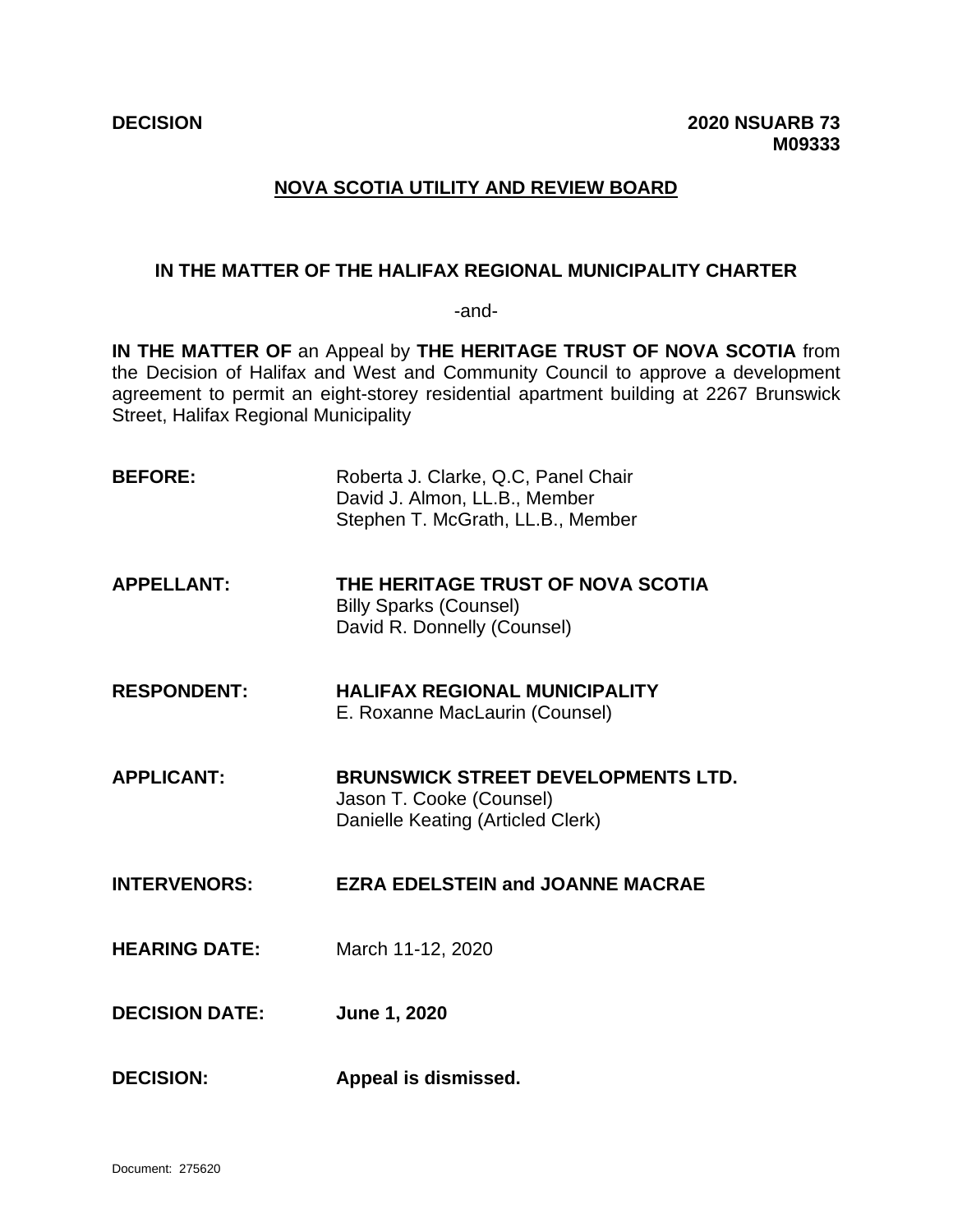# **TABLE OF CONTENTS**

| 1.0 |     |       |                                                                        |  |
|-----|-----|-------|------------------------------------------------------------------------|--|
| 2.0 |     |       |                                                                        |  |
|     | 2.1 |       |                                                                        |  |
|     | 2.2 |       |                                                                        |  |
|     | 2.3 |       |                                                                        |  |
|     | 2.4 |       |                                                                        |  |
| 3.0 |     |       |                                                                        |  |
| 4.0 |     |       |                                                                        |  |
|     | 4.1 |       |                                                                        |  |
|     | 4.2 |       |                                                                        |  |
| 5.0 |     |       |                                                                        |  |
| 6.0 |     |       |                                                                        |  |
|     | 6.1 |       | The Heritage Related Policies at Issue in the Appeal 33                |  |
|     | 6.2 |       |                                                                        |  |
|     |     |       | 6.2.1 The Application of CH-16 to Huestis House 35                     |  |
|     |     |       |                                                                        |  |
|     |     |       |                                                                        |  |
|     |     |       |                                                                        |  |
|     |     |       | 6.2.3 The Height of the Proposed Development  42                       |  |
|     |     |       |                                                                        |  |
|     |     |       |                                                                        |  |
|     |     |       | 6.2.3.3 Recommendations to Reduce the Height of the                    |  |
|     |     |       |                                                                        |  |
|     |     |       | 6.2.3.4 Heritage Trust Expert Evidence on the Height of the            |  |
|     |     |       |                                                                        |  |
|     |     |       |                                                                        |  |
|     |     |       |                                                                        |  |
|     | 6.3 |       |                                                                        |  |
|     |     | 6.3.1 |                                                                        |  |
|     |     |       |                                                                        |  |
|     |     |       | 6.3.2 Comparisons to Adjacent Properties and Uses 63                   |  |
|     |     |       |                                                                        |  |
|     | 6.4 |       |                                                                        |  |
|     | 6.5 |       |                                                                        |  |
|     |     |       |                                                                        |  |
|     |     |       | 6.5.2 Registration of 2267 Brunswick Street as a heritage property and |  |
|     |     |       | requiring the developer to apply for a heritage development            |  |
|     |     |       | agreement                                                              |  |
|     |     | 6.5.3 |                                                                        |  |
|     |     | 6.5.4 | Require the transfer of the "orphan land" under Administrative         |  |
|     |     |       |                                                                        |  |
| 7.0 |     |       |                                                                        |  |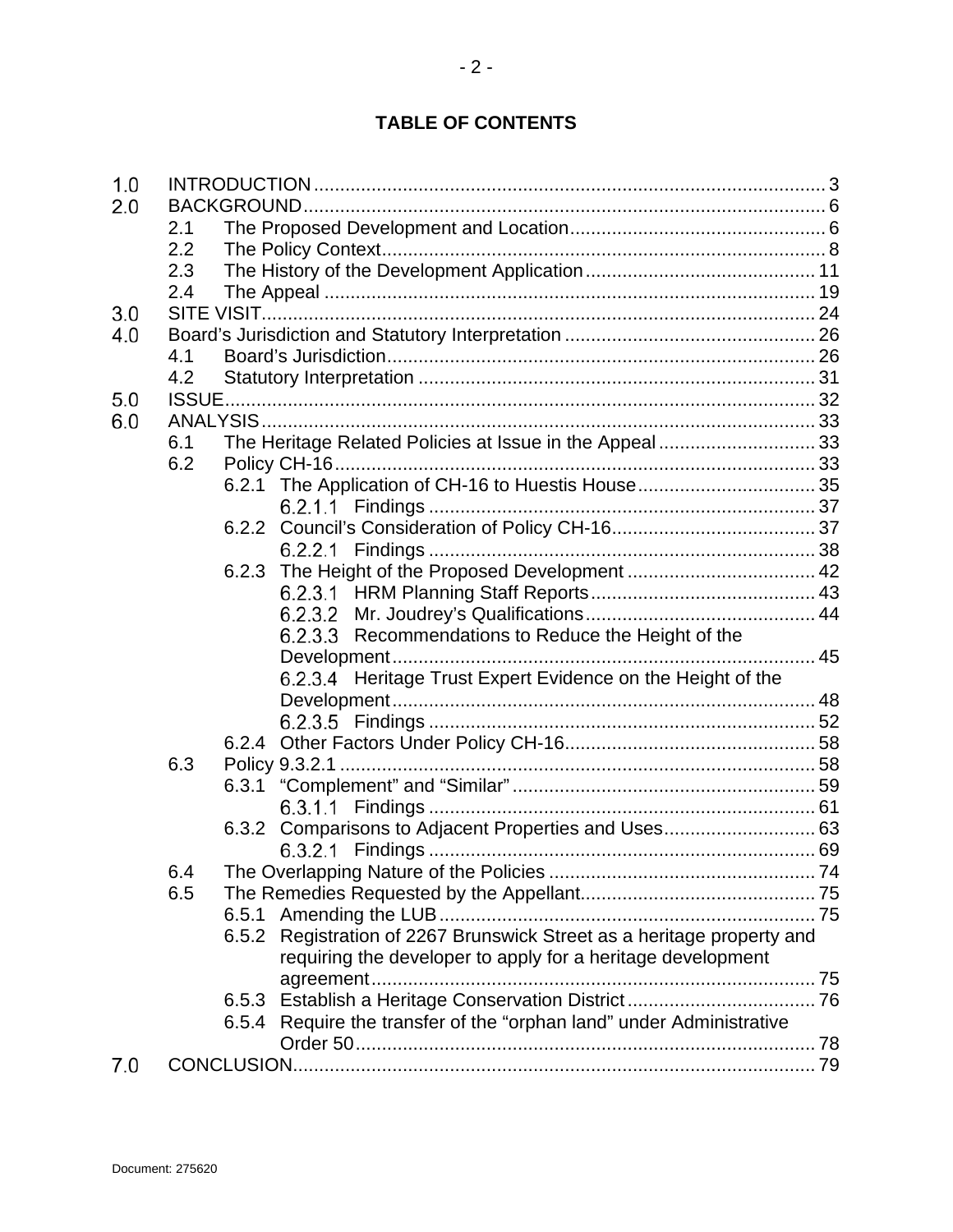#### <span id="page-2-0"></span> $1.0$ **INTRODUCTION**

[1] Through its architect, Studioworks International Inc., a developer, Brunswick Street Developments Ltd., applied to Halifax Regional Municipality (HRM) for a development agreement for property at 2267 Brunswick Street, Halifax. The development agreement was for a residential apartment building to be located at the rear of and adjoining the former St. Patrick's Rectory which had previously been redeveloped into a multi-unit residential apartment building. The property is in the municipally designated Brunswick Street Heritage Area. It is on the east side of Brunswick Street, and immediately next door to St. Patrick's Church; the nearest residential property is 2273-75 Brunswick Street, known as Huestis House. Both the Church and Huestis House are registered heritage properties.

[2] The proposal was considered by Halifax and West Community Council (HWCC) which, under s. 31 of the *Halifax Regional Municipality Charter*, S.N.S.2008, c. 39 (*HRMC*), has the powers of Council with respect to development agreement applications.

[3] After several versions of a proposed development were submitted to Council, a development agreement was approved for what is described as an eight-storey residential apartment building. Notice of the approval was published in accordance with s. 245(4) of the *HRMC.*

[4] In response to the notice of approval, The Heritage Trust of Nova Scotia filed an appeal of Council's decision with the Nova Scotia Utility and Review Board. Heritage Trust is a non-profit organization whose members are committed to the conservation of heritage properties and cultural and historic areas within Nova Scotia. In the past, Heritage Trust has been involved in many planning matters regarding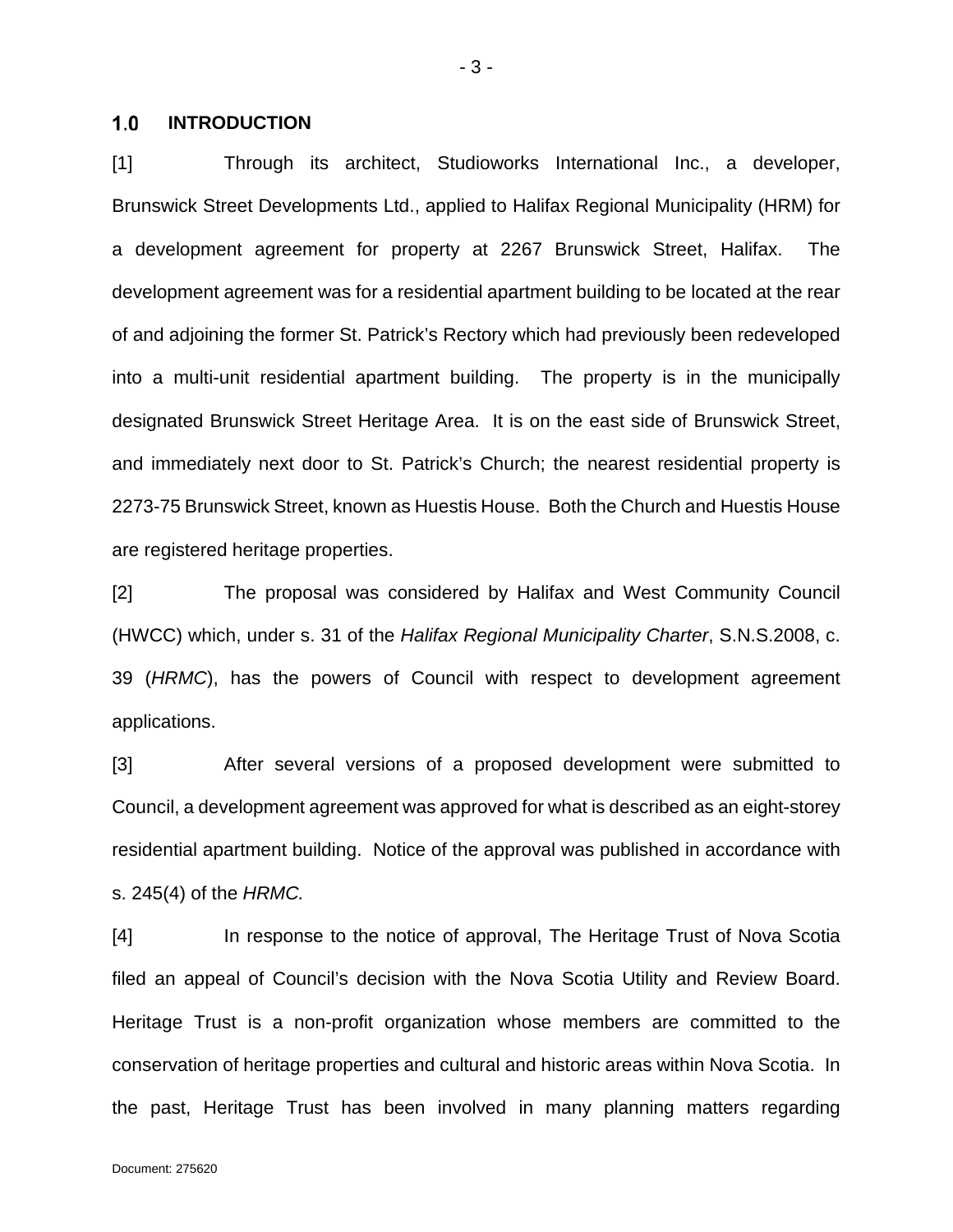development in the downtown areas of Halifax in particular. No party objected to the status of Heritage Trust to appeal the decision of Council as an "aggrieved person."

[5] Heritage Trust appealed Council's decision, arguing that the approval of the development agreement does not reasonably carry out the overall intent of the Municipal Planning Strategy (MPS) as the development "does not complement adjacent properties and uses," specifically St. Patrick's Church and Huestis House, fails to maintain "the existing heritage streetscape…by ensuring that features…are similar to any adjacent residential buildings particularly any registered heritage properties," and ignores Council's past decisions on the development regarding height.

[6] The Board heard evidence from expert planners on behalf of both Heritage Trust and HRM. The Board also received evidence filed by two well-known architects and a historian on behalf of Heritage Trust. The Board also conducted a site visit to view the Rectory property, the Church, and Huestis House as well as portions of Brunswick Street.

[7] The Board notes that Council, in approving a development agreement is not required to give reasons; therefore, the Board does not know Council's reasons for approval of this development. However, this does not preclude the Board reaching conclusions about whether the decision reasonably carries out the intent of the MPS. The Board considered the provisions of the MPS as a whole, and particularly Policy 9 of the Peninsula North Secondary Planning Strategy (PNSPS), and Policy CH-16 of the Regional Municipal Planning Strategy (RMPS), which address heritage resources.

[8] These policy provisions lead the Board to conclude that it should defer to the decision of Council to approve the development agreement. The Board finds that the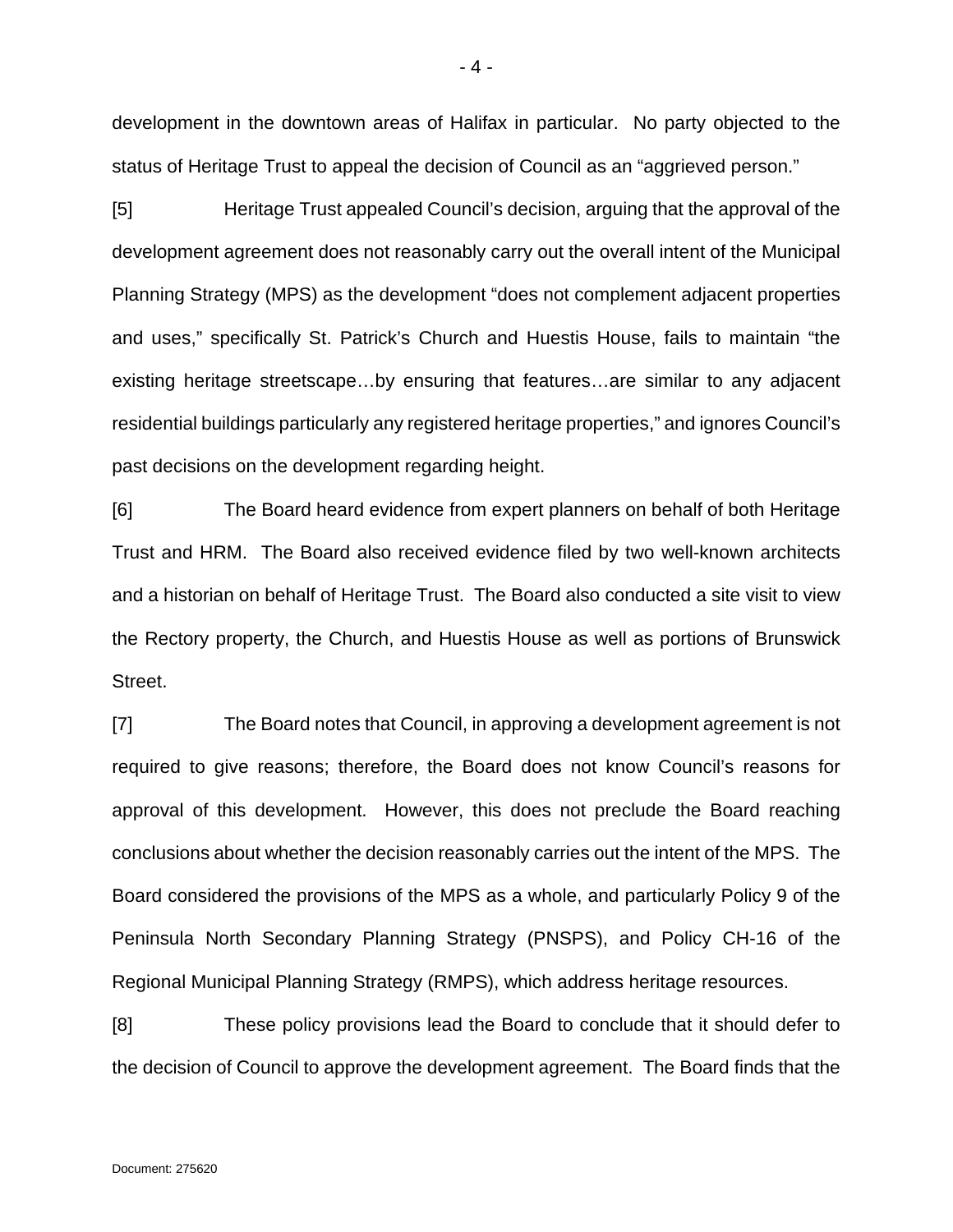language used in the policies requires Council to exercise a significant degree of subjectivity and discretion.

[9] Under Policy CH-16, Council is required to consider a range of design solutions and architectural expression when assessing a proposed development in the context of abutting registered heritage properties. In this case, the Board finds that an interpretation of the policy that focuses only on the compatibility of the proposed development with the Church is one that the policy can reasonably bear.

[10] The Board also finds that, although Council is directed to consider certain heritage resources, in particular under Policy 9.3.2.1, the focus of Council's consideration is different under the various subsections of the policy, and Council is not directed to consider those resources exclusively. An interpretation of the policy that affords Council the discretion to approve a development that is more complementary to some resources than others is one that the policy can reasonably bear.

[11] In addition, the Board considers that Council's interpretation of terms such as "complement", "similar", compatible", and "respect" are ones which the MPS policies can reasonably bear. Given the features of the proposed development, Council could reasonably carry out the intent of the MPS as a whole by concluding that the development complements adjacent properties and uses. It would not be unreasonable for Council to conclude that the development could be more complementary to the Church and the Rectory than Huestis House.

[12] Finally, the Board notes that the numerous factors that Council is directed to consider sometimes compete for Council's attention and emphasis, both as between Policy CH-16 and Policy 9.3.2.1 and as between the sub-components within the policies

- 5 -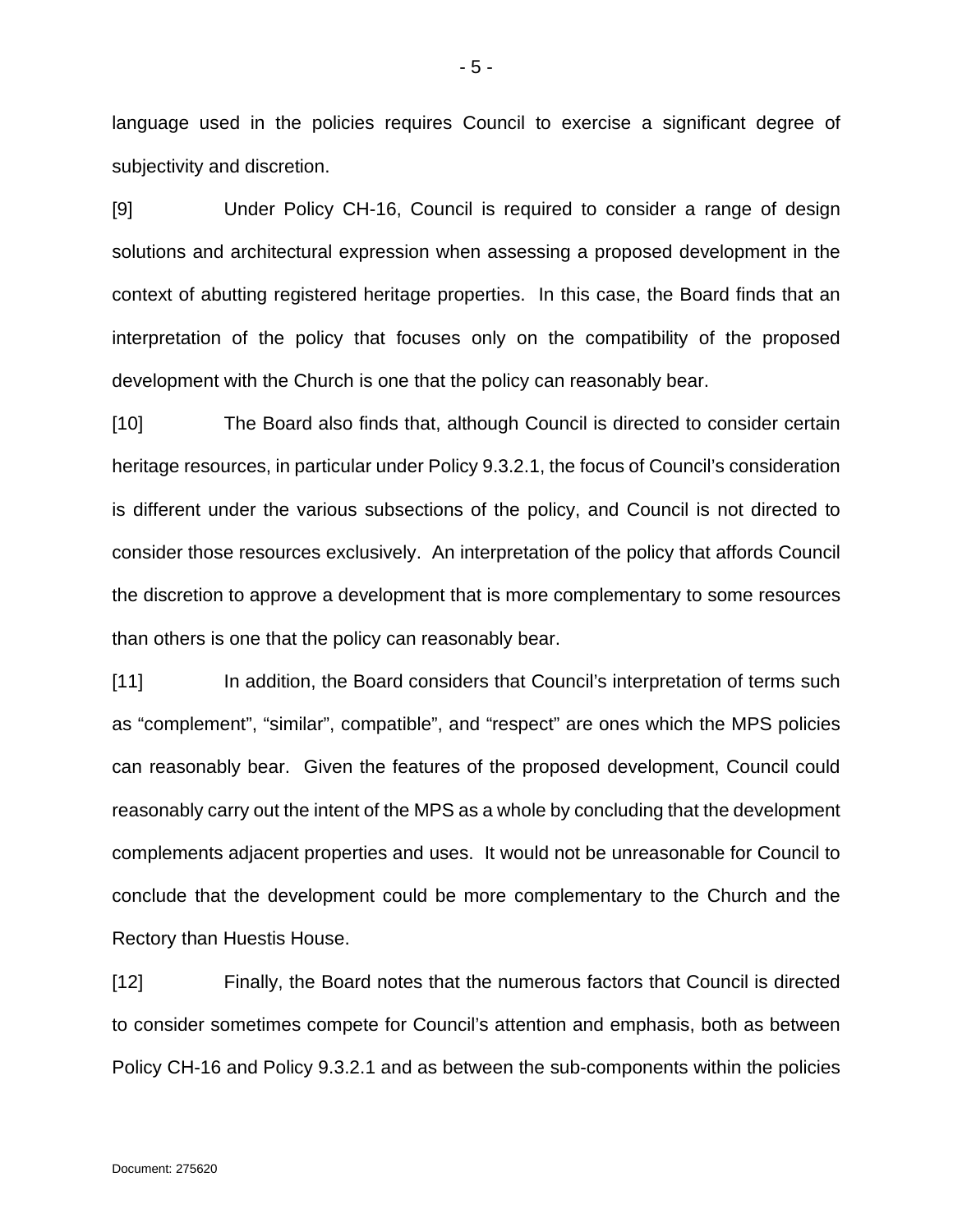themselves. The compromises and choices required to resolve such competition is best left to the elected representatives who have the primary authority for planning in the municipality and making the required value judgments.

[13] Guided by the body of case law, the Board finds this to be a matter in which it should defer to Council's decision. It is up to Council, and not the Board, to make the choices under the MPS policies, even if there may have been other choices which might also be reasonable. Thus, the appeal is dismissed.

#### <span id="page-5-1"></span><span id="page-5-0"></span> $2.0$ **BACKGROUND**

### **2.1 The Proposed Development and Location**

[14] Studioworks International Inc., on behalf of Brunswick Street Developments Ltd., originally applied to enter into a development agreement to enable a 13-storey building located at the rear of St. Patrick's Rectory at 2267 Brunswick Street in Halifax. The subject lands are within the Brunswick Street Heritage Area, a protected heritage precinct, since the 1970's, which runs along the east side of Brunswick Street, that guides both new buildings and changes to existing buildings within a historic context. The proposal now entails an eight-storey, multi-unit (42) residential building at 2267 Brunswick Street, in the North End of Halifax, east side of Brunswick Street and north of Cornwallis Street.

[15] St. Patrick's Rectory (Rectory) is located at the site. The Rectory, built in the 1880's, is an example of Victorian Gothic Revival, is a heritage building, but is not a registered heritage property. The Rectory, which was previously owned by the Roman Catholic Episcopal Corporation of Halifax, was sold to Brunswick Street Developments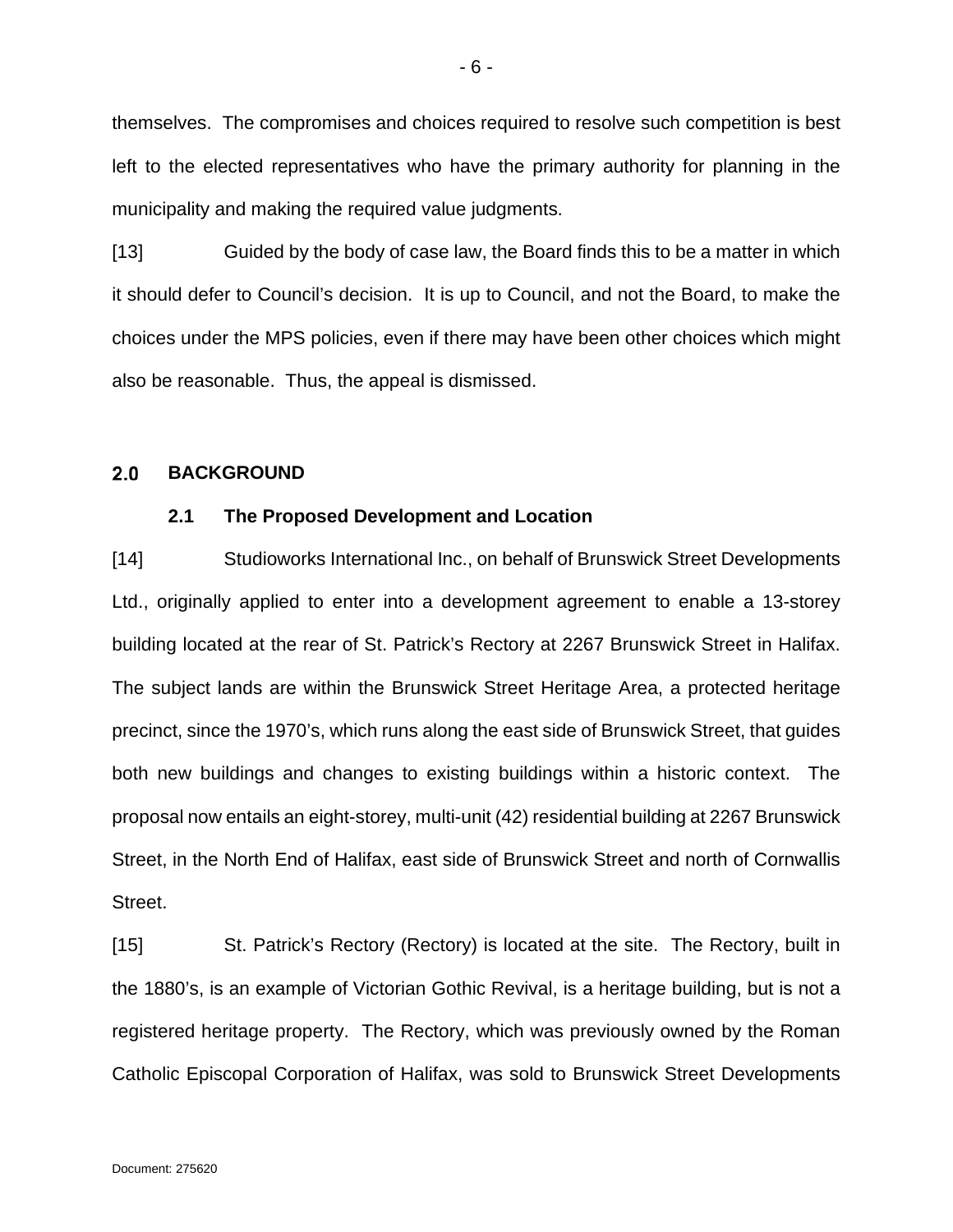Ltd. as an asset to support the restoration (renovation) of St. Patrick's Church. The Rectory occupies the front side and the development is to take place at the rear of the property; as such, the Rectory continues to form the street wall for the proposed building addition.

[16] Immediately to the south of the site is St. Patrick's Church, also built in the 1880's. The Victorian Gothic style Church is a predominant landmark in the area and has an iconic spire that is 175 feet high that sits atop a tower found at the apex of a steep roof. It is a registered heritage property

[17] On the west side of the street, outside of the Brunswick Street Heritage Area and immediately opposite the Rectory is the St. Patrick's – Alexandra School site.

[18] Huestis House lies to the north of the Rectory. Huestis House is a twostorey building recognized for its Second Empire style and associations with two historic personages: Rev. Dr. Stephen F. Huestis, a prominent Methodist Minister, and businessman Stephen Angus Doane. It is a wood-frame structure with traditional wood shingle cladding typical of many historic homes in older areas of the Halifax Peninsula and along Brunswick Street. Unique features of Huestis House include a mansard roof, one of only a handful in Halifax, ornate gingerbread style trim and a jog in the footprint of the building. The current owners recently renovated the building and constructed an addition at the back, which as a result of a conflict between the heritage rules and the building code, is covered in blue metal siding. It is also a registered heritage property.

[19] In between the Rectory and Huestis House, there is a strip of vacant land owned by HRM that is about 15 feet wide. During the hearing it was referred by some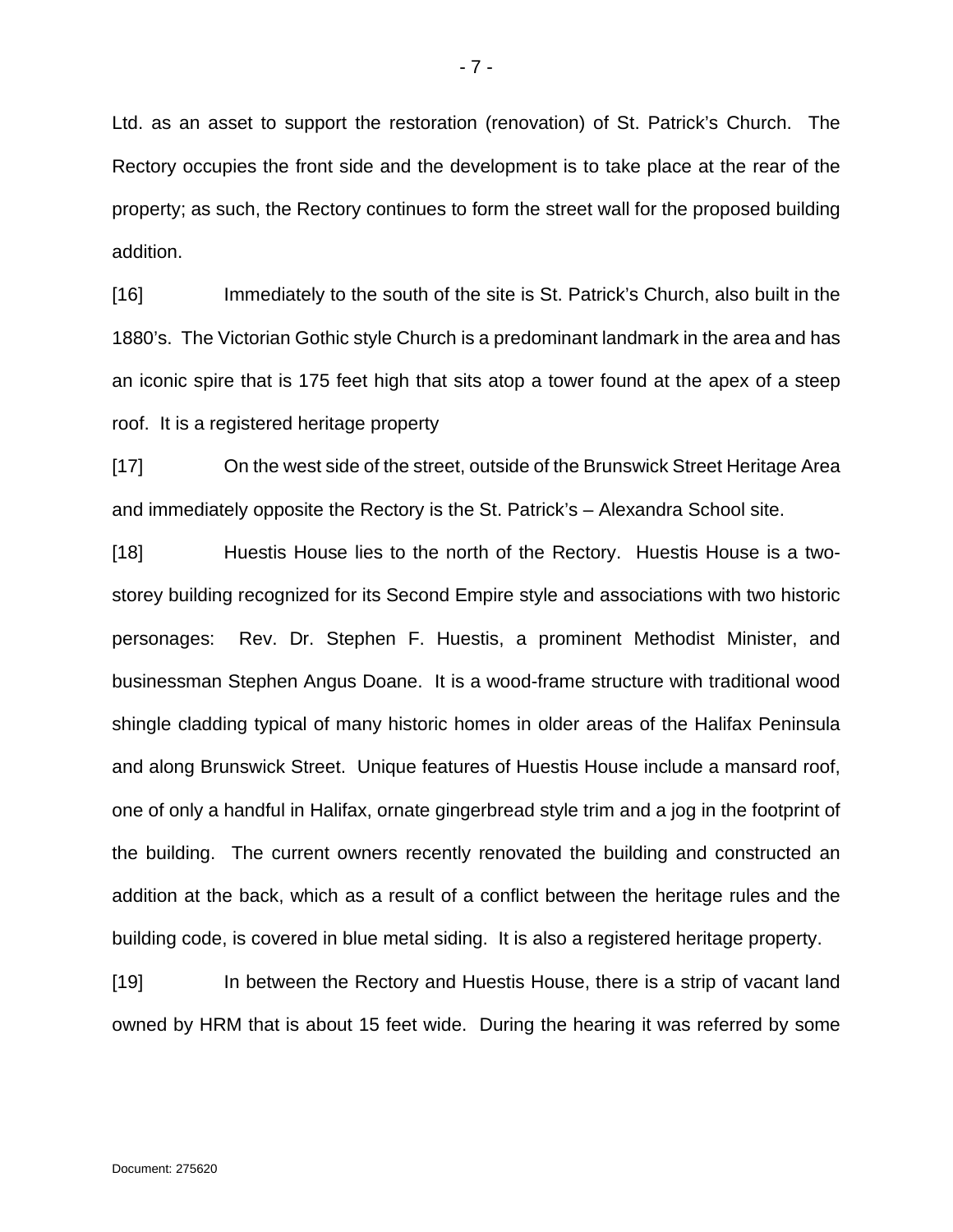parties as the "orphan land." At least some of this vacant land is being used as a driveway to access the rear of the Huestis House property.

# **2.2 The Policy Context**

<span id="page-7-0"></span>[20] Halifax MPS Policy 9.3.2 permits new apartment buildings with over four dwelling units in areas zoned General Residential (R-2) by development agreement in the area identified in the Land Use By-Law pursuant to Policy 9.3. This Policy is intended to support the preservation of historic properties and registered heritage buildings and allow new development that achieves preservation of the character and appearance of existing heritage structures. The Policy further suggests that the historic streetscape of Brunswick Street is to be retained through architectural controls and standards for building the basement.

[21] MPS Policy 9.3.2 reads as follows:

9.3.2 In the area identified in the land use by-law pursuant to Policy 9.3 above, a new apartment house with over four dwelling units, or an addition to an existing building which produces an apartment house with over four dwelling units, may be permitted in areas zoned as general residential by development agreement; any such residential development in the area zoned as general residential conversion and townhouse, multiple dwelling, or general business, shall only be by development agreement.

[Exhibit H-4, Tab 2, p.210]

[22] Policy 9.3.2.1 states the following:

9.3.2.1 In considering agreements pursuant to Policy 9.3.2, Council shall consider the following:

(a) the building or addition shall complement adjacent properties and uses, particularly any adjacent registered heritage buildings**;**

(b) the impact of vehicle access and egress and parking on adjacent properties and uses shall be minimized;

(c) the new development shall complement or maintain the existing heritage streetscape of Brunswick Street, by ensuring that features, including but not limited to the following, are similar to adjacent residential buildings particularly any registered heritage properties in the area identified in the land use by-law pursuant to Policy 9.3 above, on which Council shall specify conditions to be met in the development agreement: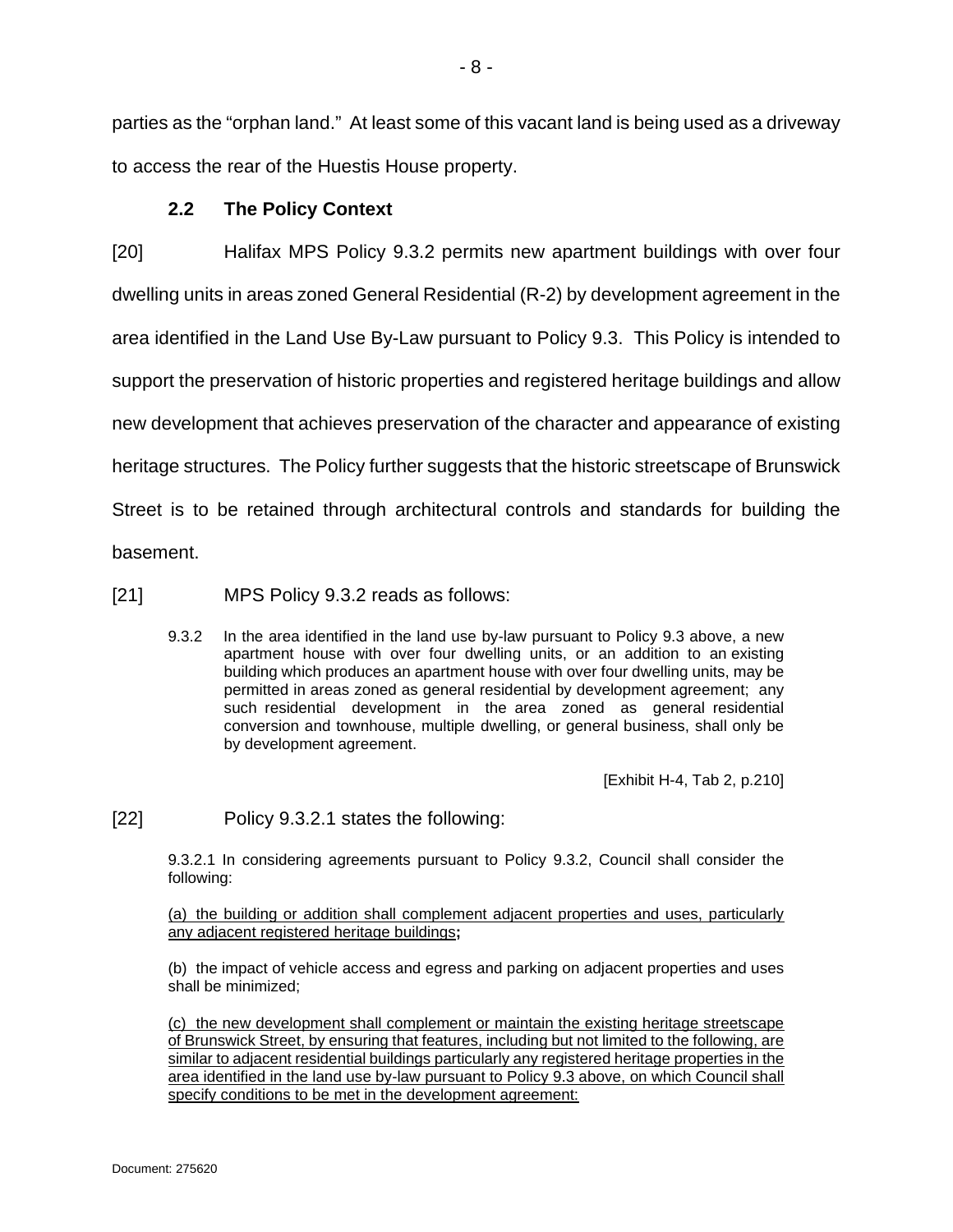- (i) architectural design including building forms such as roofs, entrances, porches and dormers;
- (ii) height, scale and massing;
- (iii) location and style of building details such as doors, windows and exterior walls;
- (iv) front and side yard setbacks;
- (v) building materials.
- (d) open space and landscaped areas shall be provided where appropriate;

(e) other relevant land use considerations which are based on the policy guidance of this Section. [Emphasis added]

### [Exhibit H-4, Tab 2, pp. 210-211]

[23] The subject lands are zoned R-2 (General Residential) which permits R-1 dwelling units, semi-detached or duplex dwellings, apartments of up to four units and accessory uses. Conversions to multiple-unit buildings, such as the St. Patrick's Rectory conversion, are permitted within the Brunswick Street Heritage Area subject to specific provisions, to encourage the retention of existing buildings in this area which contribute to the heritage streetscape.

[24] Section 7.4 in the RMPS addresses development abutting registered heritage properties. It notes HRM's intention to develop a plan to address and clarify issues surrounding heritage protection and new development in all areas of the municipality. In the meantime, Policy CH-16 provides guidance for development that abuts heritage properties in HRM. Policy CH-16 applies specifically to land abutting federally, provincially or municipally registered heritage properties. It directs HRM, when reviewing applications for development agreements on lands abutting such properties, to "consider a range of design solutions and architectural expressions that are compatible with the abutting... registered heritage properties."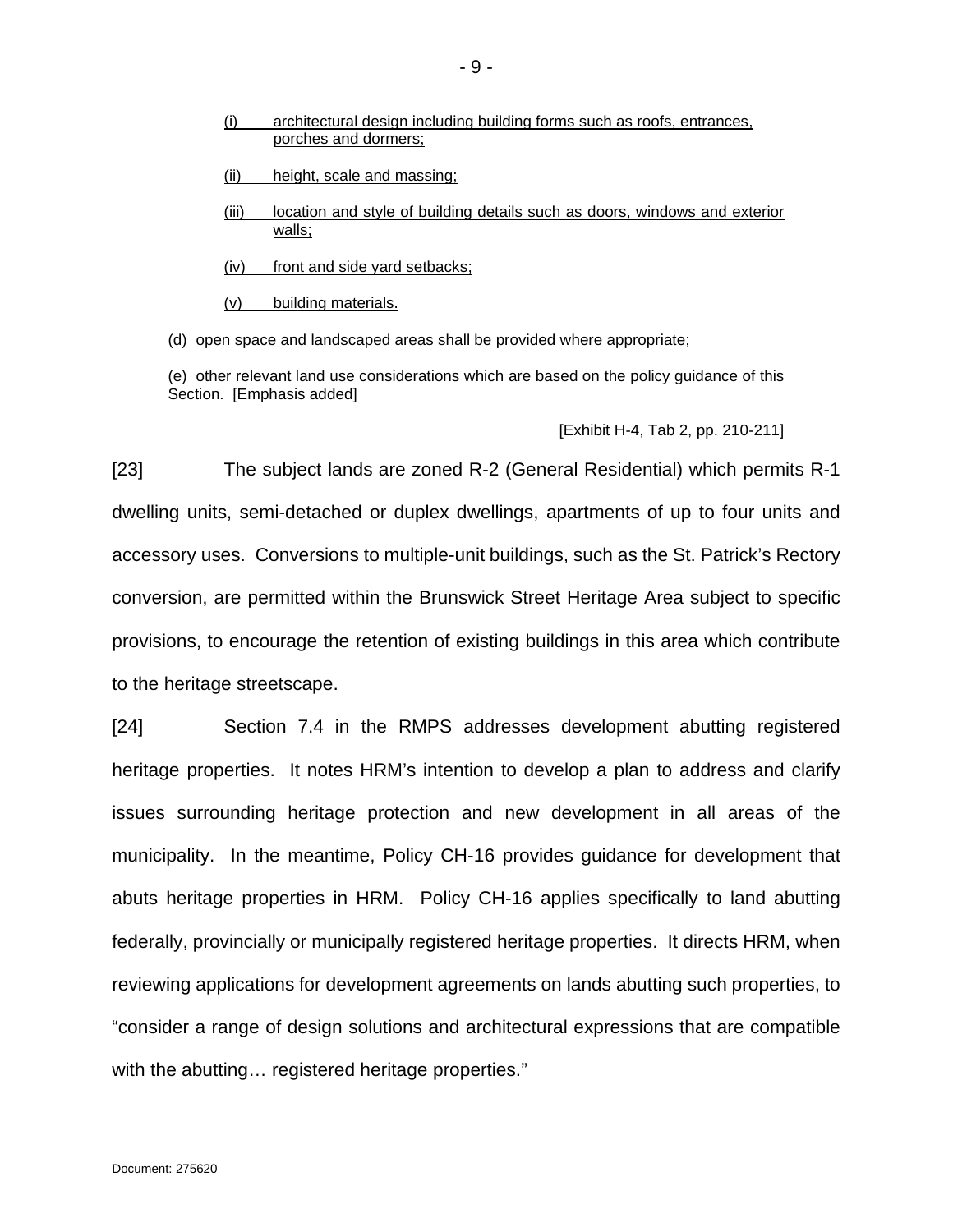# [25] While CH-16 is not included in the grounds of appeal, the Policy was subject

to debate at the hearing. CH-16 states:

- CH-16 For lands abutting federally, provincially or municipally registered heritage properties, HRM shall, when reviewing applications for development agreements, rezonings and amendments pursuant to secondary planning strategies, or when reviewing the provision of utilities for said lands, consider a range of design solutions and architectural expressions that are compatible with the abutting federally, provincially or municipally registered heritage properties by considering the following:
	- (a) the careful use of materials, colour, proportion, and the rhythm established by surface and structural elements should reinforce those same aspects of the existing buildings;
	- (b) ensuring that new development is visually compatible with yet distinguishable from the abutting registered heritage property. To accomplish this, an appropriate balance must be struck between mere imitation of the abutting building and pointed contrast, thus complementing the abutting registered heritage property in a manner that respects its heritage value;
	- (c) ensuring that new developments respect the building scale, massing, proportions, profile and building character of abutting federally, provincially or municipally registered heritage structures by ensuring that they:
		- (i) incorporate fine-scaled architectural detailing and human-scaled building elements.
		- (ii) reinforce, the structural rhythm (i.e., expression of floor lines, structural bays, etc.) of abutting federally, provincially or municipally registered heritage properties; and
		- (iii) any additional building height proposed above the pedestrian realm mitigate its impact upon the pedestrian realm and abutting registered heritage properties by incorporating design solutions, such as stepbacks from the street wall and abutting registered heritage properties, modulation of building massing, and other methods of massing articulation using horizontal or vertical recesses or projections, datum lines, and changes in material, texture or colour to help reduce its apparent scale;
	- (d) the siting of new developments such that their footprints respect the existing Development pattern by:
		- (i) physically orienting new structures to the street in a similar fashion to existing federally, provincially or municipally registered heritage structures to preserve a consistent street wall; and
		- (ii) respecting the existing front and side yard setbacks of the street or heritage conservation district including permitting exceptions to the front yard requirements of the applicable land use by-laws where existing front yard requirements would detract from the heritage values of the streetscape;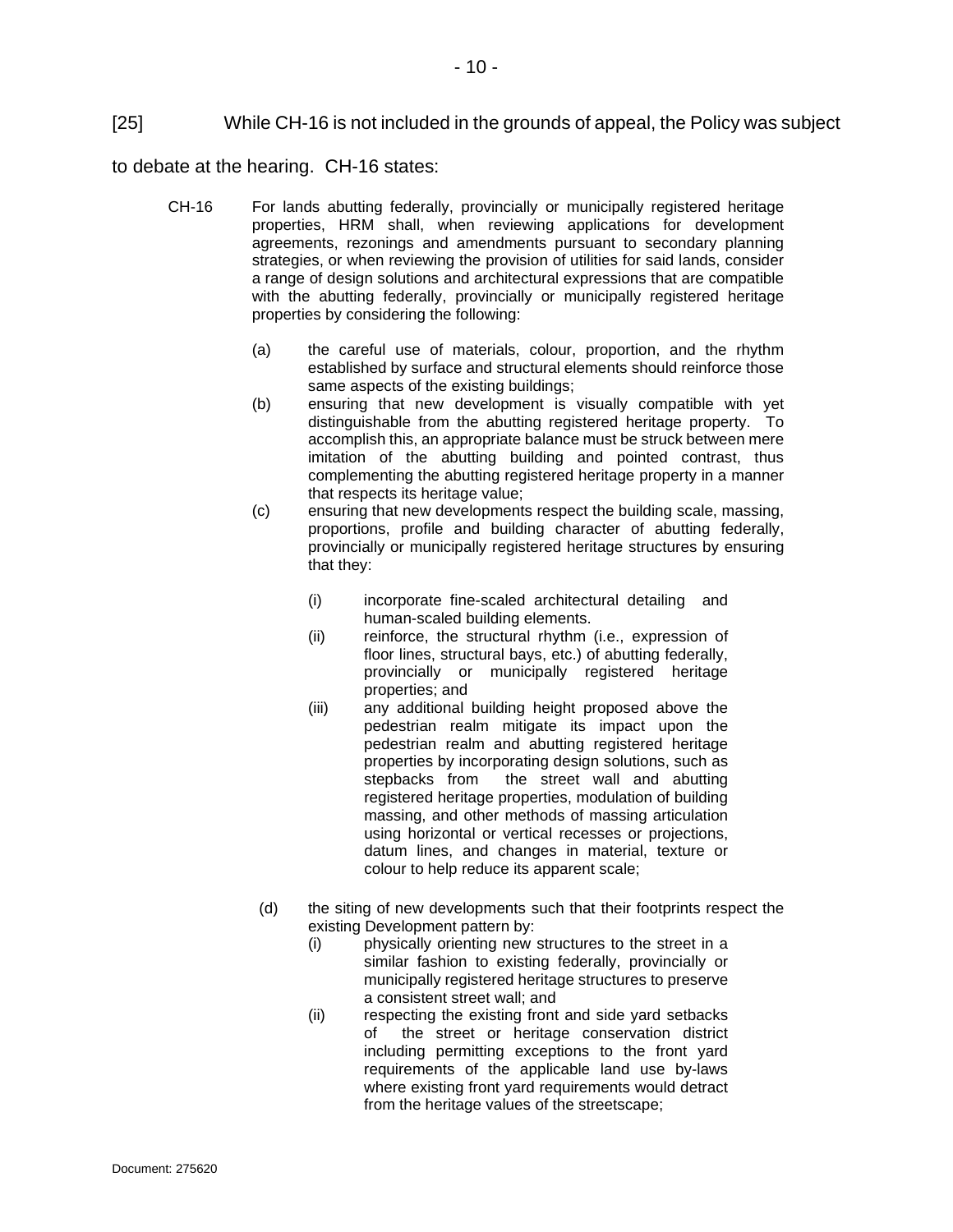- (e) not unreasonably creating shadowing effects on public spaces and heritage resources;
- (f) complementing historic fabric and open space qualities of the existing streetscape;
- (g) minimizing the loss of landscaped open space;
- (h) ensuring that parking facilities (surface lots, residential garages, stand alone parking and parking components as part of larger developments) are compatible with abutting federally, provincially or municipally registered heritage structures;
- (i) placing utility equipment and devices such as metering equipment, transformer boxes, power lines, and conduit equipment boxes in locations which do not detract from the visual building character or architectural integrity of the heritage resource;
- (j) having the proposal meet the heritage considerations of the appropriate Secondary Planning Strategy, as well as any applicable urban design guidelines; and
- (k) any applicable matter as set out in Policy G-14 of this Plan.

[Exhibit H-4, Tab 3, p.101-1-2]

### **2.3 The History of the Development Application**

<span id="page-10-0"></span>[26] The application for the development agreement was filed in December 2015. At that time, the proposed development was for a 13-storey, multi-unit residential building that was 132 feet tall. Darrell Joudrey was assigned to manage the case file on behalf of HRM's planning department. The development has gone through several redesigns in subsequent years.

[27] The level of community engagement consisted of consultation, achieved through providing information and seeking comments from the HRM website, signage posted on the subject site, letters mailed to property owners within the notification area and a Public Information Meeting which was held at Saint Joseph's-Alexander McKay Elementary School, on November 30, 2016, for the proposed 13-storey building. In addition to staff from HRM Development Approvals, Councillor Lindell Smith, Studioworks International Inc., the Applicant, and 10 members of the public attended. The purpose of the meeting was to identify the proposed site; look at the current planning approach in the neighbourhood; highlight the proposal; explain the process from the Municipal Planning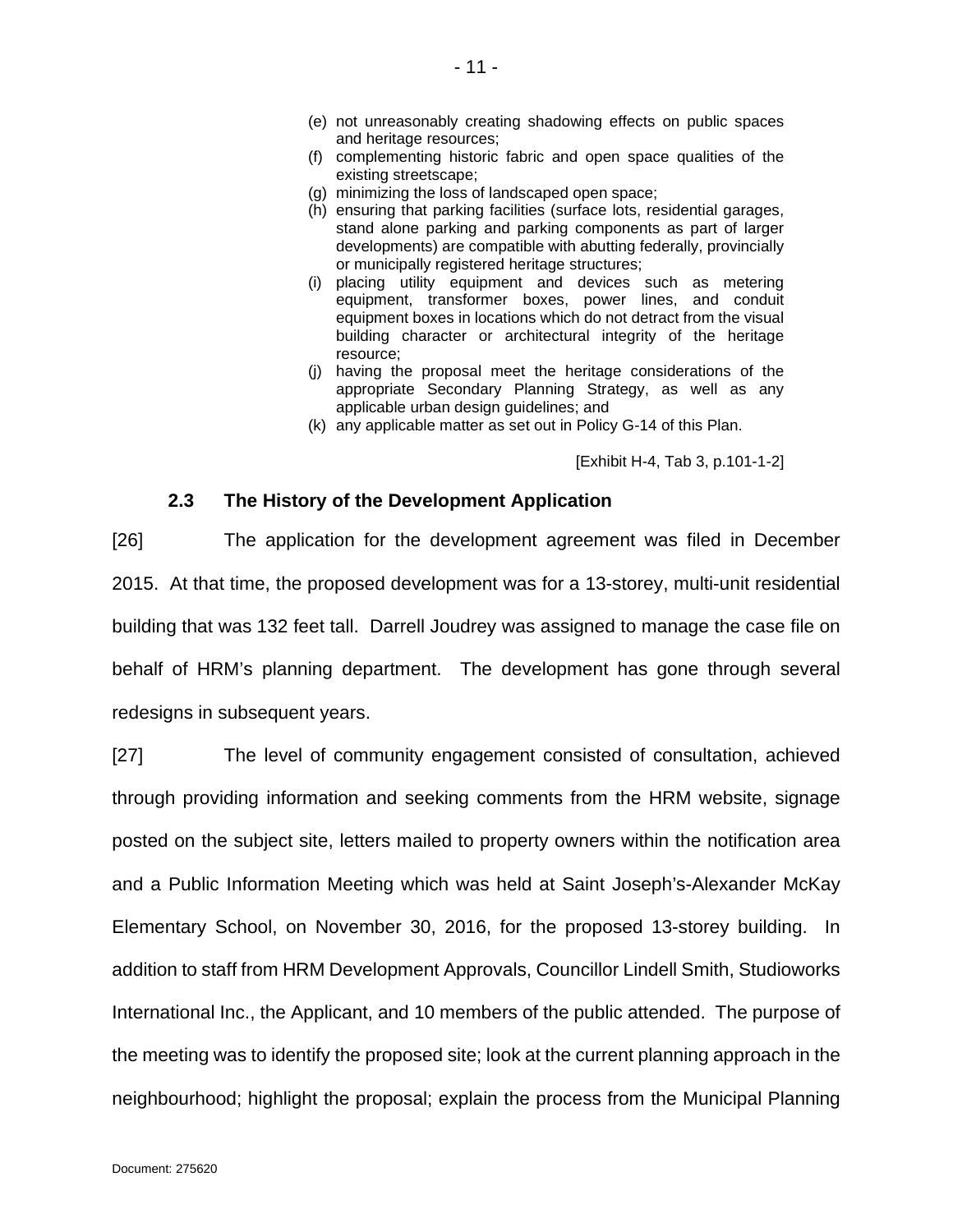Strategy that allows this to be considered; give the Applicant an opportunity to present the proposal; and receive public feedback and input regarding the proposal that will be used to prepare the staff report to go forward with the application. No decisions are made at this stage.

[28] Some of the public comments received at the meeting included the following topics:

- 13-storey height is overly tall;
- Limited on-site parking creates off-street parking issues;
- Will HRM right-of-way always exist to act as setback; and
- Blank wall facing Huestis House is unattractive.

[29] Following the Public Information Meeting, a Team Review request was sent to relevant HRM divisions for review and comments on January 6, 2017. The review included seeking comments from various HRM divisions or groups that are relevant to the application, i.e., Development Engineering, Halifax Water, Land Development, Subdivision and Fire Protection.

[30] Because the evaluative framework for the development agreement request included RMPS Policy CH-16, the application for the 13-storey proposal was sent to Heritage Planning for review. Policy CH-16 provides municipal-wide guidance for development of lands that abut registered heritage properties for development agreements. The development abuts a registered heritage property (the Church). Team review comments are not provided to Council but assist Staff in negotiating the proposed development agreement, evaluating and responding to the policy set and preparing the Staff Recommendation Report.

[31] Aaron Murnaghan is a heritage planner employed by HRM on a team that administers the MPS in relation to properties formally designated as heritage properties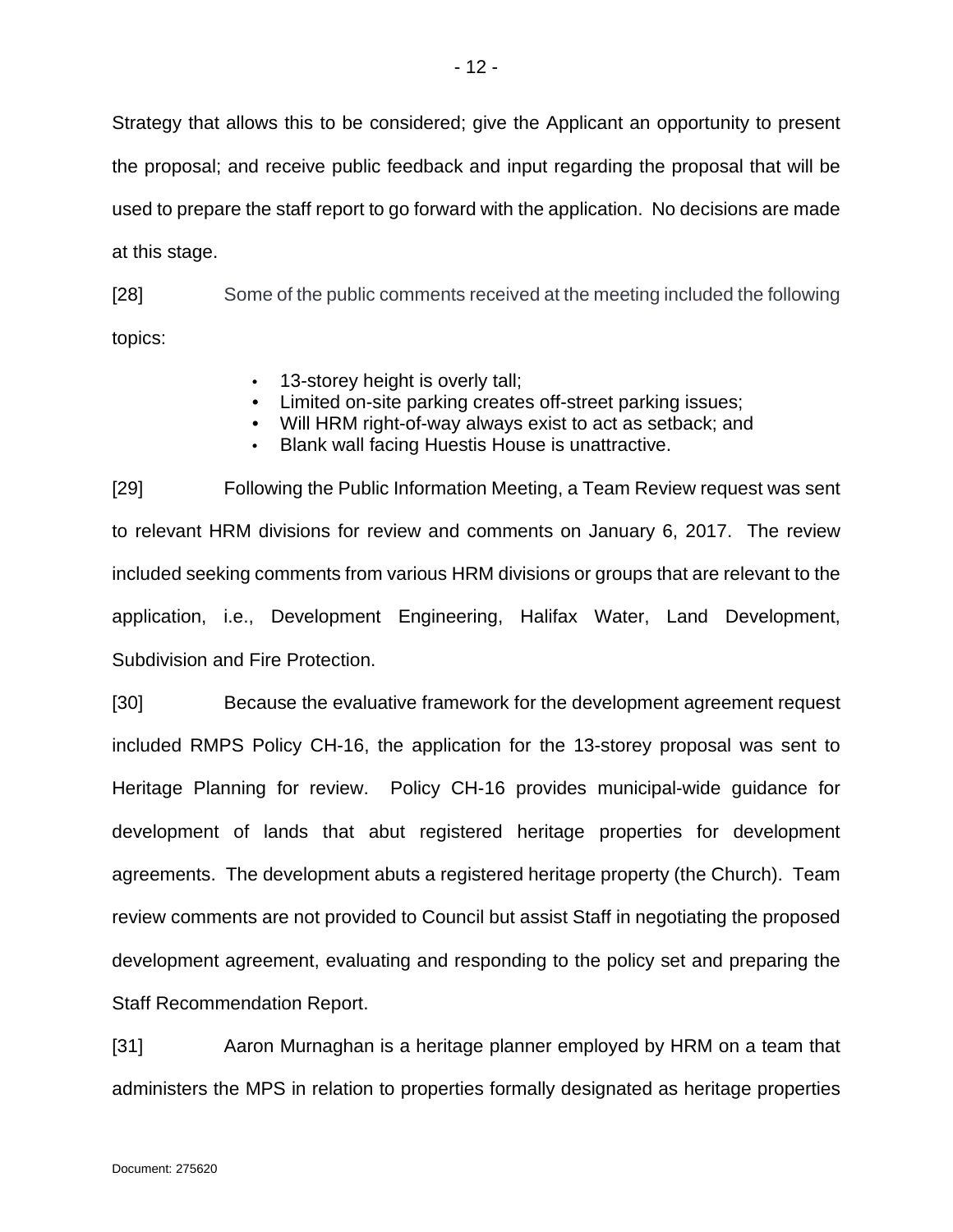under the *Heritage Property Act*, S.N.S 1989, c. 199 (*HPA)*. Since the Rectory is not a registered heritage property, Mr. Murnaghan's group did not manage this file. However, Mr. Joudrey consulted Mr. Murnaghan when he sent the development application to relevant HRM divisions, as part of the Team Review, for review and comment, in January

2017. Mr. Murnaghan provided a written report to Mr. Joudrey, dated May 11, 2017.

[32] In his written report, Mr. Murnaghan advised that a reduction of height to a maximum of six stories would be appropriate to conserve the visual prominence of the Church steeple and so as not to overwhelm neighbouring structures.

[33] The matter proceeded to the Planning Advisory Committee on May 29, 2017, where the Committee recommended rejection of the development agreement application to HWCC, and suggested the Applicant explore another design.

[34] In a Memo to HWCC, the Committee noted the following concerns:

- The design appears to not observe the principles of the heritage district, in that it overwhelms and subordinates the adjacent building (the church);
- The design would be more acceptable at a height of approximately 3-6 storeys, generally in keeping with the height of the church roof;
- The Committee would support a requirement to analyze the impact of wind and shade of the building;
- The Committee feels that the limited number of parking spaces proposed would have a negative impact on the ability of neighbours to find parking; and,
- The Committee has concerns regarding overall lot coverage, particularly sideyards adjacent to existing residential uses.

[Exhibit H-3, p.66]

[35] As a result, the design was revised. None of the subsequent revisions were

referred back to Mr. Murnaghan.

[36] At first reading at HWCC, on October 9, 2018, the proposed development

was for a nine-storey, 51-unit multiple unit building. The proposed addition was now to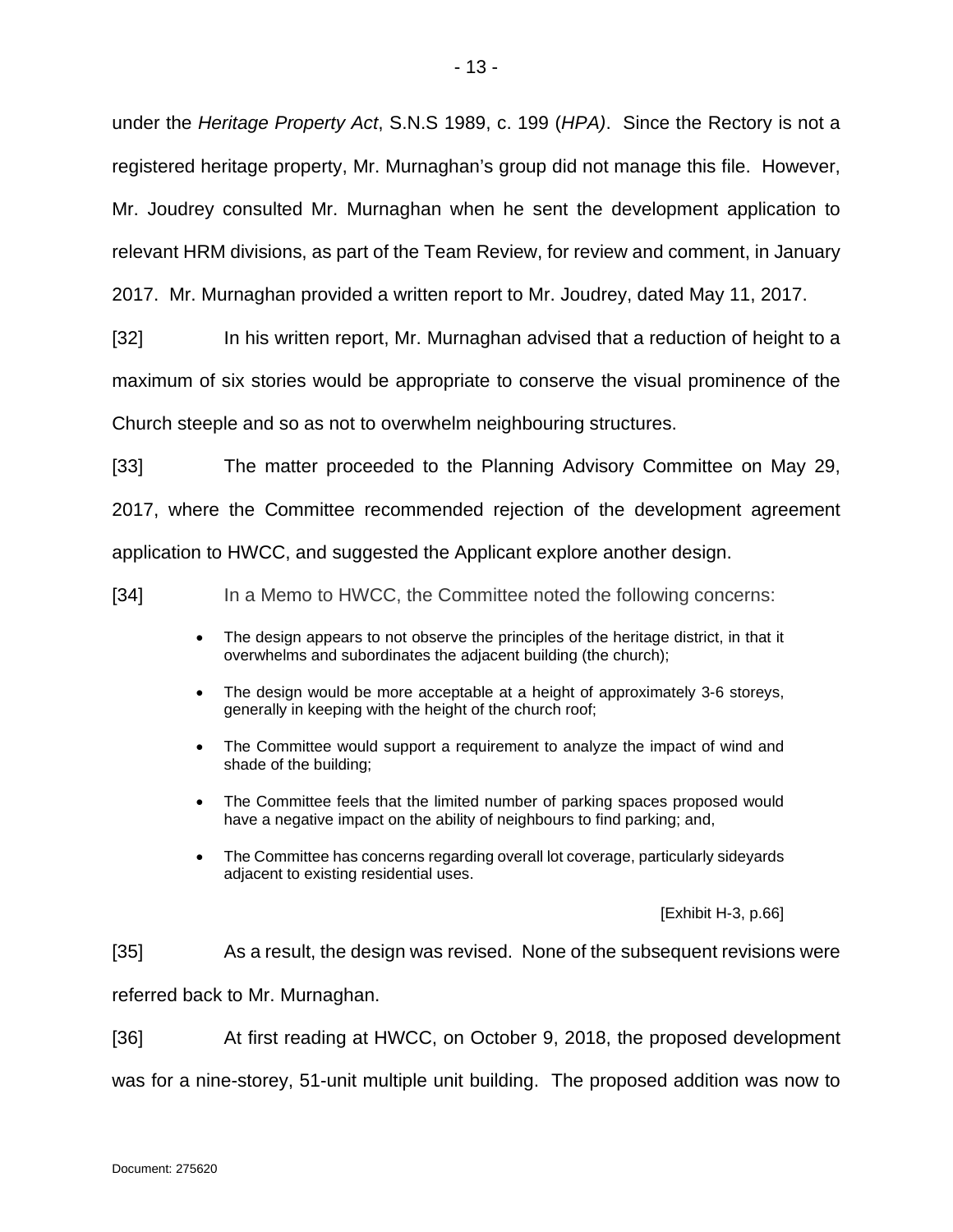be attached to the existing Rectory by a pedway and the west edge of the footprint was set back about 62 feet 8 inches from the Brunswick Street property line. A cantilevered portion of the building begins at the fifth-floor level and vertically aligns with the rear façade of the Rectory. As well, changes were made to the façades and balconies added to the west elevation facing Huestis House.

[37] The Application came before HWCC at a public hearing on November 14, 2018, and following Council's deferral, HWCC asked Staff to consider further design changes with the Applicant, including reducing the height of the proposed addition to at least the height of the roofline of the Church and to take any resulting revisions before the Heritage Advisory Committee for their review and comment and to prepare a Supplementary Report following completion of those tasks. The role of the Heritage Advisory Committee is to provide advisory comments on heritage concerns to Council to assist in their decision making.

[38] As requested, following the meeting, Planning Staff entered further consultations with the Applicant, working with municipal staff, planners and the Church to further revise the proposed development in several significant ways, including limiting the height of the proposal to not exceed the roofline of St. Patrick's Church. Building materials were altered to better complement the surrounding areas. Staff were directed to return with a supplementary report outlining the terms of any revised development agreement.

[39] At their March 27, 2019, meeting, the Heritage Advisory Committee received the March 13, 2019 Supplementary Staff Report which included a revised application that showed an eight-storey 42-unit building. Red brick was used as a material for the sheer vertical wall at the Brunswick Street façade in proportions of the two west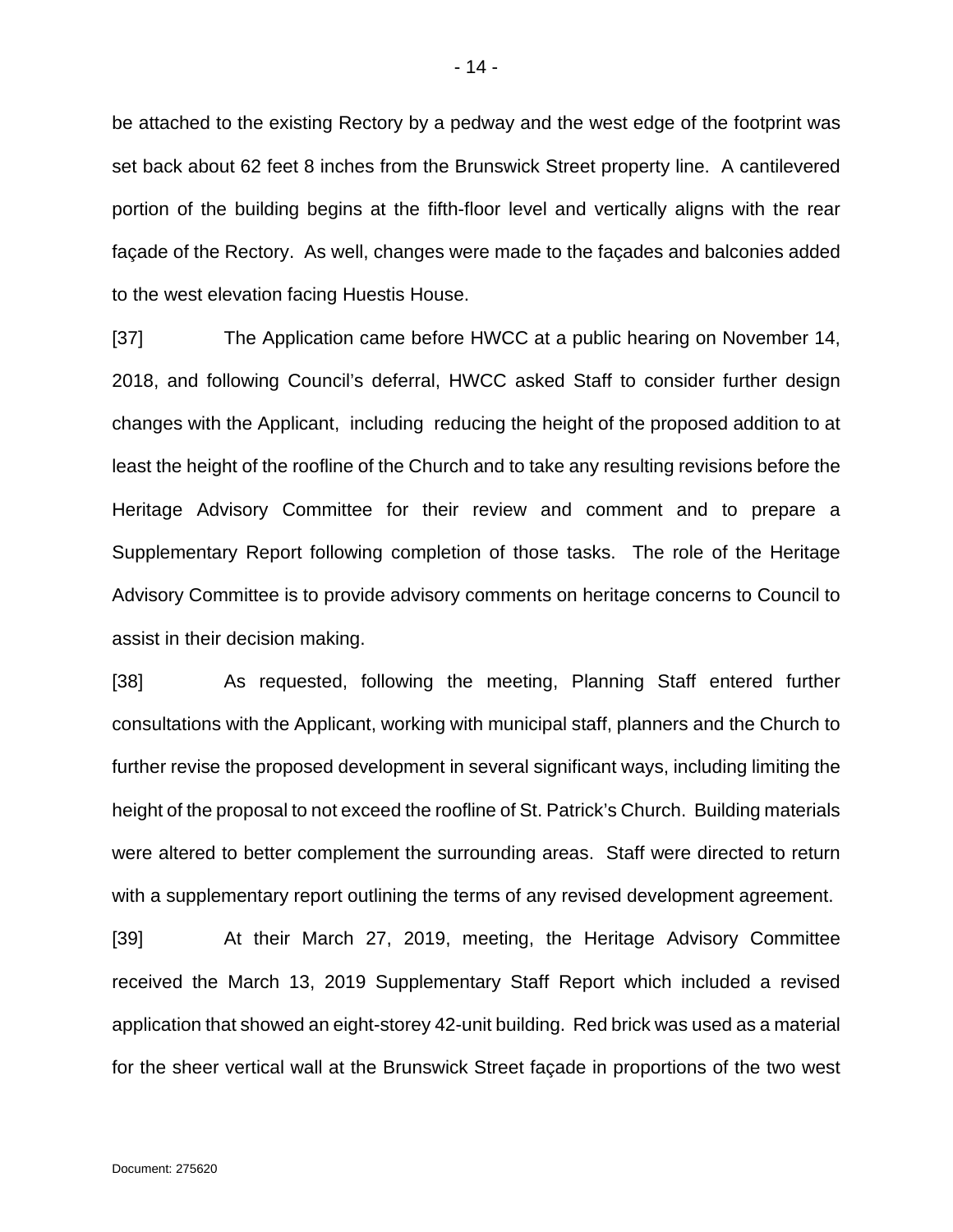and east façades; and, the penthouse was aligned to the center of the Brunswick Street façade.

[40] At the April 9, 2019 meeting of the HWCC, Staff presented revised schedules showing changes to the proposed building to Council that the Applicant made, following the meeting with the Heritage Advisory Committee. Some of those changes to be implemented, as shown in the March 13, 2020, Supplementary Report, included the following:

- Building height was reduced from nine (9) floor levels to eight (8) floor levels;
- Dwelling units were reduced from 51 units to 42 units;
- Motor vehicle parking spaces were reduced from eight (8) to four (4);
- Subdivision of lands is not required to accommodate a proposed smaller building footprint (6792 square feet was reduced to 5964 square feet);
- Brick, similar in colour to the Rectory, is now proposed on the Brunswick Street and two interior lot elevations (east and west elevations);
- Stone masonry is now the proposed material for first and second floor level exterior;
- Light coloured cladding and aluminum curtain walls are proposed materials for third floor level to penthouse; and
- Protruding balconies removed from the elevation facing the Church (east elevation).

[Exhibit H-3, p. 121]

[41] A new motion to defer consideration was passed. Staff was directed to return to the Heritage Advisory Committee with the revisions and prepare another supplementary report evaluating the building design options, to permit an eight-storey residential building.

[42] At a meeting of the Heritage Advisory Committee on June 5, 2019, staff presented a revised building to the Committee with the height remaining at eight stories.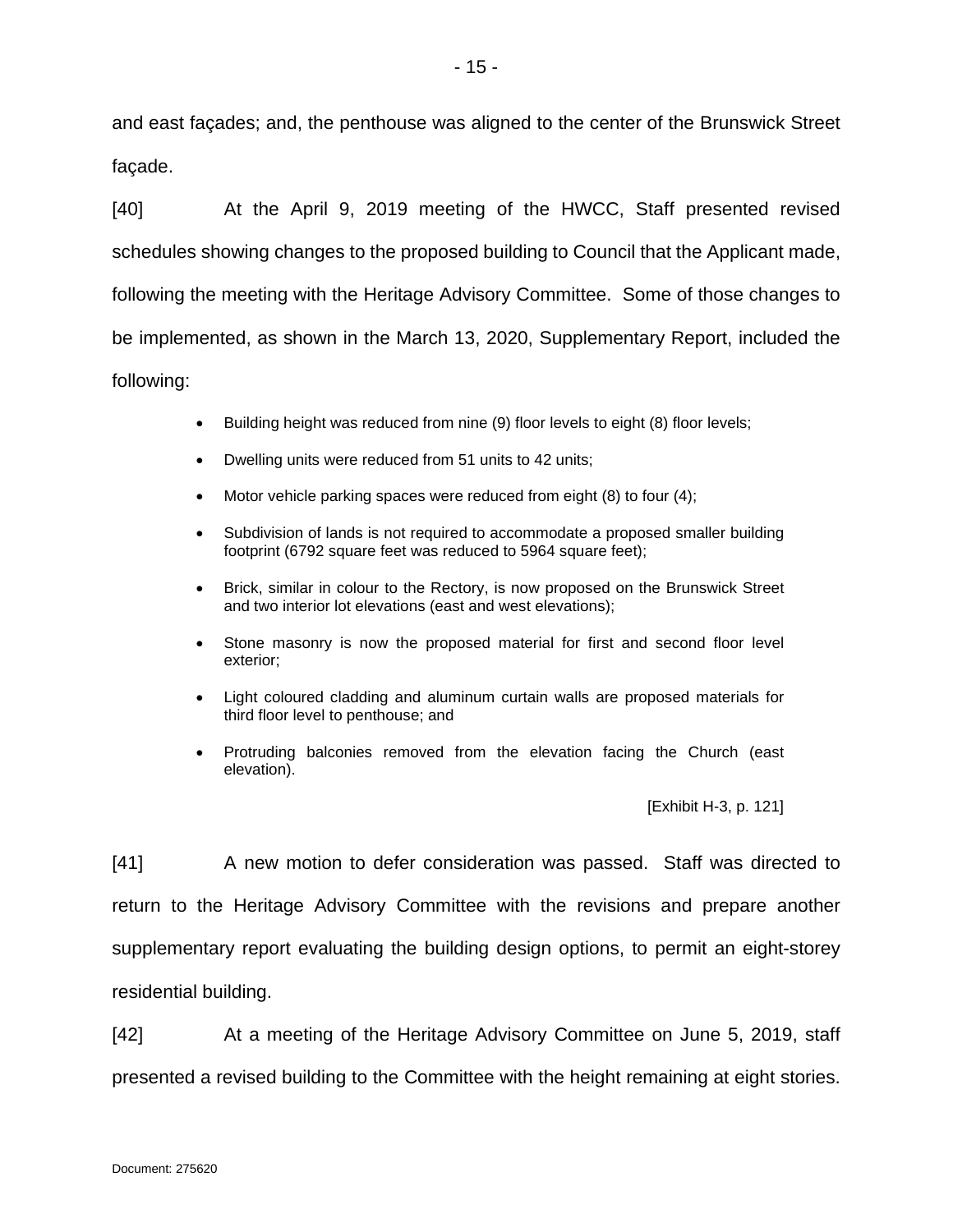Some of the additional changes to be implemented, as shown in the Supplementary

Report, included the following:

- Brunswick Street facade revised to include three vertical clear glass walls. The vertical brick wall nearest Huestis House shows two punched windows per floor while the other vertical wall nearest the Church has no windows. This amendment provides for a better balance of brick and glass on the Brunswick Street facade and these vertical expressions are in keeping with the local grain of vertical bays and gaps;
- The voided comer appearing on the Brunswick Street and Huestis House facades is mirrored on the other side of the Brunswick Street elevation at the comer of the Brunswick Street and St. Patrick's Church facades. This spatial effect contributes to the Brunswick Street facade symmetry and detracts from the "box" effect;
- Removal of the overhanging roof of the eighth storey penthouse from all facades. This alleviates the heavy look of the top level and decreases the perception of building mass; and
- Further stepback of the rooftop penthouse from 8 feet to 21 feet 10 inches from the edge of the Brunswick Street facade and re-locating of the common amenity space in that enlarged stepback area created. This larger stepback makes the top level less visible from the pedestrian realm and street.

[Exhibit H-3, p. 215]

[43] As well, the Brunswick Street façade now had two brick verticals; one having a double column of punched windows; both verticals edge against glass verticals. Material changes on the remainder façades feature stone masonry and red brick and light coloured cladding.

[44] The wall of the addition facing Huestis House was described by Mr. Murnaghan as a sheer wall with no articulation or glazing. Through the course of the various design changes that were made to the project, additional details and features were provided. The Huestis House facing side of the addition now includes recessed balconies. As with the Church facing side of the addition, stone masonry is shown above the parking level up to a height which approximates the top of the Rectory's wall and then changing to red brick, except behind the recessed balconies, where light-coloured cladding is provided.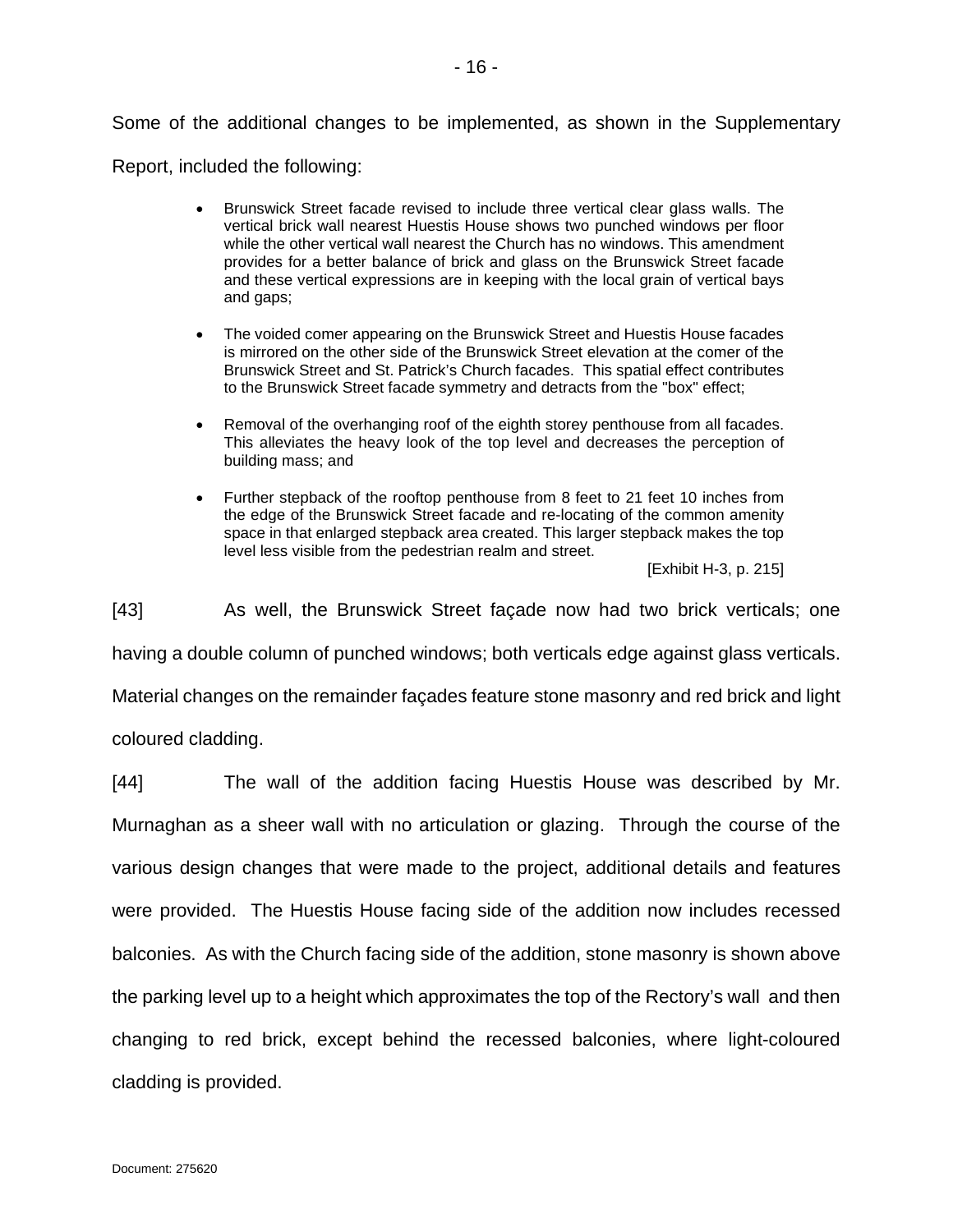[45] On June 11, 2019, HWCC gave notice of motion to consider the revised proposed development agreement to permit an eight-storey residential building on the proposed site and to schedule a new public hearing.

[46] On June 22 and 29, 2019, advertisements regarding the proposed development agreement were placed in *The Chronicle-Herald* advising of a Notice of Public Hearing for July 9, 2019.

[47] At the July 9, 2019, meeting of the HWCC a number of items were placed before HWCC, including a Recommendation Report from the Chair of the Heritage Advisory Committee, dated June 6, 2019, with attached Staff Recommendation Report, dated May 9, 2019; a memorandum from the Chair of the Halifax Peninsula Planning Advisory Committee, dated May 29, 2017; as well as both a Staff presentation and the Applicant's presentation.

[48] The HWCC Minutes reflect the following: Darrell Joudrey, Planner II, provided Community Council with a presentation on Case 20417: development agreement for 2267 Brunswick Street, Halifax, to permit an eight-storey residential building. Mr. Joudrey outlined the feedback on Case 20417 provided by the Halifax Peninsula Planning Advisory Committee (HPPAC), and the Heritage Advisory Committee (HAC), as well as the modifications made by the Developer as a result:

Responding to questions from members of Community Council, Joudrey and Carl Purvis, Major Projects Planner, noted that when this item first came before Community Council in 2018, direction was provided to staff to engage with the Developer to seek revisions to the proposal so that the height of the building does not exceed the roofline of neighbouring St. Patrick's Church. Joudrey explained that the proposal currently before Community Council, although reduced in height, still exceeds the roofline. Joudrey further explained that after further consultation, the Developer declined to put forward a revised proposal meeting the requested height limitation sought by Community Council. Purvis noted that if a Developer does not want [to] make revisions to their proposal requested by the Municipality, then staff are still obliged to bring forward their proposal to Community Council, as the Developer has the right to appeal any decision to the Nova Scotia Utility Review Board.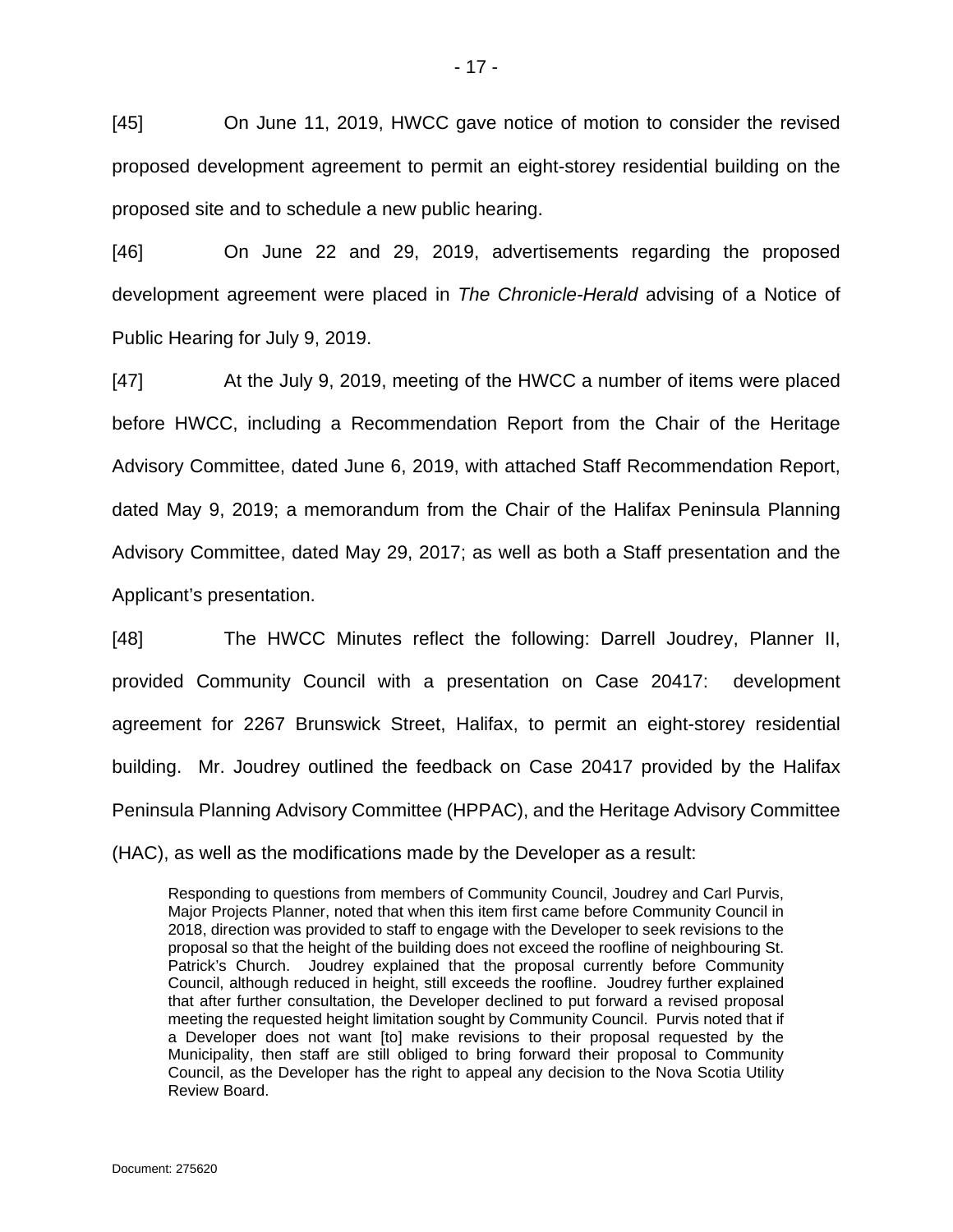The Chair invited the Applicant to come forward to address Community Council.

**Ron Smith,** Studio Works International, Applicant, provided Community Council with a presentation on Case 20417: Development Agreement for 2267 Brunswick Street, to permit an eight (8) storey residential building. They outlined some of the revisions made to the proposed Development Agreement in response to some of the concerns raised by the HPPAC, as well as the HAC. They additionally noted that they have received support for their current eight (8) storey proposal from St. Patrick's Church.

[Exhibit H-3, p.41]

[49] The Chair then opened the meeting to a public hearing and called for any

members of the public wishing to come forward to speak to the matter. Two individuals

spoke in support, while 3 individuals spoke against the proposal.

[50] Following the public hearing, a motion was put and passed where Council

approved the proposed development agreement "which shall be substantially of the same

form as set out in Attachments A and B of the May 9, 2019 staff report."

[51] Architectural requirements for the proposed addition, in the approved

development agreement, include, but are not limited to, the following:

- The Development will comprise of a multiple unit residential building with a maximum of 42 residential units.
- The Development will have ground level parking with a minimum of four parking spaces.
- The Development's lot coverage shall not exceed 70%, the first four levels will be a maximum of 60 feet from the front lot line, and a minimum of 1200 square feet of outdoor open space must be provided at ground level.
- The Development's height will not exceed 87.5 feet.
- The Development's facades facing the Church, Barrington Street, and Huestis House shall be as designed and detailed as the primary facade for Brunswick Street. The architectural treatment of the windows, balconies, and other surfaces will be continued on all sides of the building.
- Windows shall be vertical or square in proportion and should be framed with pre-finished metal.
- Large blank walls will not be permitted in the Development and any large walls will be tempered by details.
- Vinyl siding is not a permitted building material.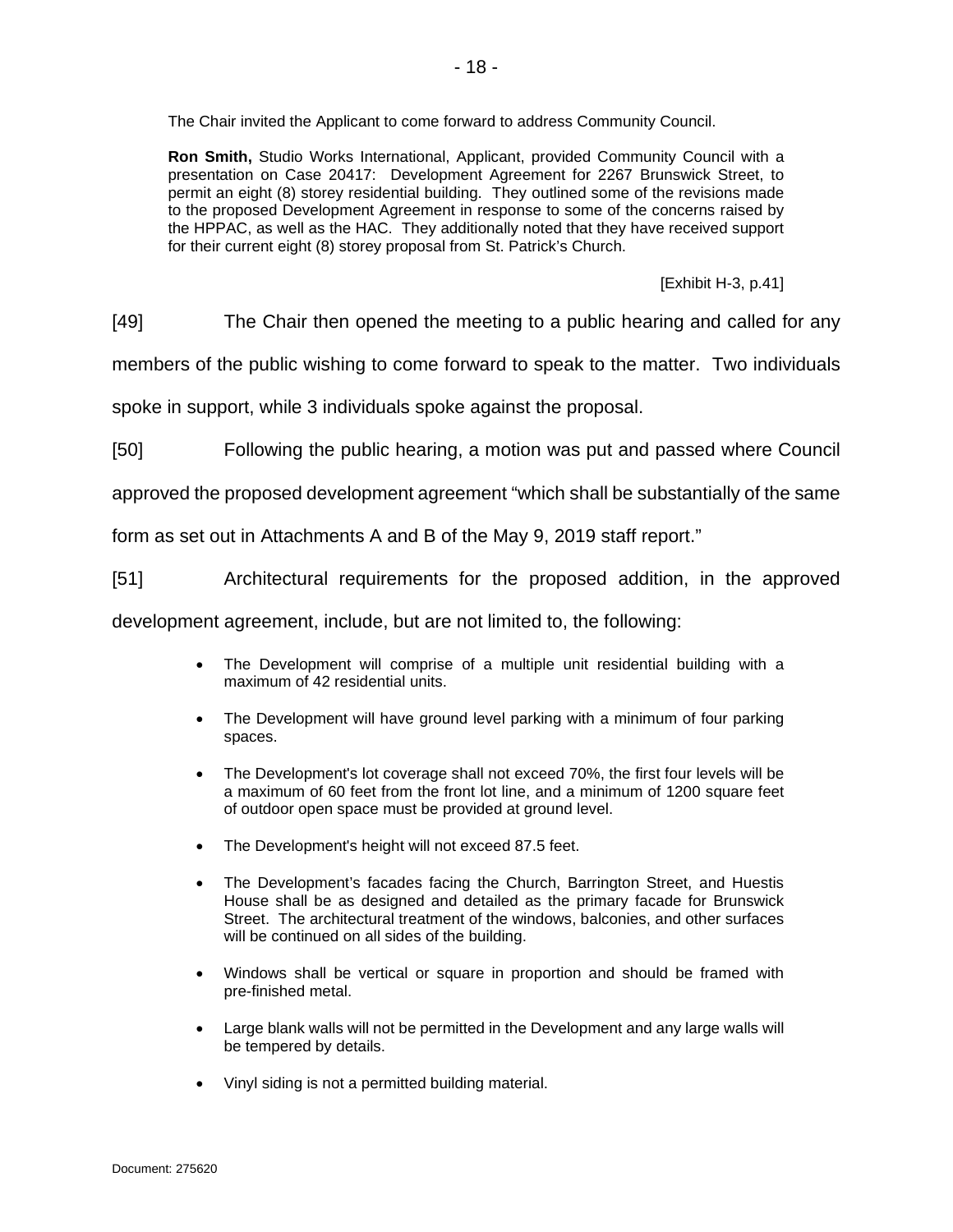- Exposed foundations (if any) will be architecturally detailed.
- Mechanical systems and telecommunication equipment shall all be either integrated into the Development's design or screened from public view.

[Exhibit H-3, pp.221-222]

### **2.4 The Appeal**

<span id="page-18-0"></span>[52] The grounds of appeal are listed in the Notice of Planning Appeal, as

### follows:

Section 250(1) of the Municipal Government Act or Section 265(1) of the Halifax Regional Municipality Charter provide that an aggrieved person or an applicant may only appeal on the grounds that the decision "does not reasonably carry out the intent of the municipal planning strategy" ("MPS").

…

The Heritage Trust of Nova Scotia maintains that Halifax and West Community Council erred in approving the Development Agreement in Case 20417. Council did not reasonably carry out the overall intent of the municipal planning strategy as stated in the Objective of the section on Heritage Resources: "The preservation, maintenance and enhancement of buildings, areas, streetscapes and conditions which contribute to the heritage character of certain areas of Peninsula North."

Policy 9.3.2.1 dictates that:

In considering agreements pursuant to Policy 9.3.2, Council shall consider the following:

(a) the building or addition shall complement adjacent properties and uses, particularly any adjacent registered heritage buildings;

(b) the impact of vehicle access and egress and parking on adjacent properties and uses shall be minimized;

(c) the new development shall complement or maintain the existing heritage streetscape of Brunswick Street, by ensuring that features, including but not limited to the following, are similar to adjacent residential buildings particularly any registered heritage properties in the area identified in the land use by-law pursuant to Policy 9.3 above, on which Council shall specify conditions to be met in the Development Agreement:

> (i) architectural design including building forms such as roofs, entrances, porches and dormers;

(ii) height, scale and massing;

(iii) location and style of building details such as doors, windows and exterior walls;

- (iv) front and side yard setbacks;
- (v) building materials.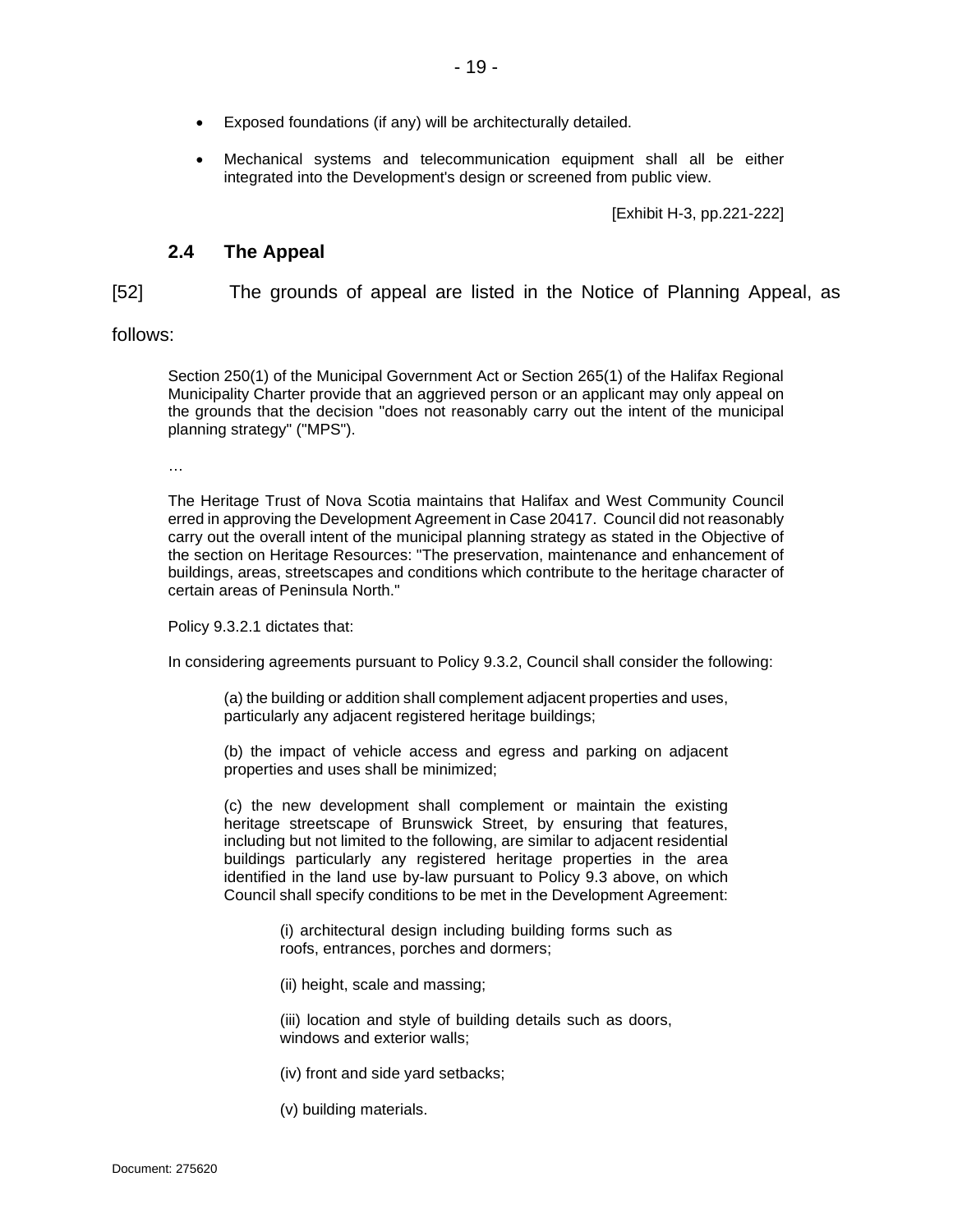(d) open space and landscaped areas shall be provided where appropriate;

(e) other relevant land use considerations which are based on the policy guidance of this section.

The Heritage Trust is concerned the proposed development does not follow the overall purpose or intent of the land use policy; in particular, subsections (a) and (c).

Subsection (a) requires "the building or addition [to] complement adjacent properties and uses, particularly any adjacent registered heritage buildings"; 2267 Brunswick Street is framed by St. Patrick's Church, a Provincially Registered Heritage Property, and the Huestis House, a Municipally Registered Heritage Property, neither of which is complemented by the proposed addition.

Subsection (c) requires "the new development [to] complement or maintain the existing heritage streetscape of Brunswick Street, by ensuring that features...are similar to adjacent residential buildings particularly any registered heritage properties in the area identified in the land use by-law..."Features of the proposed development are not similar to adjacent properties, nor to those of other registered heritage properties in the area. The Council did not adhere to past decisions regarding development of this property, such as reduction in height.

### [Exhibit H-1]

[53] The hearing for this matter was held before the Nova Scotia Utility and Review Board on March 11 and 12, 2020. The Appellant, The Heritage Trust of Nova Scotia, was represented by David R. Donnelly and Billy Sparks; the Applicant, Brunswick Street Developments Ltd., was represented by Jason Cooke; and the Respondent, Halifax Regional Municipality (HRM), was represented by Roxanne MacLaurin. Ezra Edelstein and Joanne Macrae, owners of Huestis House, requested intervenor status, stating that their concerns related to whether the zoning laws were properly applied. They were self-represented.

[54] The Board heard from three witnesses: John Heseltine, MCIP; Darrell Joudrey, Planner II for HRM; and, Ezra Edelstein.

[55] The Appellants called one witness, John Heseltine, an experienced landuse planner, who has appeared before the Board on several occasions, and who had previously worked for the City of Halifax in the planning department, now employed with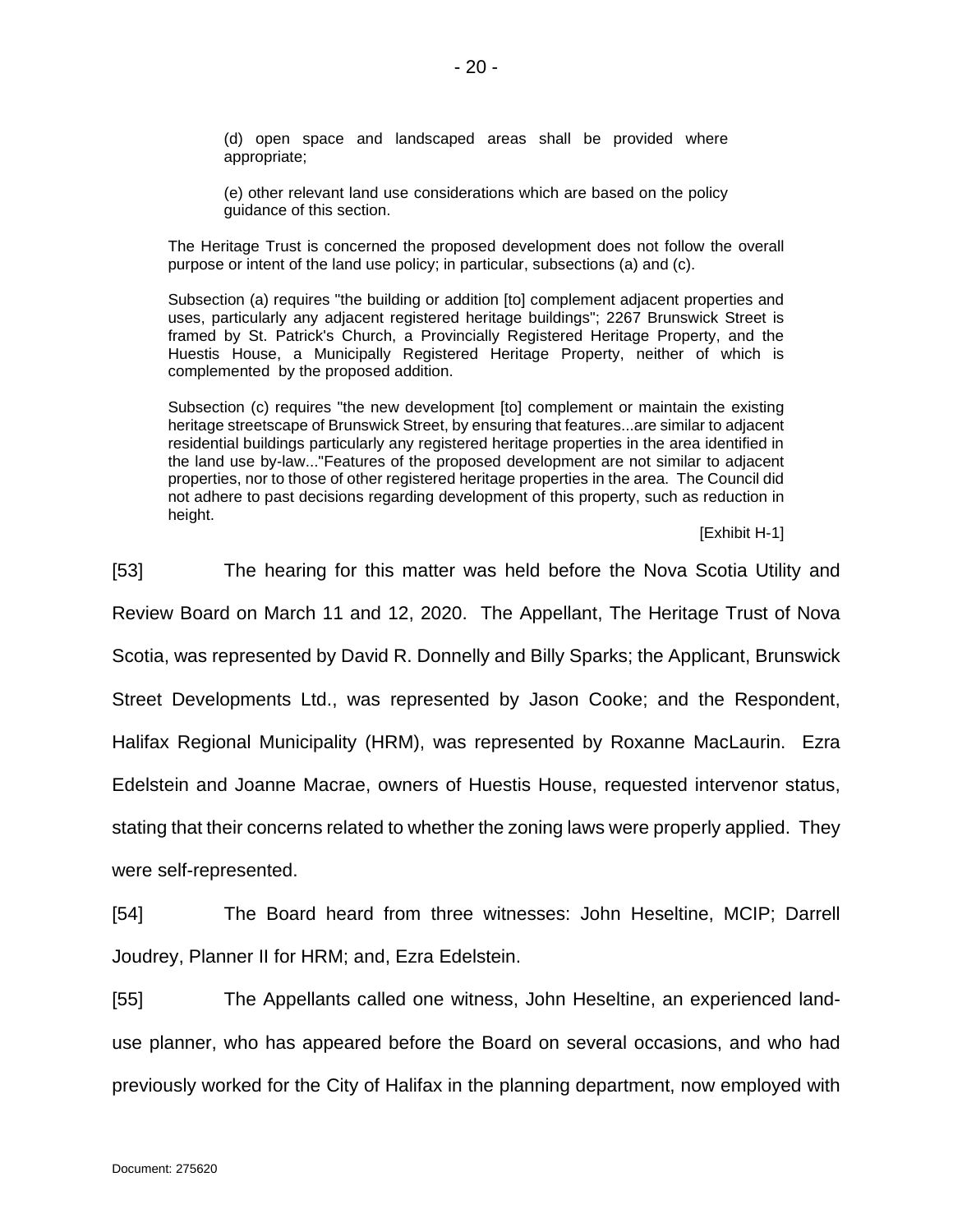Stantec. Mr. Heseltine filed two reports, one dated September 19, 2019, and a reply report dated November 7, 2019. He was qualified to speak as an expert on HRM planning policy, including policy applicable to the Brunswick Street Heritage Area. He was crossexamined by HRM and Brunswick Street Developments Ltd.

[56] HRM called one witness, Darrell Joudrey, Planner II, HRM. Mr. Joudrey was qualified as an expert in land-use planning, capable of giving expert opinion evidence on land-use planning matters, including the interpretation and application of the Halifax Municipal Planning Strategy, Peninsula North Secondary Planning Strategy, and the Halifax Regional Municipal Planning Strategy and Halifax Peninsula Land-Use By-law and the extent to which the July 9, 2019, decision of Council to approve a development agreement for property located 2267 Brunswick Street, Halifax, was reasonably consistent with the intent of the Municipal Planning Strategy. Mr. Joudrey was also the staff planner who recommended the development to HWCC and was able to testify as a fact witness as well as an expert.

[57] Mr. Joudrey filed two reports, one dated September 17, 2019, and a supplemental report, dated October 11, 2019.

[58] During the qualification phase of Mr. Joudrey's appearance before the Board, Mr. Donnelly submitted that he had no objection to Mr. Joudrey's qualification as, what he called, "a garden variety planner." However, he raised an objection to his witness statement and rebuttal, in which he felt Mr. Joudrey veered into areas of architectural detail and urban design, which were, in his opinion, not within Mr. Joudrey's ambit. Mr. Donnelly submitted that the Board should give limited weight to Mr. Joudrey's evidence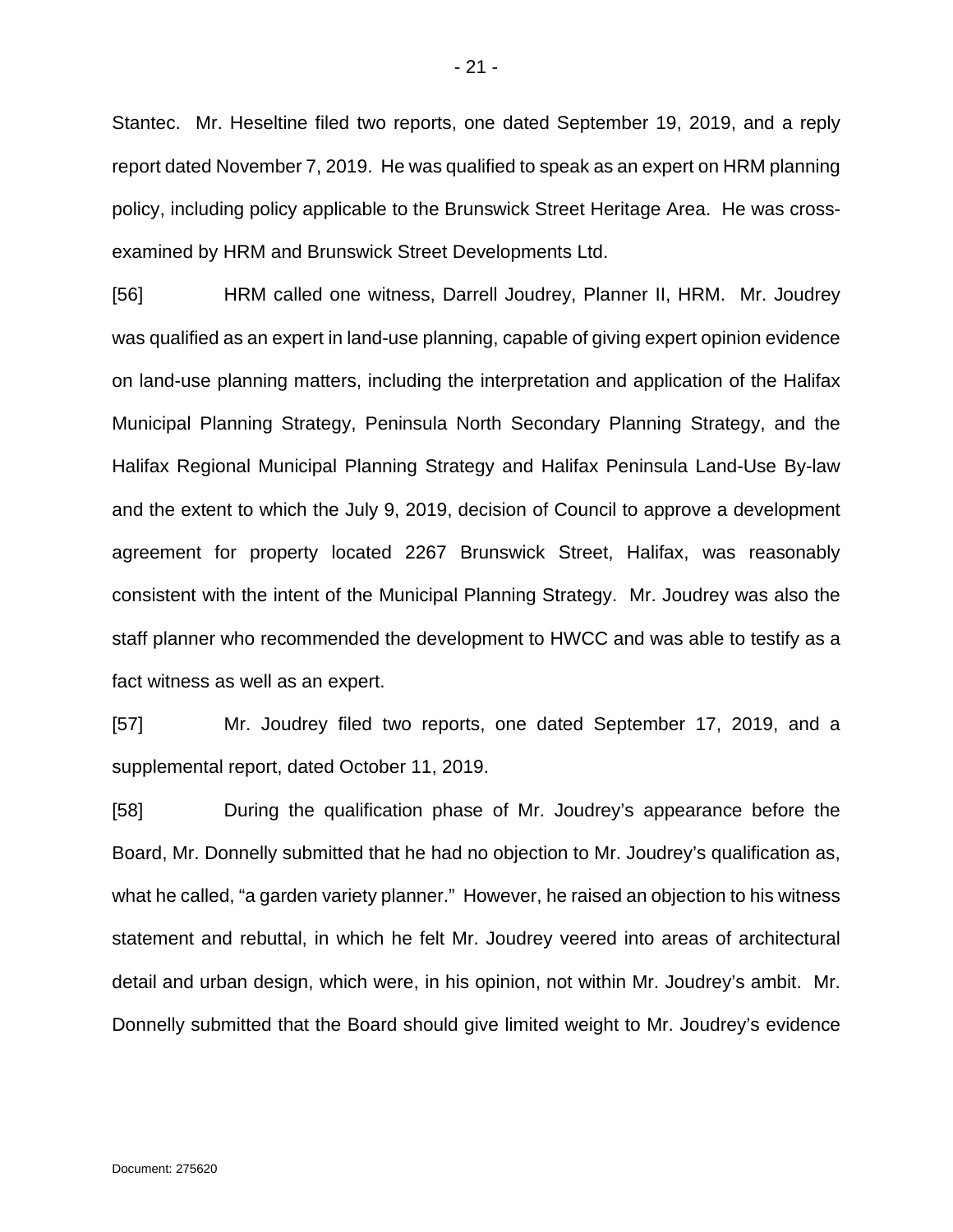concerning architectural detail changes to the proposed development and heritage planning process.

[59] In response to questions from the Board and Counsel, Mr. Joudrey testified that he had experience with one heritage property development agreement application and two heritage site plan files not requiring a council decision. Mr. Joudrey's qualifications are considered later in this decision.

[60] Ezra Edelstein testified in his capacity as the owner of Huestis House, a registered municipal heritage property adjacent to St. Patrick's Rectory, located at 2275 Brunswick Street. His concerns centered on the effects that the proposed development has directly on his property, most particularly, the north façade of the proposed addition to the Rectory which he deemed "a horribly blank wall."

[61] Beverly Miller was the only person registered to speak at the evening public session, and in the interest of time management, she agreed to address the Board during the hearing. Ms. Miller testified, as a layperson, and shared her many years of experience as a heritage conservationist, including in Halifax and in St. John's, NL, where she helped establish a heritage conservation area, buying, repairing and selling old buildings. She spoke of the need for consistency in planning strategy for her neighbourhood, pointing to the creation of the Brunswick Comprehensive Development District and the Brickyard Development, as examples of consistency in planning strategy for her neighbourhood. Ms. Miller also testified as to the importance of community consultation and being involved in planning decisions and developments.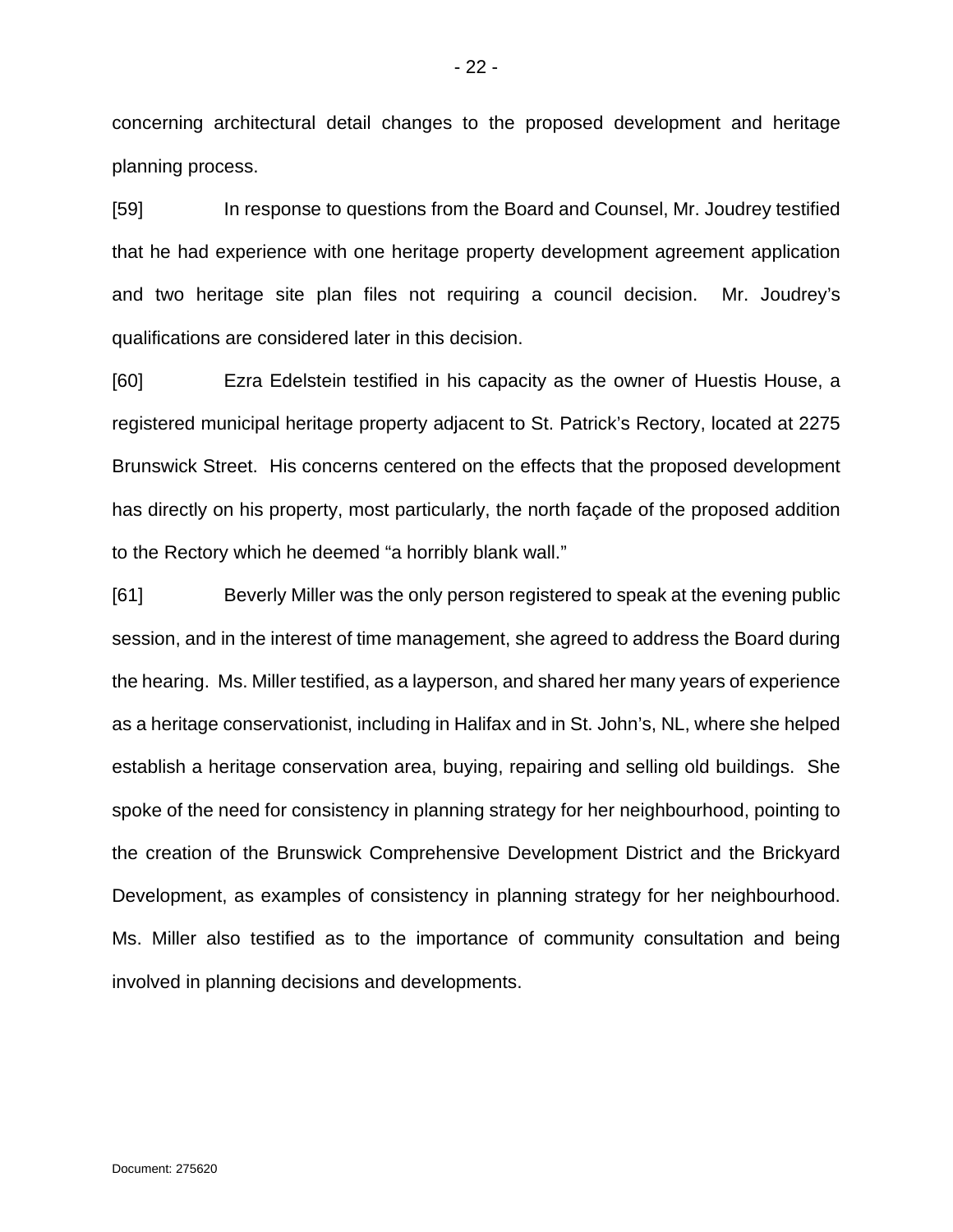[62] In addition to Mr. Heseltine's two reports, the Appellants filed expert reports from Gary R. Hanley, Mettam Group Inc., and Brian MacKay-Lyons, MacKay-Lyons Sweetapple.

[63] Mr. Hanley was qualified to give expert opinion in matters of architecture, with particular experience in heritage resources, including: a significance of heritage resources adjacent to the subject property and in the Brunswick Street Heritage Area as identified on Map 3 of the Halifax Municipal Planning Strategy (Peninsula North Planning Area 7); and the design of new or infilled developments appropriate to the protection and enhancement of adjacent building heritage resources.

[64] In his written report, Mr. Hanley opined that the development will be exposed to view when walking or driving north on Brunswick Street. He also explains his opinion is that the development "does not complement or maintain the heritage streetscape of Brunswick to the scale, massing or height." His report does not elaborate on his opinion or address any other architectural or aesthetic elements of the development. Mr. Hanley was not cross-examined at the hearing.

[65] Brian MacKay-Lyons was qualified as an expert in architecture, urban design, capable of giving expert opinion in architectural and urban design matters, as they relate to the protection of heritage resources, particularly those within the Brunswick Street Heritage Area and the impact on the building design in relation to MPS Policy criteria relating to the protection of heritage resources. In his report, he was of the opinion the development is not "in keeping with intentions clearly stated in the object of Policy 9 of Section XI" of the MPS. Mr. MacKay-Lyons expressed concerns that the development could put the heritage character of the area at risk. His report does not elaborate on his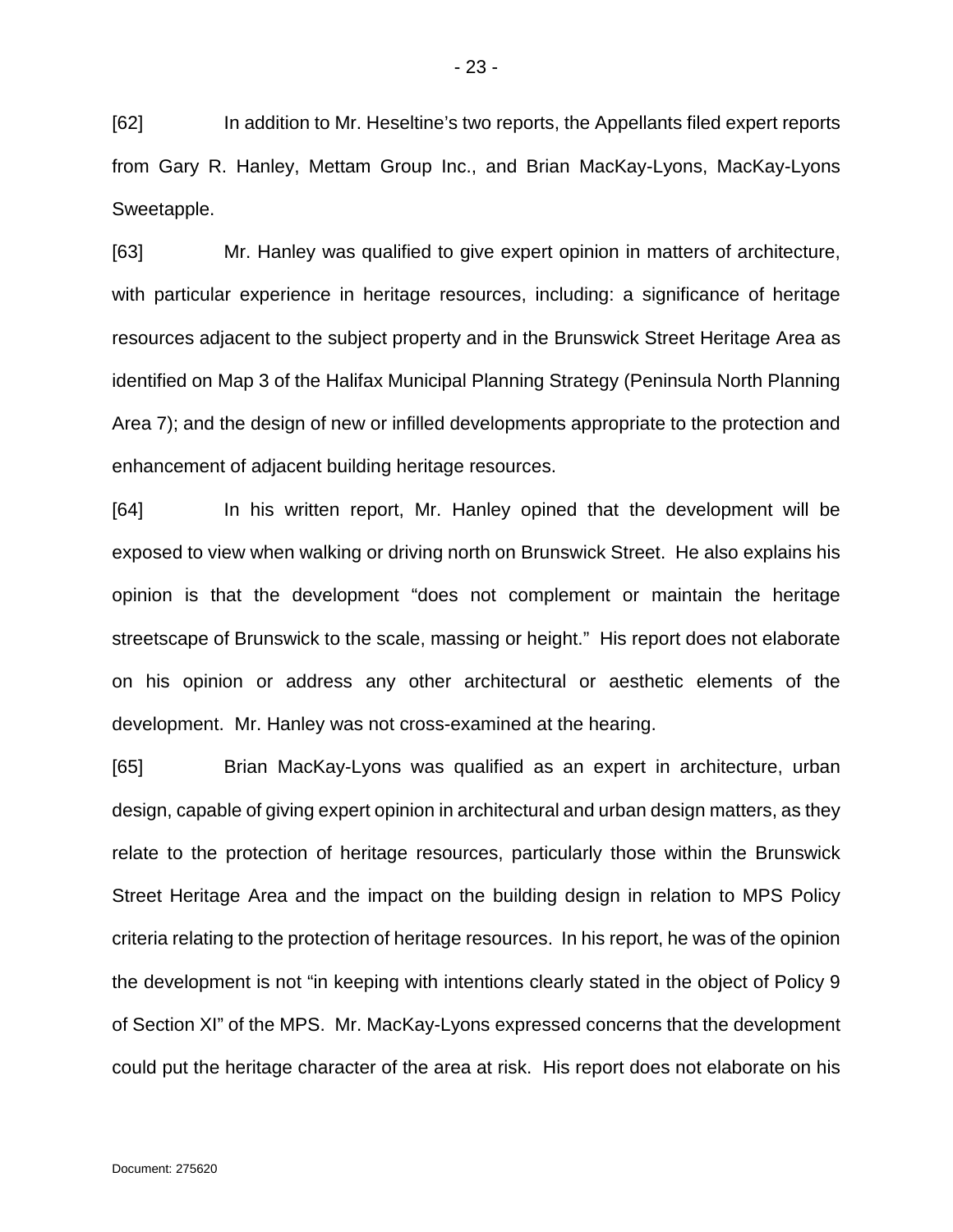opinion or offer specific opinions on architectural design elements present in the development. He was not cross-examined at the hearing.

[66] Also on the Witness List for the Appellants, was Allen B. Robertson, Ph.D., who was qualified to speak as an expert on the history of the Brunswick Street Heritage Area, including the heritage significance of individual buildings in that area, such as Saint Patrick's Roman Catholic Church; the impact of urban planning relative to designated Heritage Conservation Districts; and the various means that have been undertaken to protect the integrity of the Brunswick Street Heritage Area. Like Mr. Hanley and Mr. MacKay-Lyons, he was not cross-examined at the hearing.

[67] As well, the Appellant provided a document at Appendix "D (iii)" of its evidence, purporting to speak to the character of Brunswick Street, and entitled *Historical Value and Context: A Place of National Importance,* the authors of which, were not crossexamined.

#### <span id="page-23-0"></span> $3.0$ **SITE VISIT**

[68] The Board conducted a site visit on March 13, 2020, accompanied by representatives of each party. The parties met at 2267 Brunswick Street, the former Rectory, now an apartment building. As noted earlier in this Decision, the proposed development is adjacent to and abuts St. Patrick's Roman Catholic Church on the south side and Huestis House on the north side. Huestis House does not abut the development, as it is separated by a strip of land, owned by HRM.

[69] The parties walked to the rear of the Church's former Rectory and observed a paved parking lot for approximately 12 vehicles, which is the actual site of the proposed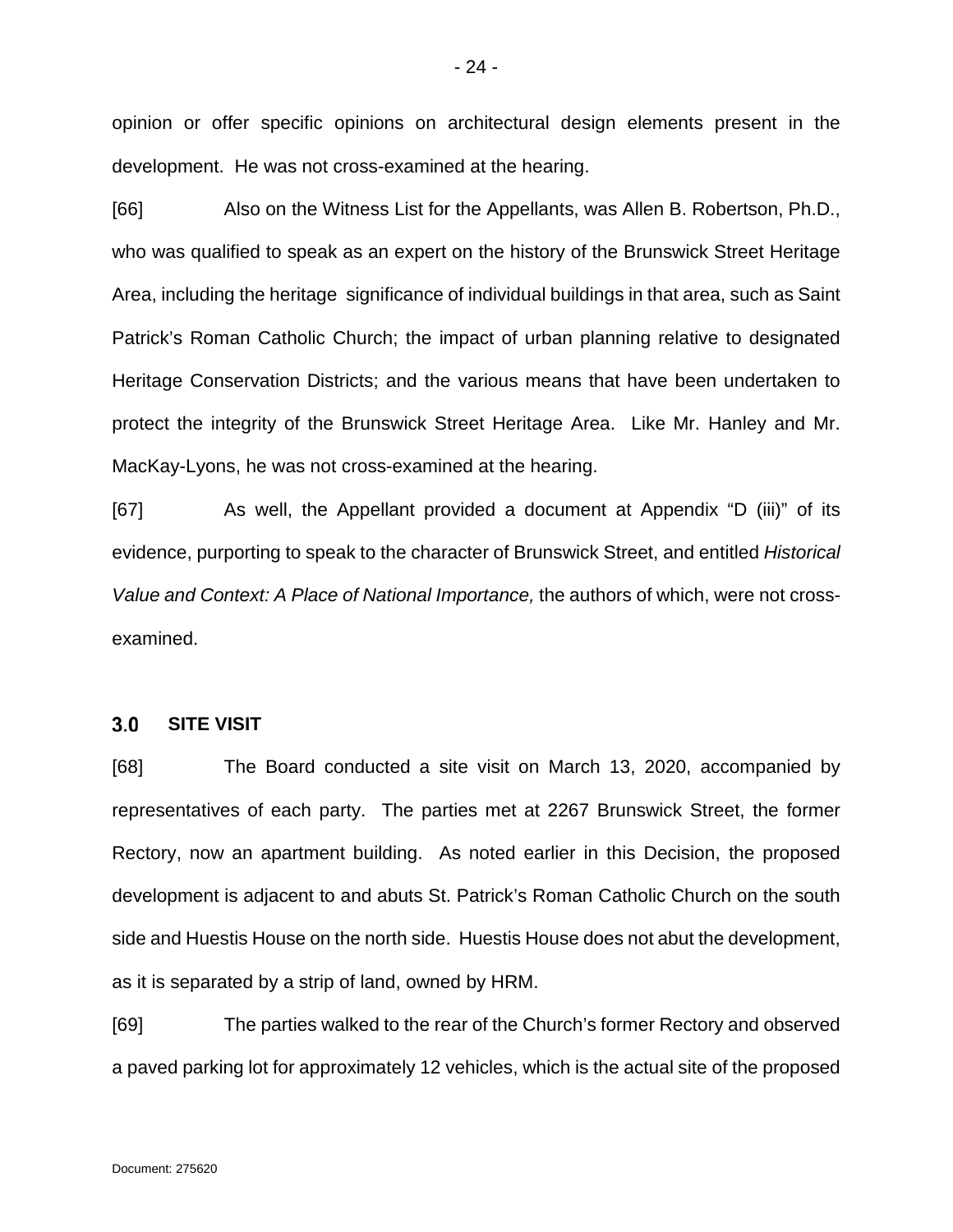development, enclosed by a chain link fence, and overlooking undeveloped lands to the east, between the rear of the Rectory property and Barrington Street. From this position, the parties also observed both the north side of the Church and the south rear side of Huestis House.

[70] Walking north on Brunswick Street, the Board passed Huestis House, which is a two-storey, wood and shingled private residence, with a two-storey rear addition; noteworthy, as it is clad in blue metal siding, with a large metal staircase, presumably to a rear entry.

[71] Continuing north along Brunswick Street, the parties passed a number of older 2-3 storied buildings, some wood shingled and one brick and stuccoed, before passing the multi-storied Harbourview Apartments at 2309 and 2355 Brunswick Street and 5214 Gerrish Street, along with several townhouse rentals. The parties walked past the intersection of Brunswick and Gerrish Streets, observing The Little Dutch Church to the right, and continued further north to Hope Cottage, which is across the street from Uniacke Square.

[72] At this point, the parties crossed Brunswick Street and reversed the walk, in a southerly direction past several units of Uniacke Square on the west side, observing the height of the Harbourview Apartments across the street, and a neighbouring two and a half-storey older Italianate style building at 2319 and 2323 Brunswick Street.

[73] Continuing the walk, the Board observed the Murray Warrington Park on the west side of Brunswick Street, directly across the street from the Harbourview Apartments site. South of the park, the parties observed the building mass of the red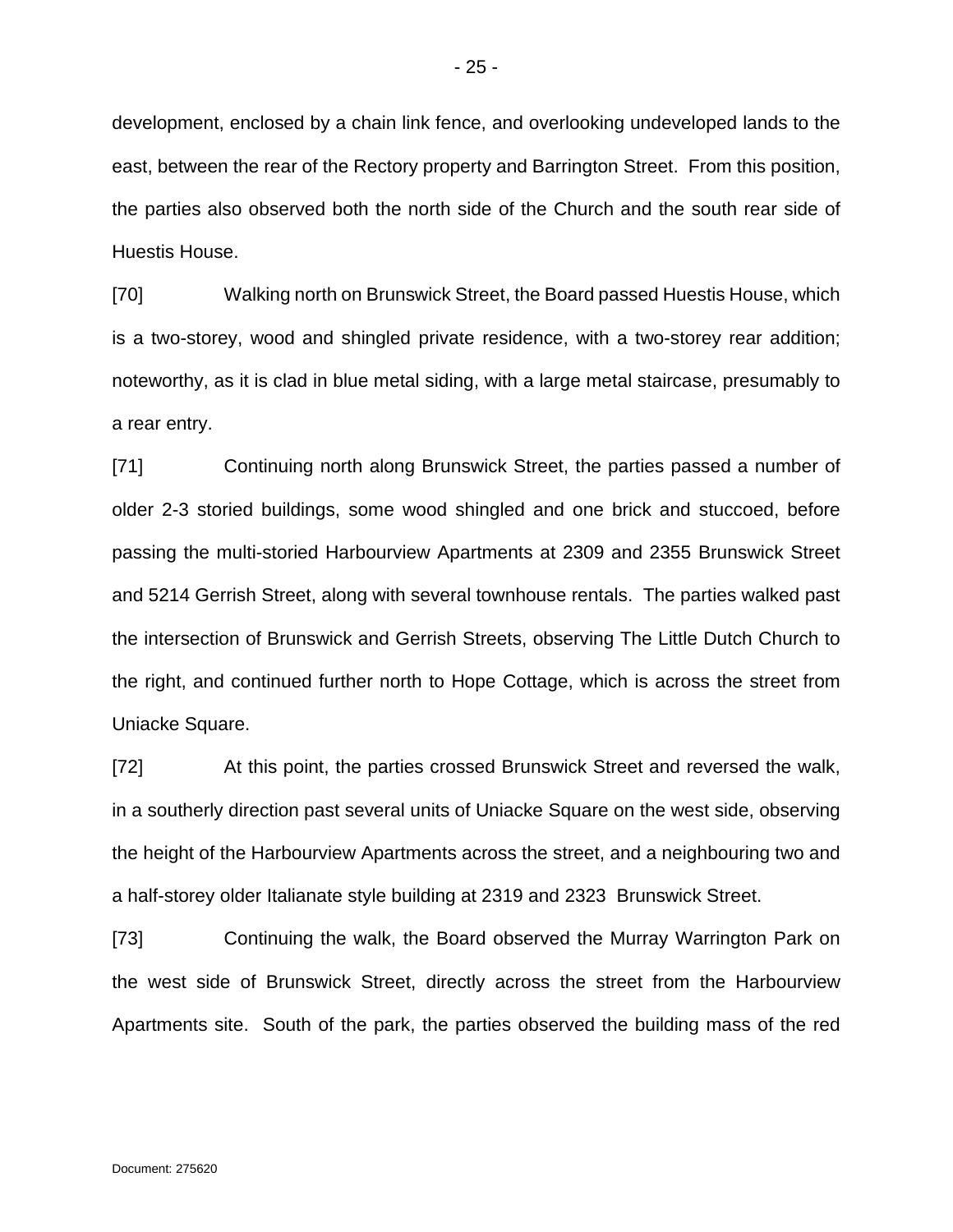brick structure, almost two city blocks long, which is the former St. Patrick's - Alexandra School, also on the west side of Brunswick Street.

[74] As the parties approached the site of the proposed development, the Board also observed, from this vantage point, the steep-pitched roofline and the height of the steeple of St. Patrick's Church, and the Spice Building a six-storey apartment building, located on the corner of Cornwallis and Barrington Streets, but easily visible through a vacant lot on the south side of Saint Patrick's Church.

[75] The parties walked to Saint George's Church (The Round Church) on the corner of Brunswick and Cornwallis Streets, before returning to the site of the proposed development.

#### <span id="page-25-1"></span><span id="page-25-0"></span>4.0 **BOARD'S JURISDICTION AND STATUTORY INTERPRETATION**

# **4.1 Board's Jurisdiction**

[76] The burden of proof is on the Appellant to show, on the balance of probabilities, that Council's decision to approve the development agreement for the property at 2267 Brunswick Street does not reasonably carry out the intent of the MPS.

[77] Under s. 265(b) of the *Halifax Regional Municipal Charter,* the grounds for appealing such a decision are limited:

265 (1) An aggrieved person or an applicant may only appeal

(b) the approval or refusal of a development agreement or the approval of an amendment to a development agreement, on the grounds that the decision of the Council does not reasonably carry out the intent of the municipal planning strategy.

[78] The powers of the Board are similarly limited on such an appeal:

267 (2) The Board may not allow an appeal unless it determines that the decision of Council or the development officer, as the case may be, does not reasonably carry out the intent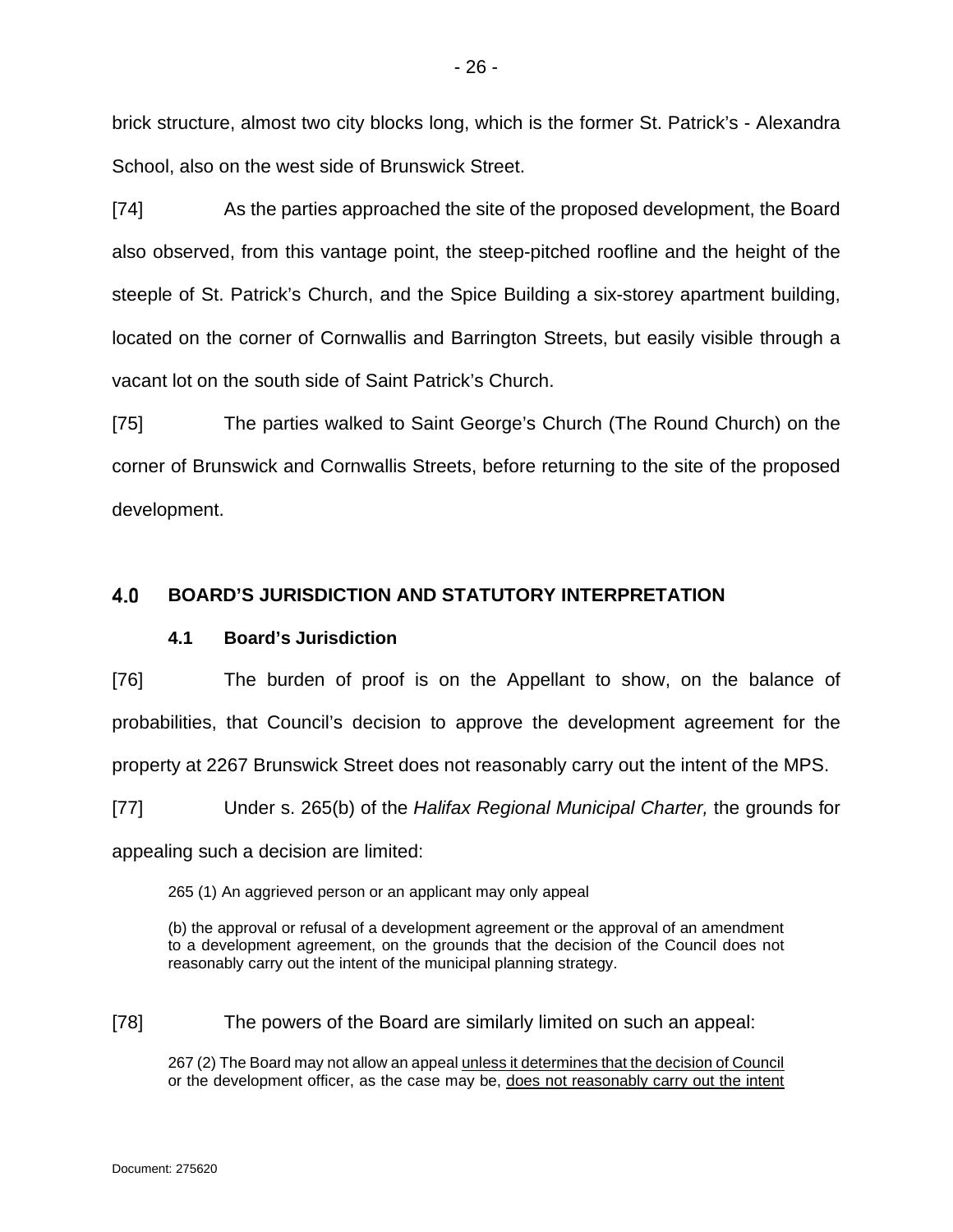of the municipal planning strategy or conflicts with the provisions of the land-use by-law or the subdivision by-law. [Emphasis added]

[79] Thus, the Board must not interfere with the decision of Council unless it determines that Council's approval does not reasonably carry out the intent of the MPS.

[80] While the Appellant asserts that the approval of the development agreement fails to meet the requirements of specific policy criteria in the MPS, i.e., Policy 9, Section XI of the PNSPS, and Policy CH-16, in Section 7.4 of the RMPS, the issue to be addressed by the Board in this appeal is whether Council's decision to approve the development agreement fails to reasonably carry out the intent of the MPS in its entirety. The Board has no jurisdiction to allow the Appellant's appeal if Council "interpreted and applied the [MPS] policies in a manner that the language of the policies can reasonably bear." See *Heritage Trust of Nova Scotia et al. v. Nova Scotia Utility and Review Board et al.,* 1994 NSCA 11, at para. 99 of that decision.

[81] If the Appellant can show, on the balance of probabilities, that Council's decision does not reasonably carry out the intent of the MPS, the Board must reverse Council's decision. If, however, the Appellant fails to meet this standard of proof, the Board must defer to the decision of Council (see for example *Heritage Trust,* 1994 NSCA 11*; Re Maclnnis,* 2019 NSUARB 9, aff'd at 2019 NSCA 77).

[82] The Nova Scotia Court of Appeal has considered the standard by which this Board must review a council's decision. The Board is not permitted to substitute its own decision for that of council. The Board's mandate is restricted to the jurisdiction conferred upon it by the relevant statute, here the *HRM Charter*, as noted by Hallett, J.A., in *Kynock v. Bennett et al.* (1994), 131 N.S.R. (2d) 334 (C.A.) and *Heritage Trust,* 1994 NSCA 11, in discussing the predecessor *Planning Act*. The extent of the Board's jurisdiction in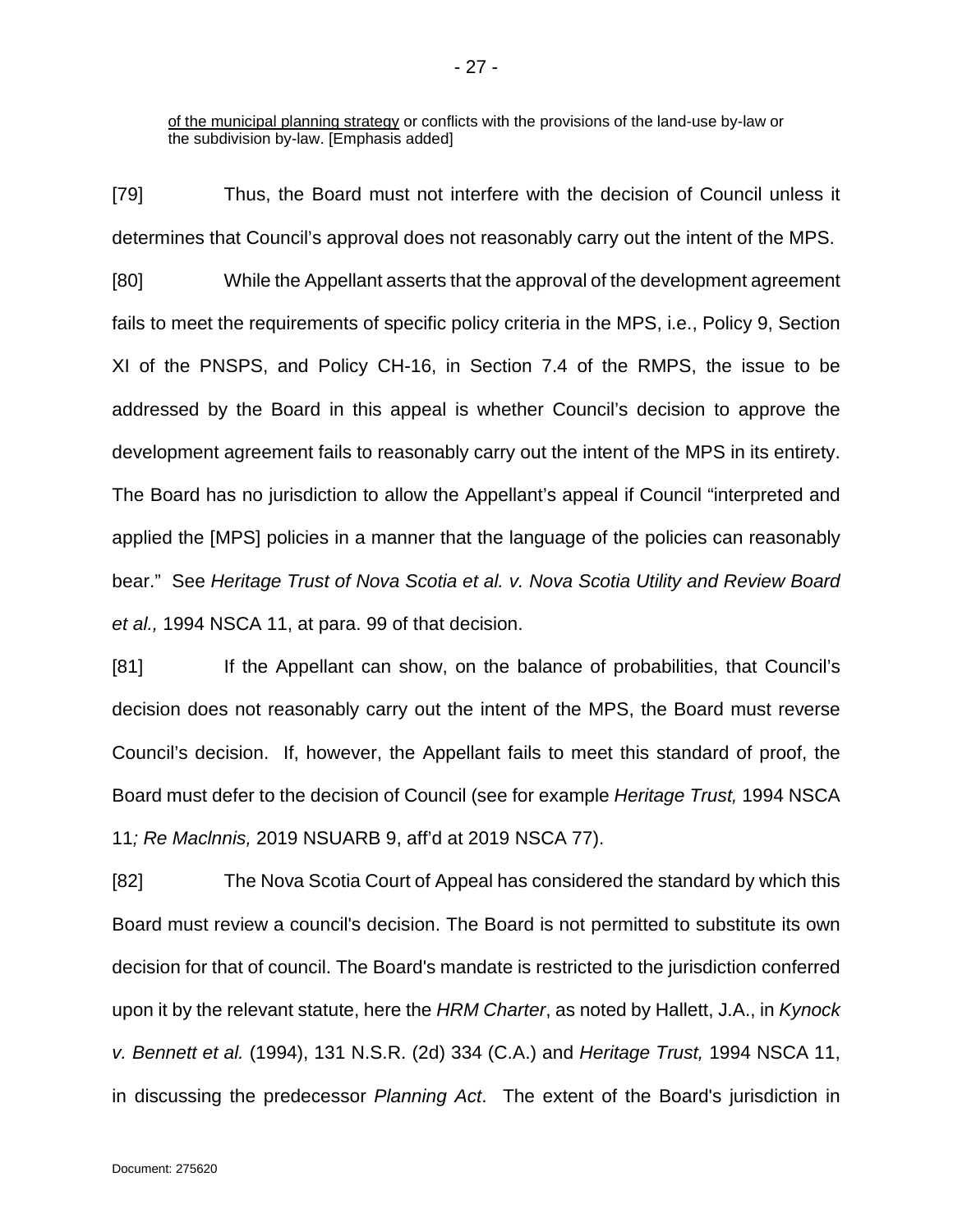planning appeals generally, and in appeals respecting development agreements

specifically, was described in *Heritage Trust*:

[99] A plan is the framework within which municipal councils make decisions. The Board is reviewing a particular decision; it does not interpret the relevant policies or bylaws in a vacuum. *In my opinion the proper approach of the Board to the interpretation of planning policies is to ascertain if the municipal council interpreted and applied the policies in a manner that the language of the policies can reasonably bear.* ...There may be more than one meaning that a policy is reasonably capable of bearing. This is such a case. In my opinion the *Planning Act* dictates that a pragmatic approach, rather than a strict literal approach to interpretation, is the correct approach. The Board should not be confined to looking at the words of the Policy in isolation but should consider the scheme of the relevant legislation and policies that impact on the decision... This approach to interpretation is consistent with the intent of the *Planning Act* to make municipalities primarily responsible for planning; that purpose could be frustrated if the municipalities are not accorded the necessary latitude in planning decisions...

[100] Ascertaining the intent of a municipal planning strategy is inherently a very difficult task. Presumably that is why the Legislature limited the scope of the Board's review of enacting s.78(6) of the *Planning Act. The various policies set out in the Plan must be interpreted as part of the whole Plan. The Board, in its interpretation of various policies, must be guided, of course, by the words used in the policies. The words ought to be given a liberal and purposive interpretation rather than a restrictive literal interpretation because the policies are intended to provide a framework in which development decisions are to be made. ...* [Emphasis added]

# [83] The Court of Appeal continued:

[164] ... Planning decisions often involve compromises and choices between competing policies. Such decisions are best left to elected representatives who have the responsibility to weigh the competing interests and factors that impact on such decisions...Neither the Board nor this court should embark on their review duties in a narrow legalistic manner as that would be contrary to the intent of the planning legislation. Policies are to be interpreted reasonably so as to give effect to their intent; there is not necessarily one correct interpretation. This is implicit in the scheme of the *Planning Act* and in particular in the limitation on the Board's power to interfere with a decision of a municipal council to enter into development agreements...

[84] The approach to be followed by the Board was also described by the Court

of Appeal in *Midtown Tavern & Grill Ltd. v. Nova Scotia (Utility and Review Board),* 2006

NSCA 115. In that decision, the Court reviewed several of its decisions on planning

appeals (e.g., *Tsimiklis v. Halifax (Regional Municipality),* 2003 NSCA 30; *Kynock, supra,* 

*Mahone Bay Heritage & Cultural Society v. 3012543 Nova Scotia Limited, 2000 NSCA* 

93). The Court confirmed that the Board cannot impose its own interpretation of the MPS;

that council's decision is entitled to deference as long as it reasonably reflects the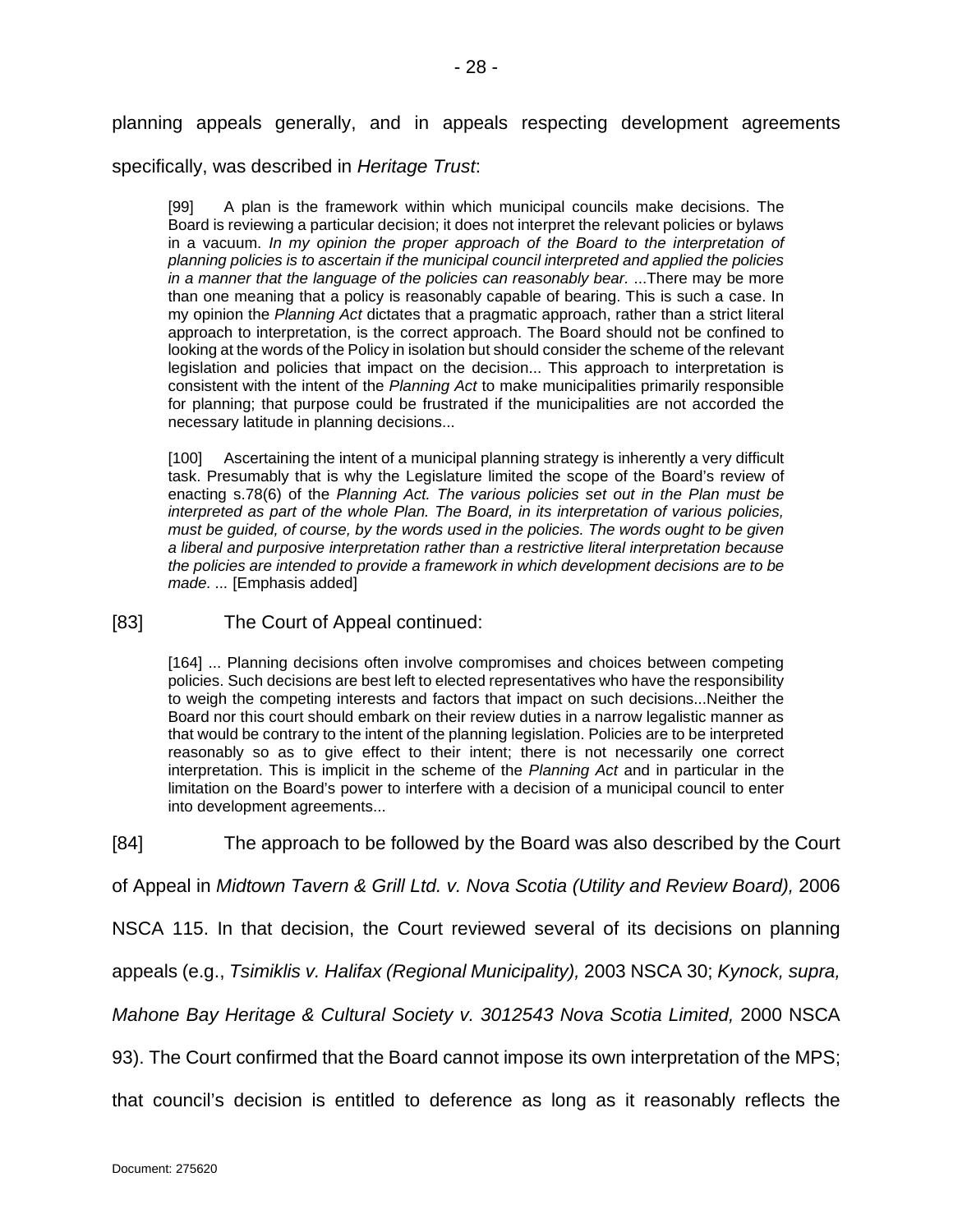intention of the MPS; that there may be more than one reasonable interpretation of the

MPS; and that the MPS must be looked at as a whole.

### [85] The Court concluded:

[50] Thus, in the end, resort inevitably must be had to specific directions contained in the statute. By doing so, the fundamental question therefore becomes: Can it be said that Council's decision does "not reasonably carry out the intent of the MPS"?

[51] To answer this question, the Board must embark upon a thorough fact-finding mission to determine the exact nature of the proposal in the context of the applicable MPS and corresponding by-laws. As in this case, this may include the reception of evidence as to the intent of the MPS.

[52] However the Board should not then take its body of decided facts and use this work product to conclude how it feels the MPS should be interpreted. In this regard, I agree with the developer. Instead, after completing its factual analysis, the Board should go immediately to Council's conclusion. The Board should then ask itself, based on the facts as determined, have the opponents established that Council's decision did not reasonably carry out the intent of the MPS?

[53] This would be consistent with the approach taken by this court over the years and as first enunciated by Hallett, J.A. in Heritage Trust of Nova Scotia v. Nova Scotia (Utility and Review Board), [1994] N.S.J. No. 50. [Emphasis added]

[86] In *Archibald v. Nova Scotia (Utility and Review Board),* 2010 NSCA 27,

Fichaud, J.A., summarized the applicable principles for the Board's review in appeals

from council decisions in planning matters:

[24] The Board then [¶51-62] recounted the provisions of the MG A and passages from decisions of this court that state the principles to govern the Board's treatment of an appealed planning decision. I will summarize my view of the applicable principles:

(1) The Board usually is the first tribunal to hear sworn testimony with cross-examination respecting the proposal. The Board should undertake a thorough factual analysis to determine the nature of the proposal in the context of the MPS and any applicable land use by-law.

(2) The appellant to the Board bears the onus to prove the facts that establish. on a balance of probabilities, that the Council's decision does not reasonably carry out the intent of the MPS.

(3) The premise, stated in s. 190(b) of the MGA, for the formulation and application of planning policies is that the municipality be the primary steward of planning, through municipal planning strategies and land use by-laws.

(4) The Board's role is to decide an appeal from the Council's decision. So the Board should not just launch its own detached planning analysis that disregards the Council's view. Rather, the Board should address the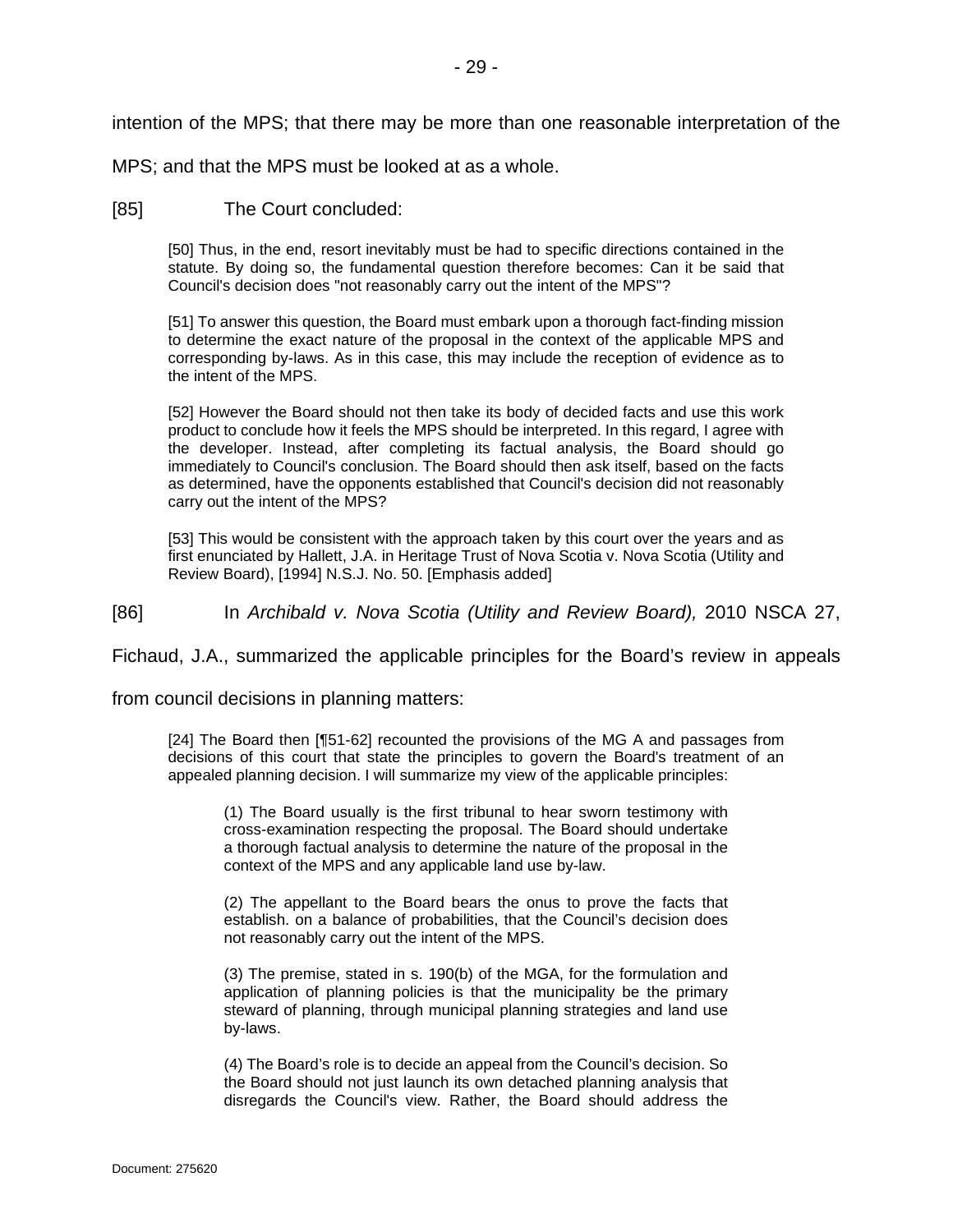Council's conclusion and reasons and ask whether the Council's decision does or does not reasonably carry out the intent of the MPS. Later (¶ 30) I will elaborate on the treatment of the Council's reasons.

(5) There may be more than one conclusion that reasonably carries out the intent of the MPS. If so, the consistency of the proposed development with the MPS does not automatically establish the converse proposition, that the Council's refusal is inconsistent with the MPS.

(6) The Board should not interpret the MPS formalistically, but pragmatically and purposively, to make the MPS work as a whole. From this vantage, the Board should gather the MPS' intent on the relevant issue, then determine whether the Council's decision reasonably carries out that intent.

(7) When planning perspectives in the MPS intersect, the elected and democratically accountable Council may be expected to make a value judgment. Accordingly, barring an error of fact or principle, the Board should defer to the Council's compromises of conflicting intentions in the MPS and to the Council's choices on question begging terms such as "appropriate" development or "undue" impact. By this, I do not suggest that the Board should apply a different standard of review for such matters. The Board's statutory mandate remains to determine whether the Council's decision reasonably carries out the intent of the MPS. But the intent of the MPS may be that the Council, and nobody else, choose between conflicting policies that appear in the MPS. This deference to Council's difficult choices between conflicting policies is not a license for Council to make ad hoc decisions unguided by principle. As Justice Cromwell said, the "purpose of the MPS is not to confer authority on Council but to provide policy guidance on how Council's authority should be exercised" (Lewis v. North West Community Council of HRM, 2001 NSCA 98 (CanLII), If 19). So, if the MPS' intent is ascertainable, there is no deep shade for Council to illuminate, and the Board is unconstrained in determining whether the Council's decision reasonably bears that intent.

(8) The intent of the MPS is ascertained primarily from the wording of the written strategy. The search for intent also may be assisted by the enabling legislation that defines the municipality's mandate in the formulation of planning strategy. For instance, ss. 219(1) and (3) of the MGA direct the municipality to adopt a land use by-law "to carry out the intent of the municipal planning strategy" at "the same time" as the municipality adopts the MPS. The reflexivity between the MPS and a concurrently adopted land use by-law means the contemporaneous land use by-law may assist the Board to deduce the intent of the MPS. A land use by-law enacted after the MPS may offer little to the interpretation of the MPS.

[25] These principles are extracted from the decisions of this court in: *Heritage Trust*, ¶ 77- 79, 94-103,164; *Lewis v. North West* ¶19-21; *Midtown Tavern*, ¶ 46-58, 81,85; *Can- Euro Investments,* ¶ 26-28, 88-95; *Kynock v. Bennett* (1994), 1994 CanLII 4008 (NS CA), 131 N.S.R. (2d) 334, ¶ 37-61; *Tsimiklis v. Halifax (Regional Municipality),* 2003 NSCA 30 (CanLII) ¶ 24-27, 54-59, 63-64; 3012543 *Nova Scotia Limited v. Mahone Bay Heritage and Cultural Society*, 2000 NSCA 93 (CanLII), ¶ 9-10, 61-64, 66, 84, 86, 89, 91-97; *Bay Haven Beach Villas Inc. v. Halifax (Regional Municipality),* 2004 NSCA 59 (CanLII), ¶ 26. [Emphasis added]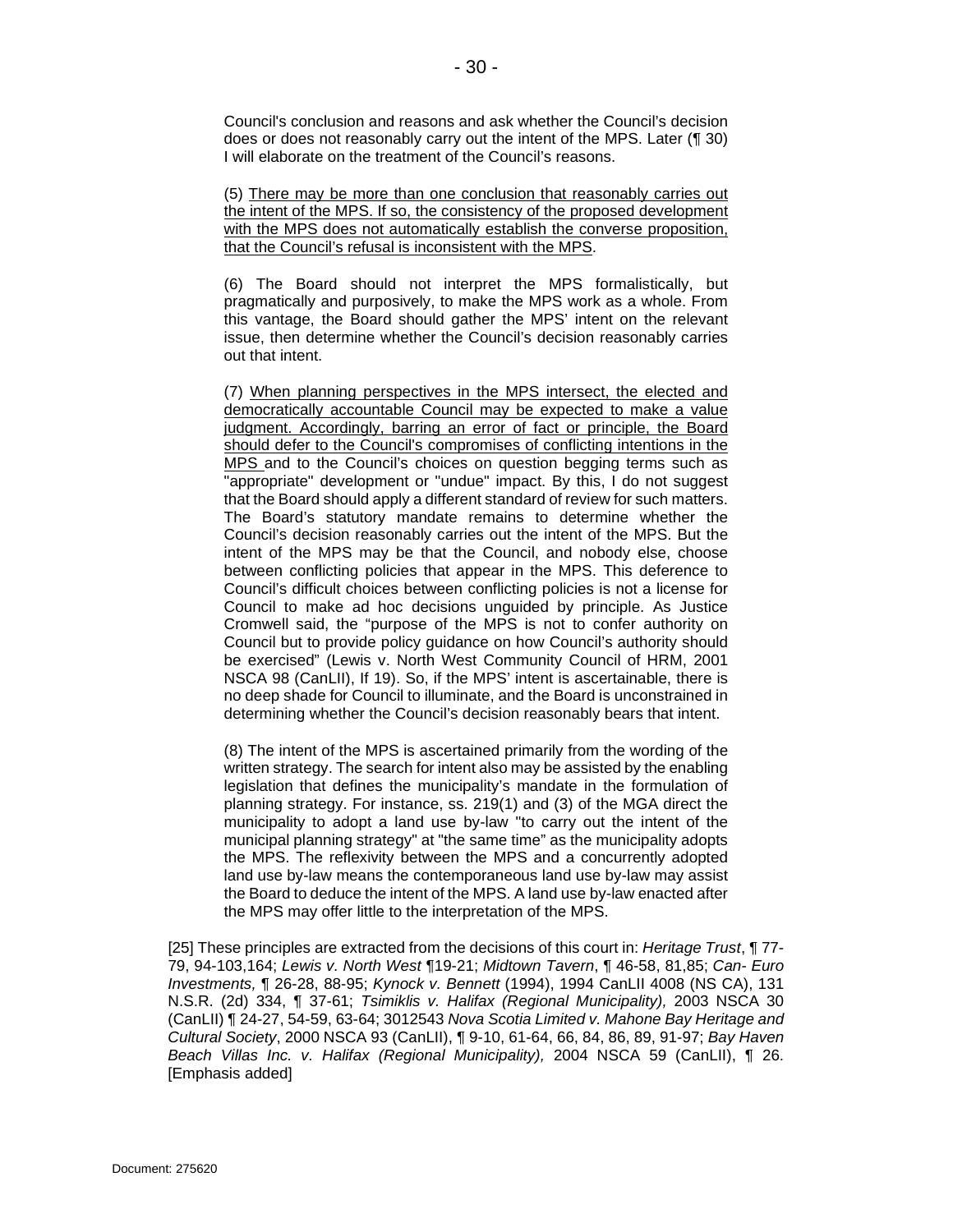[87] The role of the Board in discerning the intent of an MPS was further canvassed in the decision of the Nova Scotia Court of Appeal in *Mahone Bay, supra.* The Court in *Mahone Bay,* while affirming the principles in *Kynock* and *Heritage Trust,*  cautioned that the principles referred to in *Heritage Trust* "were made in the context of the issues raised by the facts of that appeal," and need not be applied "when the intent of the strategy is clear," as the Court found it to be in *Mahone Bay.*

[88] The Board's task in an appeal of the approval of a development agreement is to determine whether the Council's decision reasonably carries out the intent of the MPS. The Board's task is not to substitute its own decision for that of Council. In the words of the Court of Appeal in *Archibald,* the Board is not to "launch its own detailed planning analysis that disregards Council's view."

[89] To determine the intent of the MPS, the Board must look to the specific policies which apply to the application. Previous decisions of the Court of Appeal and the Board make it clear that the Board must look at the policy provisions and interpret their meaning in a liberal, purposive manner. However, the Board is not to limit itself to specific policies. The Board must look at the MPS as a whole to determine its intent.

# **4.2 Statutory Interpretation**

<span id="page-30-0"></span>[90] The principles of statutory interpretation apply when interpreting an MPS. In a recent judgment, the Nova Scotia Court of Appeal reiterated the modern principle of statutory interpretation in *Sparks v. Holland,* 2019 NSCA 3. Farrar, J.A., stated:

[27] The Supreme Court of Canada and this Court have affirmed the modern principle of statutory interpretation in many cases that "[t]he words of an *Act* are to be read in their entire context and in their grammatical and ordinary sense harmoniously with the scheme of the *Act,* the object of the *Act,* and the intention of Parliament (*Rizzo & Rizzo Shoes Ltd.(Re),* [1998] 1 S.C.R. 27 at H21).

[28] This Court typically asks three questions when applying the modern principle.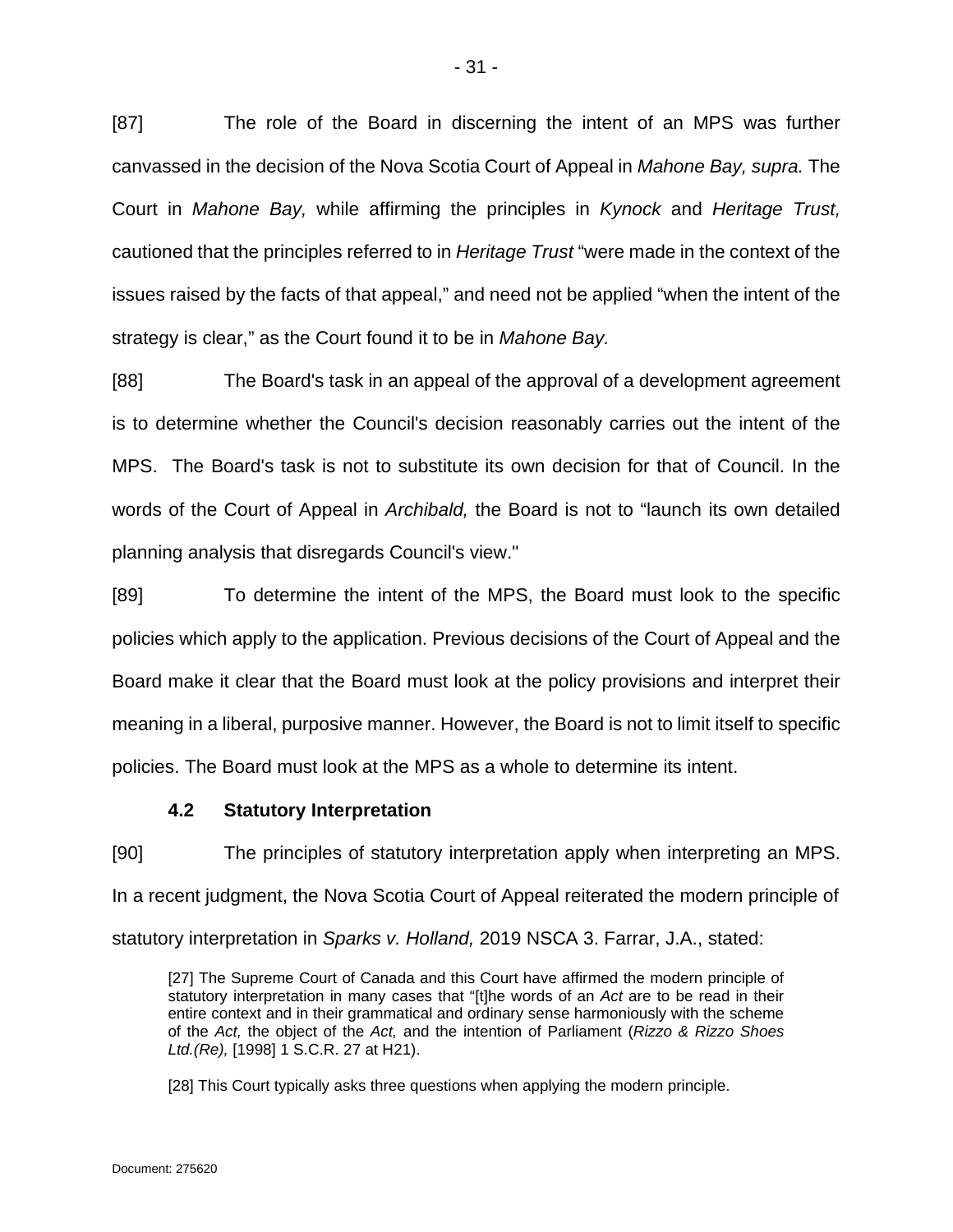These questions derive from Professor Ruth Sullivan's text, *Sullivan on the Construction of Statutes*, 6th ed (Markham, On: LexisNexis Canada, 2014) at pp. 9-10.

[29] Ms. Sullivan's questions have been applied in several cases, including *Keizer v. Slauenwhite,* 2012 NSCA 20, and more recently, in Tibbetts. In summary, the *Sullivan*  questions are:

- 1. What is the meaning of the legislative text?
- 2. What did the Legislature intend?

3. What are the consequences of adopting a proposed interpretation?

[*Sparks*, 2019 NSCA 3, paras. 27-29]

[91] The Board has adopted the approach of statutory interpretation as outlined

in *Rizzo & Rizzo Shoes,* referred to in *Sparks,* in the interpretation of the provisions of an

MPS and an LUB, (See, for example, *Re Monkman,* 2019 NSUARB 167; *Re Legros,* 2019

NSUARB 148).

[92] The Board must also have regard to the *Interpretation Act,* R.S.N.S. 1989,

c. 235, including ss. 9(1) and 9(5):

9(1) The law shall be considered as always speaking and, whenever any matter or thing is expressed in the present tense, it shall be applied to the circumstances as they arise, so that effect may be given to each enactment, and every part thereof, according to its spirit, true intent, and meaning. 9(5) Every enactment shall be deemed remedial and interpreted to insure the attainment of its objects by considering among other matters

- (a) the occasion and necessity for the enactment;
- (b) the circumstances existing at the time it was passed;
- (c) the mischief to be remedied;
- (d) the object to be attained;
- (e) the former law, including other enactments upon the same or similar subjects;
- (f) the consequences of a particular interpretation; and
- (g) the history of legislation on the subject.

#### <span id="page-31-0"></span> $5.0$ **ISSUE**

[93] Halifax and West and Community Council approved a development agreement to permit an eight-storey residential apartment building at 2267 Brunswick Street, the former St. Patrick's Rectory, in Halifax. The issue in this appeal is whether Council's decision reasonably carries out the intent of HRM's Municipal Planning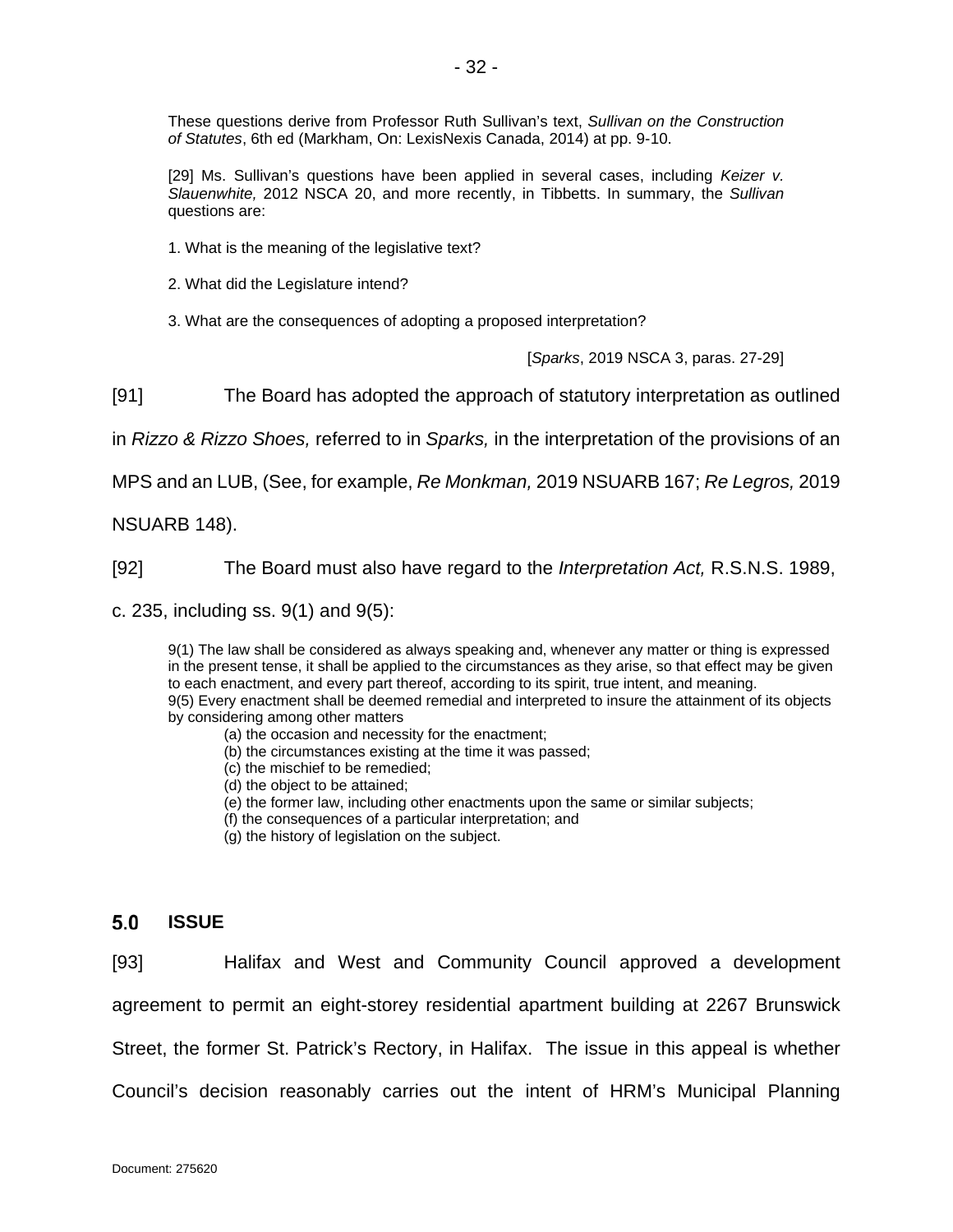Strategy, as the property is in the Brunswick Street Heritage Area, which is subject to specific heritage policies.

#### <span id="page-32-1"></span><span id="page-32-0"></span> $6.0$ **ANALYSIS**

### **6.1 The Heritage Related Policies at Issue in the Appeal**

[94] The Board must consider the MPS in its entirety, but like many planning appeals, the evidence and submissions to the Board focused on a limited number of policies the parties viewed as central to the appeal. In this case, these were Policy CH-16 and Policy 9.3.2.1. Paragraphs (a) and (c) were at the core of the evidence and submissions relating to Policy 9.3.2.1, and are specifically identified in the Notice of Appeal in this proceeding.

[95] Additionally, concerns about the height of the proposed development dominated the evidence presented to the Board. While there was evidence and argument relating to other archtectural details, this too tended to focus on whether those details were suffficient or effective to migitate the perceived height of the proposed building. As a result, this decision focuses on the concern about the height of the building. However, the Board's analysis of this issue would apply to any concerns that were expressed about other architectural details in this appeal.

### **6.2 Policy CH-16**

<span id="page-32-2"></span>[96] Policy CH-16 directs Council to consider a range of design solutions and architectural expressions that are compatible with abutting registered heritage properties. To meet this requirement, the policy directs Council to consider specific listed factors. Policy CH-16 states: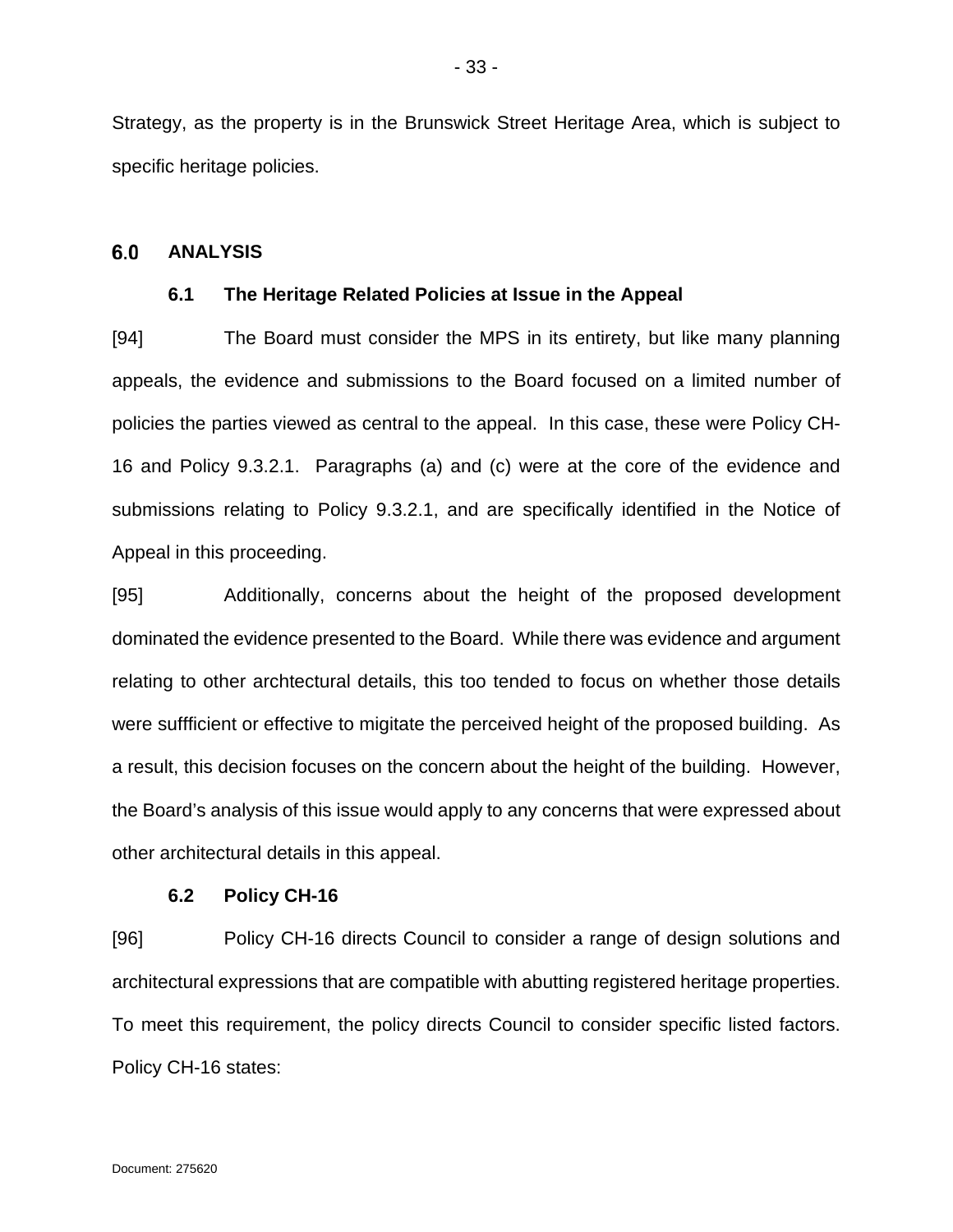For lands abutting federally, provincially or municipally registered heritage properties, HRM shall, when reviewing applications for development agreements, rezonings and amendments pursuant to secondary planning strategies, or when reviewing the provision of utilities for said lands, consider a range of design solutions and architectural expressions that are compatible with the abutting federally, provincially or municipally registered heritage properties by considering the following:

- (a) the careful use of materials, colour, proportion, and the rhythm established by surface and structural elements should reinforce those same aspects of the existing buildings;
- (b) ensuring that new development is visually compatible with yet distinguishable from the abutting registered heritage property. To accomplish this, an appropriate balance must be struck between mere imitation of the abutting building and pointed contrast, thus complementing the abutting registered heritage property in a manner that respects its heritage value;
- (c) ensuring that new developments respect the building scale, massing, proportions, profile and building character of abutting federally, provincially or municipally registered heritage structures by ensuring that they:
	- (i) incorporate fine-scaled architectural detailing and human-scaled building elements.
	- (ii) reinforce, the structural rhythm (i.e., expression of floor lines, structural bays, etc.) of abutting federally, provincially or municipally registered heritage properties; and
	- (iii) any additional building height proposed above the pedestrian realm mitigate its impact upon the pedestrian realm and abutting registered heritage properties by incorporating design solutions, such as stepbacks from the street wall and abutting registered heritage properties, modulation of building massing, and other methods of massing articulation using horizontal or vertical recesses or projections, datum lines, and changes in material, texture or colour to help reduce its apparent scale;
- (d) the siting of new developments such that their footprints respect the existing development pattern by:
	- (i) physically orienting new structures to the street in a similar fashion to existing federally, provincially or municipally registered heritage structures to preserve a consistent street wall; and
	- (ii) respecting the existing front and side yard setbacks of the street or heritage conservation district including permitting exceptions to the front yard requirements of the applicable land use by-laws where existing front yard requirements would detract from the heritage values of the streetscape;
- (e) not unreasonably creating shadowing effects on public spaces and heritage resources;
- (f) complementing historic fabric and open space qualities of the existing streetscape;
- (g) minimizing the loss of landscaped open space;
- (h) ensuring that parking facilities (surface lots, residential garages, stand alone parking and parking components as part of larger developments) are compatible with abutting federally, provincially or municipally registered heritage structures;
- (i) placing utility equipment and devices such as metering equipment, transformer boxes, power lines, and conduit equipment boxes in locations which do not detract from the visual building character or architectural integrity of the heritage resource;
- (j) having the proposal meet the heritage considerations of the appropriate Secondary Planning Strategy, as well as any applicable urban design guidelines; and
- (k) any applicable matter as set out in Policy G-14 of this Plan.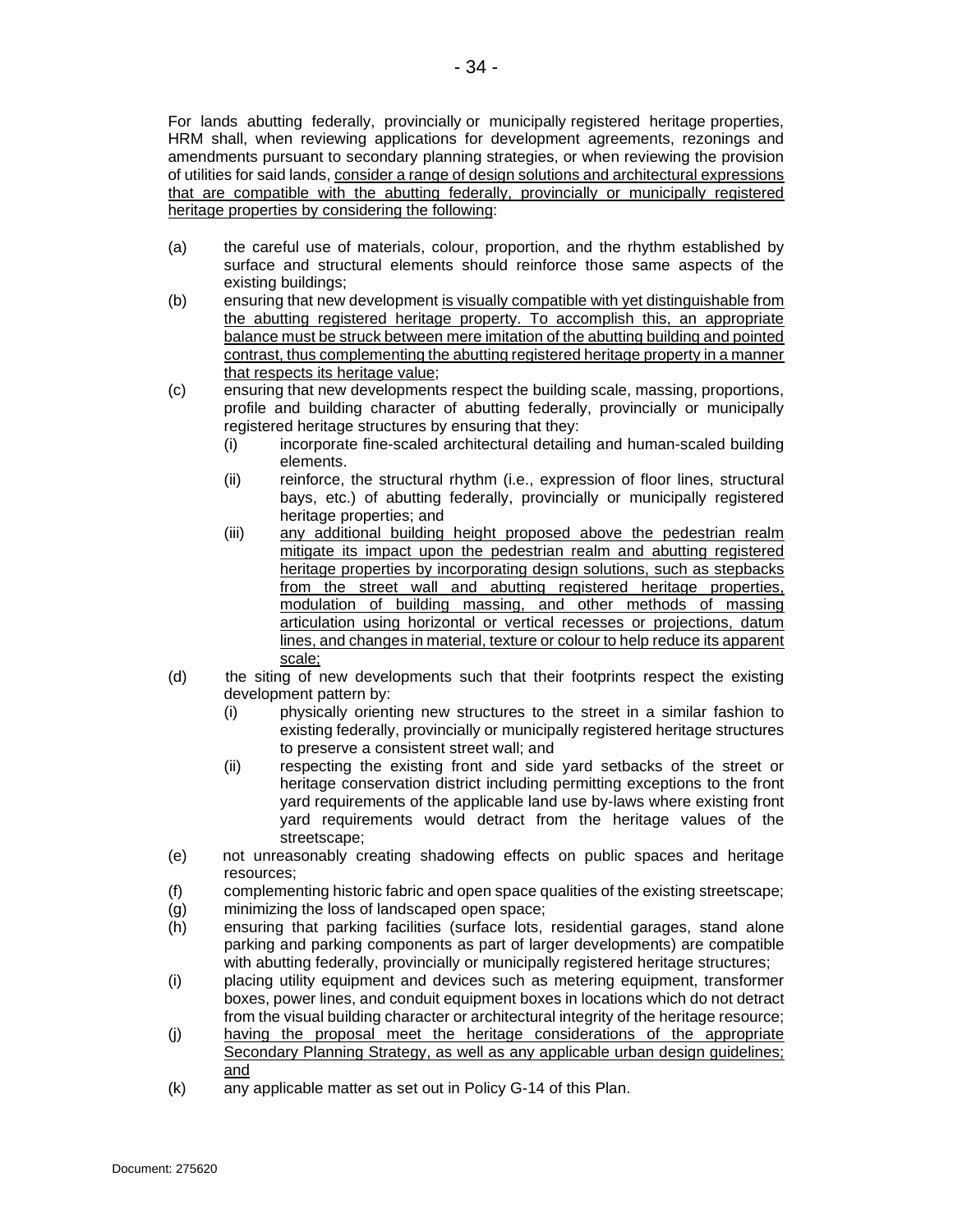For the purposes of Policy CH-16, the following definitions apply:

- 1. "Abutting" means adjoining and includes properties having a common boundary or a building or buildings that share at least one wall. Properties are not abutting where they share only one boundary point as opposed to a boundary line.
- 2. "Building scale" means a building's size relative to another building's size, or the size of one building's elements relative to another building's elements.
- 3. "Massing" means the way in which a building's gross cubic volume is distributed upon the site, which parts are higher, lower, wider, or narrower.
- 4. "Proportion" means the relationship of two or more dimensions, such as the ratio of width to height of a window or the ratio of width to height of a building or the ratio of the height of one building to another.
- 5. "Profile" means a building's cross-sectional shape or the shape of its outline.
- 6. "Building character" means the combined effect of all of the architectural elements of a building or a group of buildings.
- 7. "Human-scaled building elements" means a range of building details from small (masonry units, doorknobs, window muntins, etc.) to medium (doors, windows, awnings, balconies, railings, signs, etc.) to large (expression of floor lines, expression of structural bays, cornice lines, etc.).
- 8. "Street wall" means the vertical plane parallel to the street in which the front building facades of the majority of the buildings along a street are located.
- 9. "Pedestrian realm" means the volume of space enclosed by the horizontal plane of the street and sidewalks, and the vertical planes of the facing streetwalls. The height of this volume is determined by the height of the base of the adjacent buildings as defined by a major cornice line or by the point at which a building's massing is first stepped-back from the streetwall. Where cornice lines or setbacks do not exist, the height will be generally two to five stories, as appropriate. [Emphasis added]

### [Exhibit H-4, Tab 3, p.101-103]

[97] The Church is a registered heritage property that abuts the proposed

development, so its compatibility with the proposed development must be considered

under Policy CH-16. Heritage Trust argued that Huestis House should also be considered

<span id="page-34-0"></span>under the policy, but this was disputed by HRM and Brunswick Street Developments Ltd.

# **6.2.1 The Application of CH-16 to Huestis House**

[98] Huestis House is a registered heritage property, but it is separated from the proposed development by a 15-foot strip of land owned by HRM. HRM and Brunswick Street Developments Ltd. submitted this geographic separation means Huestis House is not an abutting heritage property under the policy. As set out above, the definition of "abutting" in Policy CH-16 requires that the properties share a common boundary.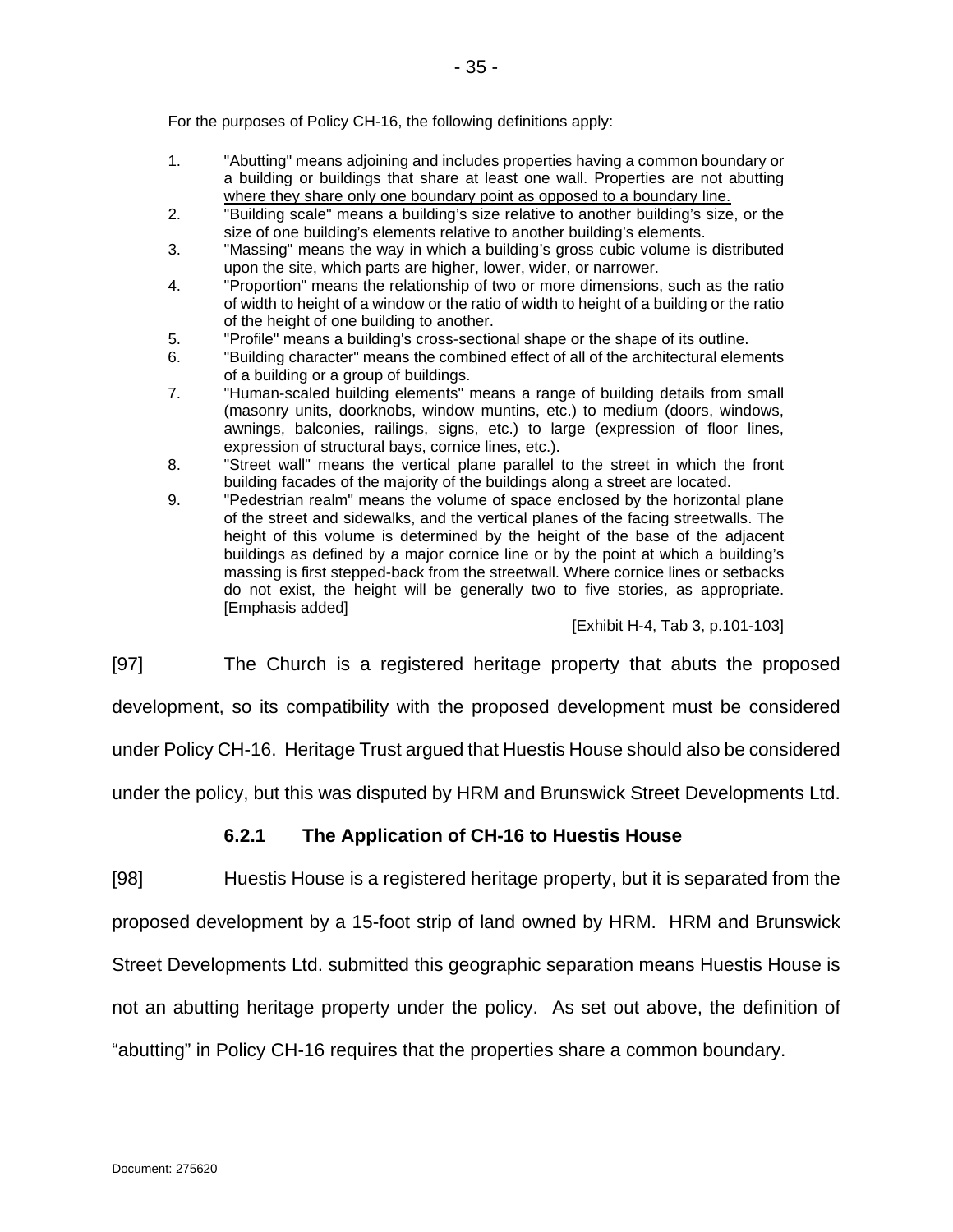[99] Heritage Trust characterized the HRM owned land as an invisible right-ofway and said that Huestis House appears to be next door to the Rectory. This assertion was supported by Mr. Heseltine who conceded that Huestis House does not meet the definition of "abutting" in Policy CH-16, but said that, visually and practically, it is an abutting property in every way except for the shared property line:

We would observe, however, that while PID 04286940 separates the lands on which the Rectory and the Huestis House respectively stand, the HRM property is presently clearly incorporated in the use of Huestis House. Specifically, the HRM property is used to access back areas of the Huestis House property where cars are parked. The HRM land has been largely covered with gravel that currently comes to the very edge of the Rectory building and extends onto the Huestis House lands. Visually and practically, HRM's land is currently being used for access and parking that appears to be used by occupants of Huestis House. In other words, the fifteen-foot wide HRM property currently presents as part of the Huestis House property and Huestis House meets all of the practical standards of abutting land use with the exception of a shared property line (**see figure 1**). [Emphasis in original]

[Exhibit H-20, p. 1]

[100] To underscore this point, Heritage Trust noted HRM planning staff said that

Huestis House abutted the proposed development in the September 14, 2018, report

prepared by Mr. Joudrey for HWCC. The report stated:

The proposed building will be located behind the existing St. Patrick's Rectory, the Rectory is not a Registered Heritage property but the abutting properties on both sides of the Rectory, St. Patrick's Church and Huestis House, are registered heritage properties. The proposal is subject to HRM Regional Municipal Planning Strategy (RMPS) Policy CH-16 for new buildings which abut registered heritage properties.

[Exhibit H-3, p. 68]

[101] Heritage Trust urged the Board to conclude that a reasonable interpretation

of Policy CH-16(c) requires Council to consider ensuring that the proposed development

respects the building scale, massing, proportions, profile and building character of Huestis

House:

It is respectfully submitted that a question facing the Board is: Should RMPS Policy CH-16 (c) apply to the invisible right-of-way abutting the Huestis House property, or can the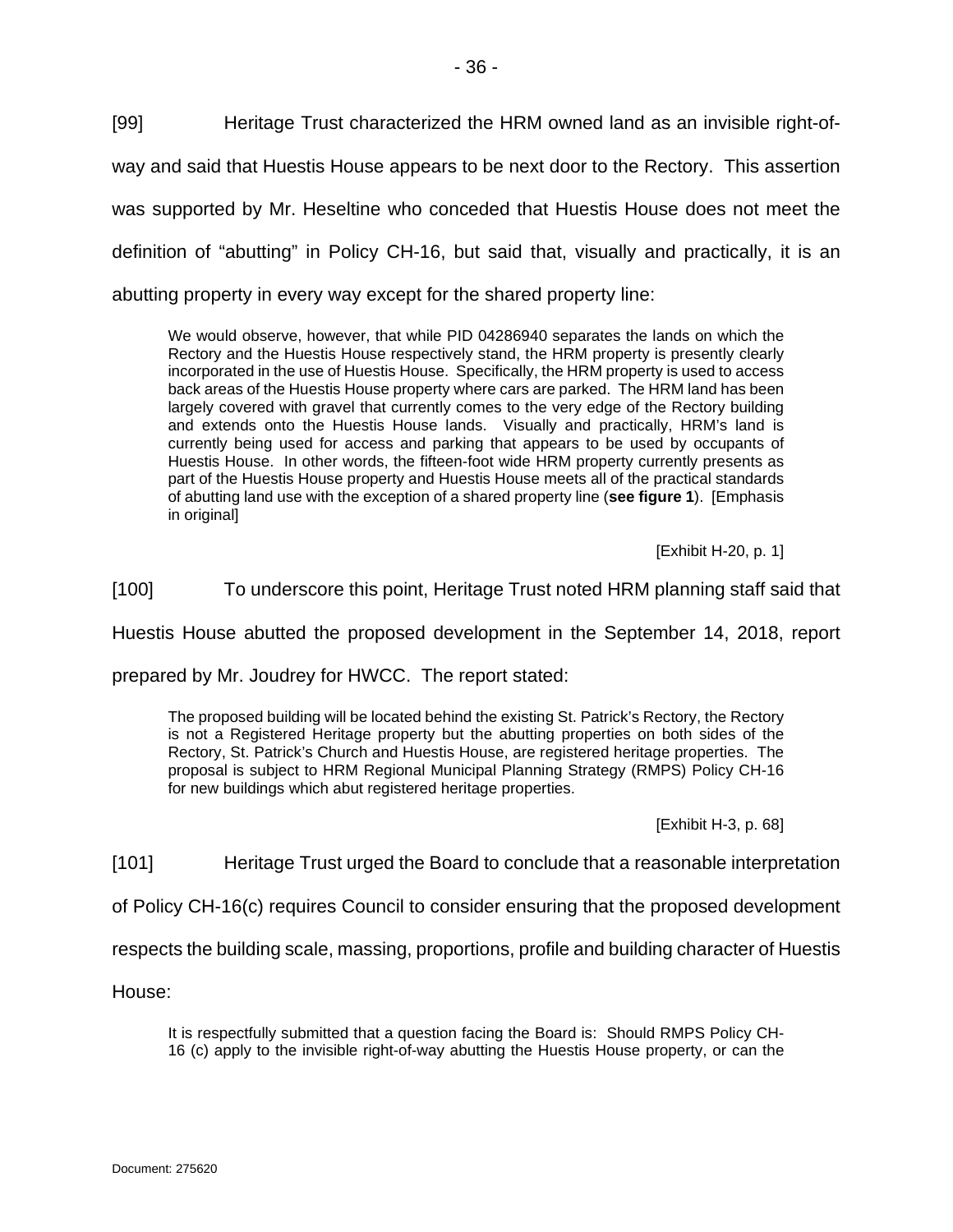RMPS Policy be reasonably interpreted to include Huestis House as an abutting property, when Huestis House appears to be part of the right-of-way, next-door to the Rectory?

[Heritage House Closing Submissions, p. 8, para. 39]

### **Findings**

[102] As noted above, the Board has no jurisdiction to allow the appeal if Council interpreted and applied the policies in a manner that the language of the policies can reasonably bear. Hence, the question facing the Board is not whether Policy CH-16 can be reasonably interpreted to include Huestis House, but whether an interpretation of Policy CH-16 that excludes Huestis House from consideration is one that the policy can reasonably bear.

[103] Given that the definition of "abutting" in the policy explicitly excludes properties that only share a boundary point and not a boundary line, the Board seriously doubts that Policy CH-16 can be reasonably interpreted to include Huestis House as an abutting property when it does not even share a boundary point. Regardless, the Board finds that an interpretation of the policy that requires the Church to be considered, but not Huestis House, is an interpretation the policy can reasonably bear. As such, not considering Huestis House under Policy CH-16 does not make Council's decision to approve the development agreement inconsistent with the intent of the MPS.

# **6.2.2 Council's Consideration of Policy CH-16**

[104] Before considering the application of Policy CH-16, the Board will address an argument advanced by Heritage Trust in its closing submissions that Council's decision does not reasonably carry out the intent of the MPS because Council failed to consider Policy CH-16. Heritage Trust noted that Mr. Heseltine was critical of the lack of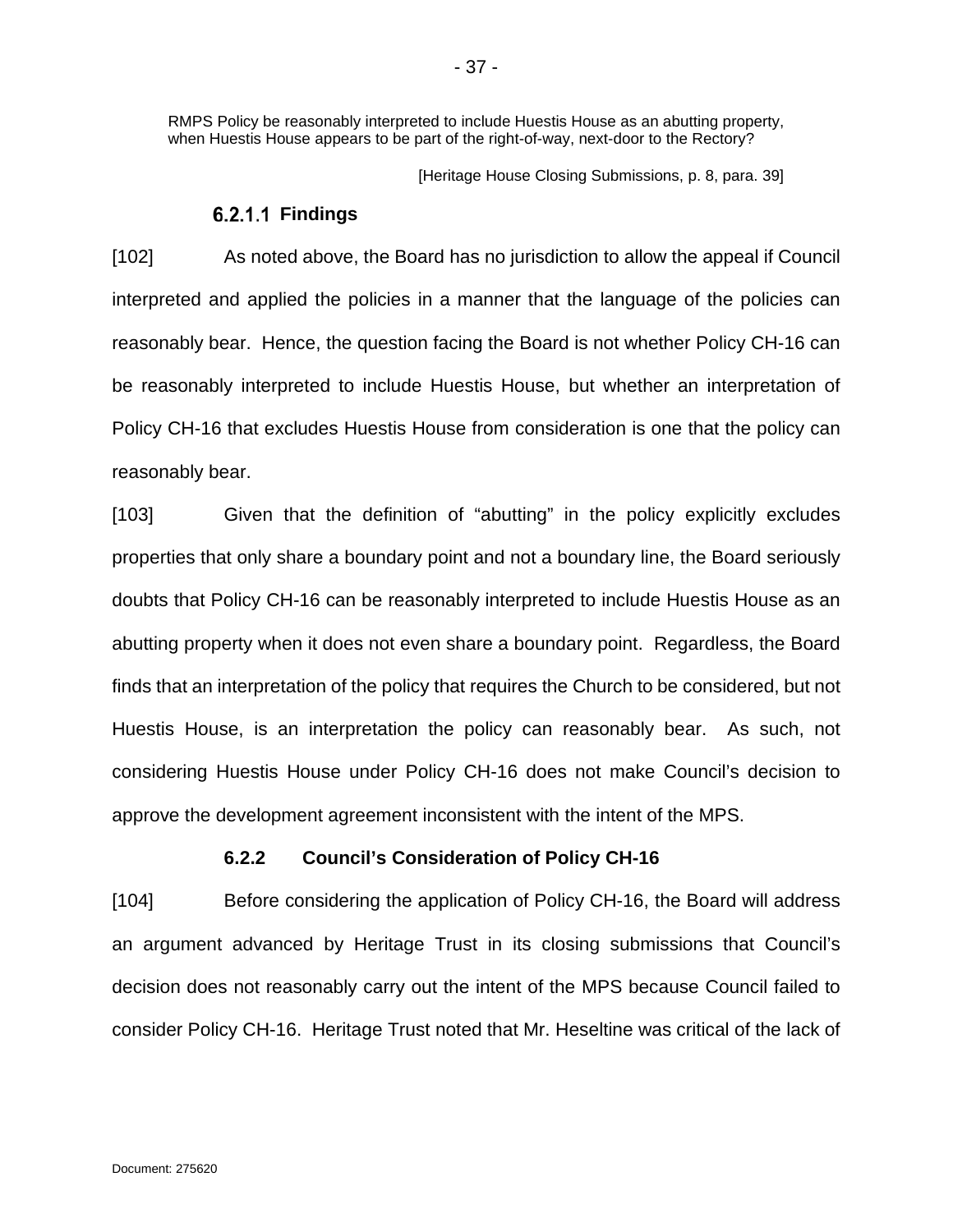consideration given to Policy CH-16 by HRM staff during their review of the proposed development.

[105] In his first report in this proceeding, Mr. Heseltine said that the HRM staff report dated September 14, 2018, ignored Policy CH-16. However, Mr. Heseltine agreed on cross-examination that it was referenced in the body of the report, but only mentioned twice.

[106] Based on Mr. Heseltine's comments, Heritage Trust said Mr. Joudrey hardly raised CH-16 in his submissions to Council, which would have left Council ill-equipped to make an informed decision. In Heritage Trust's closing submissions, it said:

Mr. Heseltine was critical of the September 14, 2018 HRM Staff Report because it "ignores" RMPS Policy CH-16 [H-15, page 3 of 11]. From the HRM Appeal Record, there is nothing to indicate Council considered this policy. It is respectfully submitted Council could not reasonably carry out the intent of the RMPS if the critical policy protecting heritage resources was ignored by Staff and, based on the record, apparently ignored by Council.

[Heritage Trust Closing Submissions, para. 41]

# **Findings**

[107] The Board does not accept the suggestion that Policy CH-16 was ignored by HRM in its consideration of the application for the development agreement, or that if it was, it means that the decision of Council did not reasonably carry out the intent of the MPS. The consideration of Policy CH-16 featured prominently in the report prepared by Mr. Murnaghan, and while there were not many references to the policy in the staff reports that were prepared for HWCC, those references noted that the proposed development was subject to that policy.

[108] The extent to which Council may or may not have specifically considered Policy CH-16 is difficult to assess. Council did not supply formal reasons for approving the development agreement and none were required. The *HRMC* requires Council to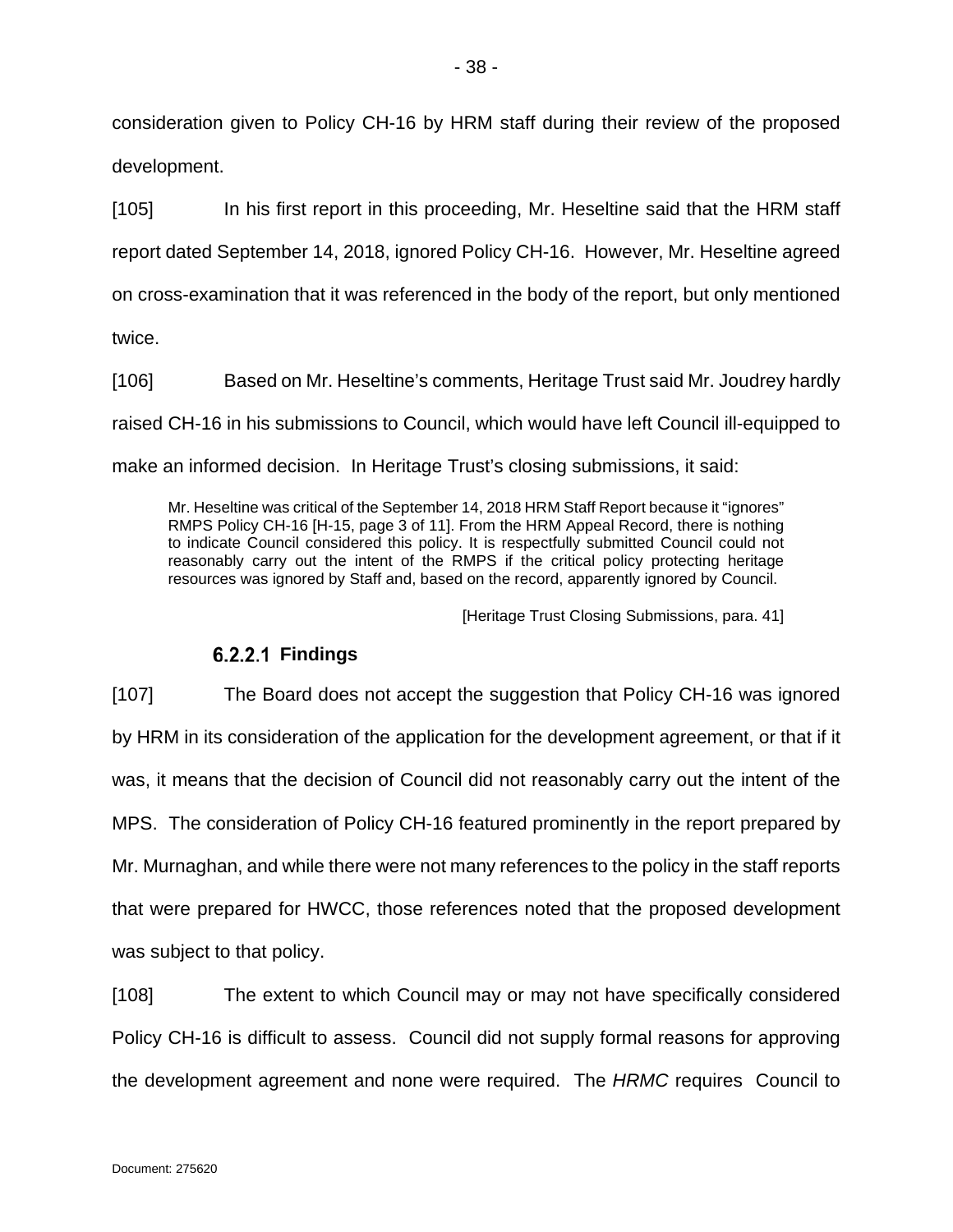provide reasons to an applicant when it refuses to approve a development agreement, but when it approves one all that is required is a notice in a newspaper circulating in the municipality stating that the development agreement has been approved and that there is a right of appeal (ss.245(4) and (6)). In a recent decision, *Re Gaudet,* 2019 NSUARB 113, the Board confirmed that the absence of reasons is not a basis for it to allow a planning appeal under the *Municipal Government Act*, which contains planning appeal provisions that are substantially the same.

[109] In *Gaudet*, as in the present case, no formal reasons were provided. In addition, no planning report or staff opinion was presented to the municipal council. The only report that was provided was from the municipality's Chief Administrative Officer, who was not a planner and had no expertise in that field. The report did not refer to policies in the municipal planning strategy or discuss its application to the proposed development in that case. The appellant argued that before the Board could assess whether the decision of a council did not reasonably carry out the intent of a municipal planning strategy, it must first determine whether the council actually interpreted and applied the municipal planning strategy when making the decision. The Board rejected the appellant's argument:

It is an important tenet of administrative law that a decision making body has a duty to provide reasons for its decisions. The absence of such reasons, or the inadequacy of reasons, is generally a factor to be considered in the review of administrative decisions. This is certainly the state of the law with respect to the review of a decision by a statutory delegate: *Delta Air Lines Inc. v. Lukács*, 2018 SCC 2 and *Newfoundland and Labrador Nurses' Union v. Newfoundland and Labrador (Treasury Board)*, 2011 SCC 62.

However, given the well-established jurisprudence respecting the Board's limited jurisdiction on municipal planning appeals, as outlined earlier in this Decision, the Board does not accept the argument that it should apply a two-step test, as suggested by the Appellants. The Board has reached this conclusion for several reasons.

First, the Board notes that the test it must apply is specifically set out in the statute, i.e., the *MGA*. In the case of an appeal from a decision of council, the test is described in s. 251(2).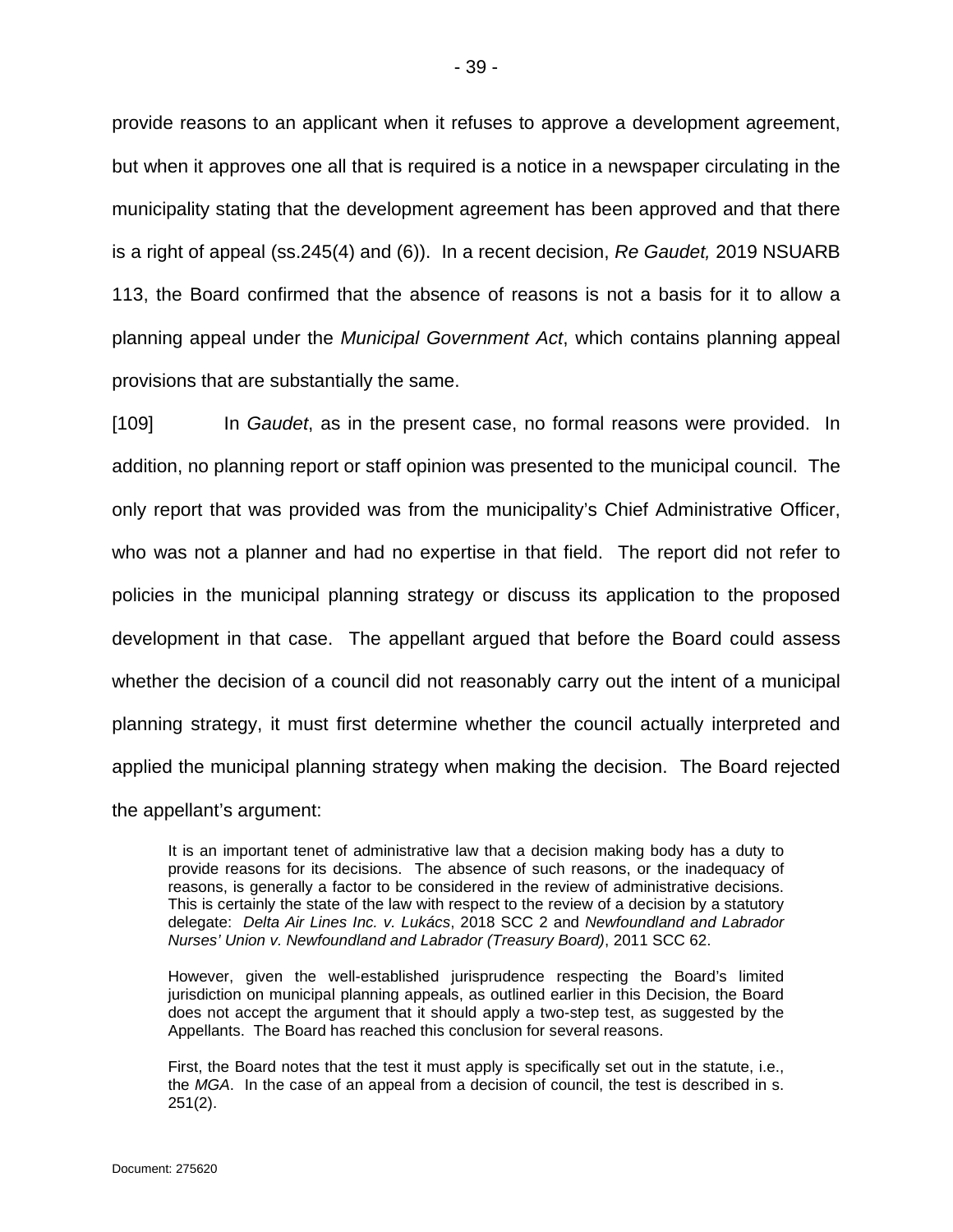Second, as noted by counsel for the Municipality, s. 230(6) of the *MGA* specifically directs a municipal council to provide reasons when a development agreement is refused, but is silent on the need for reasons when the development is approved. Thus, where a development agreement is approved by council, as in the present case, the *MGA* does not require, at least impliedly, that reasons be provided. For the Appellants to suggest that they should succeed on this appeal because Municipal Council has not provided any basis for its decision through its deliberations, or in its failure to provide reasons, on how it interpreted and applied the MPS, would not be consistent with the provisions of the *MGA* that do not require the issuance of any reasons whatsoever for its approval of the development agreement.

Third, as noted in the *MGA*, a municipal council is the body which is provided the authority to make policy choices under an MPS. Section 190 of the *MGA* provides that the purpose of the planning provisions of the *Act* is to "enable municipalities to assume the primary authority for planning within their respective jurisdictions". In that vein, a municipal council makes pure policy choices about development in its municipal unit, provided its decisions reasonably comply with the intent of the MPS. The comments of individual councillors do not form the reasons for a decision by Council. Council speaks through the collective voice of all its councillors as a group, not of the individual councillors. Thus, the actual reasons for a particular decision approving a development agreement may be difficult to discern, as different councillors may have voted for a particular result because of different reasons: see also *Weatherhead v. Halifax Regional Municipality*, 2019 NSUARB 17, paras. 148- 151.

Fourth, the Board refers to the guidance of MacDonald, C.J., in *Midtown*, in which he refers to the process to be followed by the Board, after looking at the MPS as a whole, to answer the fundamental question laid out in the *MGA*: "Can it be said that Council's decision does 'not reasonably carry out the intent of the MPS'"? He states:

[51] To answer this question, the Board must embark upon a thorough fact-finding mission to determine the exact nature of the proposal in the context of the applicable MPS and corresponding by-laws. As in this case, this may include the reception of evidence as to the intent of the MPS.

[52] However the Board should not then take its body of decided facts and use this work product to conclude how it feels the MPS should be interpreted. In this regard, I agree with the developer. Instead, after completing its factual analysis, the Board should go immediately to Council's conclusion. The Board should then ask itself, based on the facts as determined, have the opponents established that Council's decision did not reasonably carry out the intent of the MPS? [Emphasis added]

#### [*Midtown* Decision, paras. 51-52]

On this point, the Board notes that HRM Council initially approved the development agreement in *Midtown*, which decision was on appeal to the Board. There were no reasons given by HRM Council in that instance. Applying the direction of MacDonald, C.J., the Board's task, after reviewing the MPS as a whole and undertaking its fact-finding exercise, was to resort directly to Council's conclusion, without reasons, and to determine if it reasonably complied with the intent of the MPS. Thus, in *Midtown*, the Court of Appeal did not consider the lack or inadequacy of reasons, in and of themselves, to be an impediment to the Board applying the scope of its review as outlined in the *MGA*.

Finally, even where no reasons are given by a Court or other decision maker, recent case law provides that the reviewing Court or tribunal is required to refer to the record in applying the appropriate standard of review to an impugned decision. The lack of reasons or the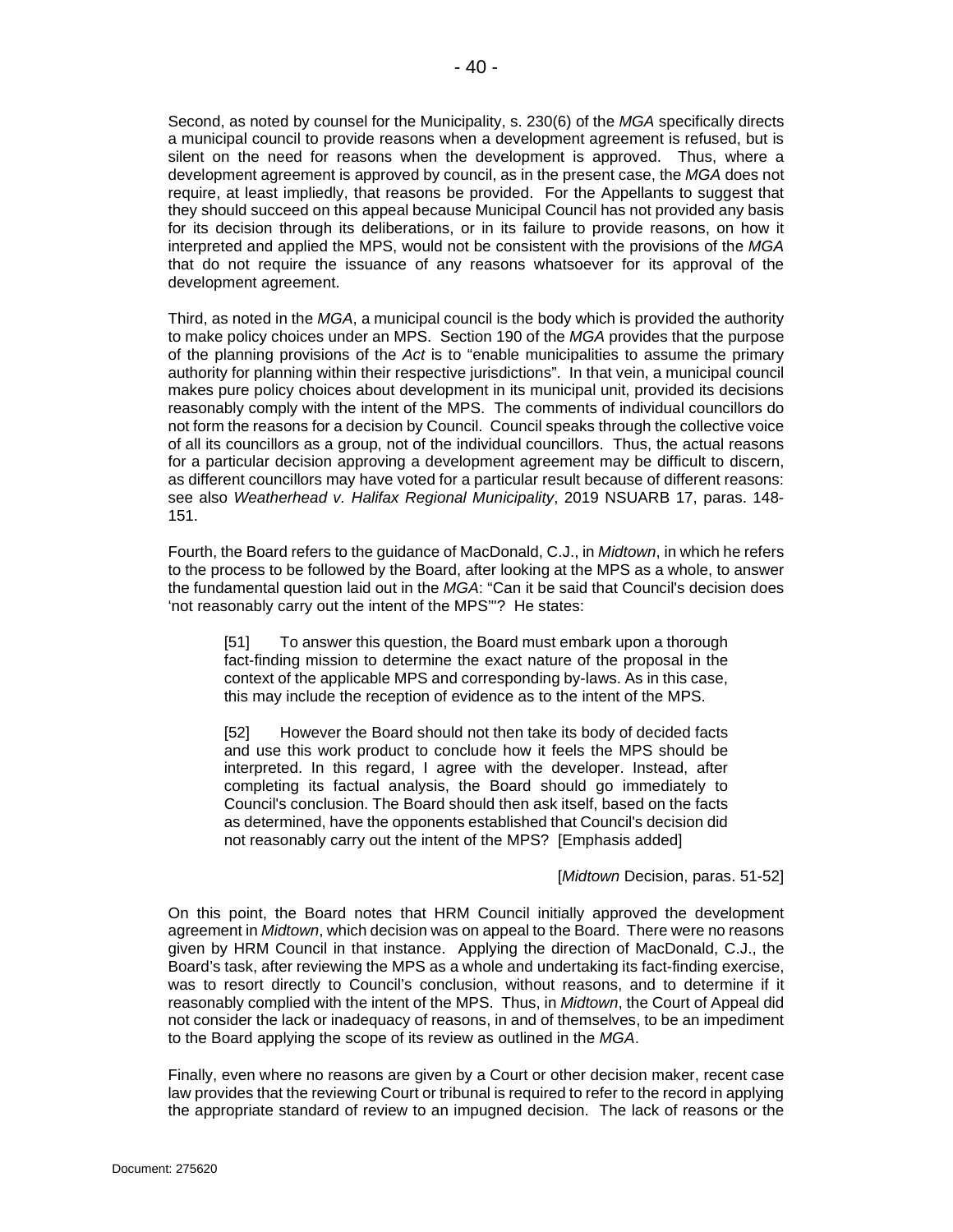failure of a decision maker to outline its reasoning process does not prevent the reviewing body from having to consider the entire record in determining the reasonableness of an outcome (i.e., in the case of the reasonableness standard of review). In *Halifax (Regional Municipality) v. Rehberg*, 2019 NSCA 65, the Court stated:

[49] The Committee gave no reasons for its decision to refuse the requested four-month extension. There is no reasoning path to examine. I interject that the respondent has never suggested he was denied procedural fairness in any aspect of the proceedings, including the absence of reasons by the Committee.

[50] Where there are no reasons, the reviewing court must consider what reasons could be offered in support of the administrative decision. This entitles the reviewing court to examine the record, including submissions before the tribunal and on judicial review for the purpose of assessing the reasonableness of the outcome.

[51] This was most recently affirmed in *Trinity Western University v. Law Society of Upper Canada*, 2018 SCC 33, where the majority wrote:

> [29] Reasonableness review requires "a respectful attention to the reasons offered or *which could be offered* in support of a decision" (*Dunsmuir v. New Brunswick*, 2008 SCC 9, [2008] 1 S.C.R. 190 (S.C.C.), at para. 48 (emphasis added); see also *Newfoundland and Labrador Nurses' Union. v. Newfoundland & Labrador* (*Treasury Board*), 2011 SCC 62, [2011] 3 S.C.R. 708 (S.C.C.), at para. 11). Reviewing courts "may, if they find it necessary, look to the record for the purpose of assessing the reasonableness of the outcome" (*Agraira v. Canada* (*Minister of Public Safety and Emergency Preparedness*), 2013 SCC 36, [2013] 2 S.C.R. 559 (S.C.C.), at para. 52, quoting *Newfoundland Nurses*, at para. 15). … [*Emphasis in original*] [Emphasis (underline) added]

Taking all of the above into account, the Board concludes that, in its review of Council's decision, it should not apply the two-step process submitted by the Appellants. In the view of the Board, its proper scope of review in this appeal is as set out in s. 251(2) of the *MGA*, which states that the "Board shall not allow an appeal unless it determines that the decision of council…does not reasonably carry out the intent of the municipal planning strategy". There is nothing in the case law, or in the Board's prior decisions, including *MacInnis*, which sets out a different test to be applied in this appeal.

[*Gaudet*, paras. 108-116]

[110] The absence of any analysis of an issue in a planning report is a factor for

the Board to consider, but this is not determinative of an appeal. It is, at the end of the

day, the decision that Council made that must be reasonably consistent with the MPS.

[111] Even if, for the sake of argument, the Board were to equate the analysis in

the staff reports in this case with the reasons of Council, the Board is not limited to those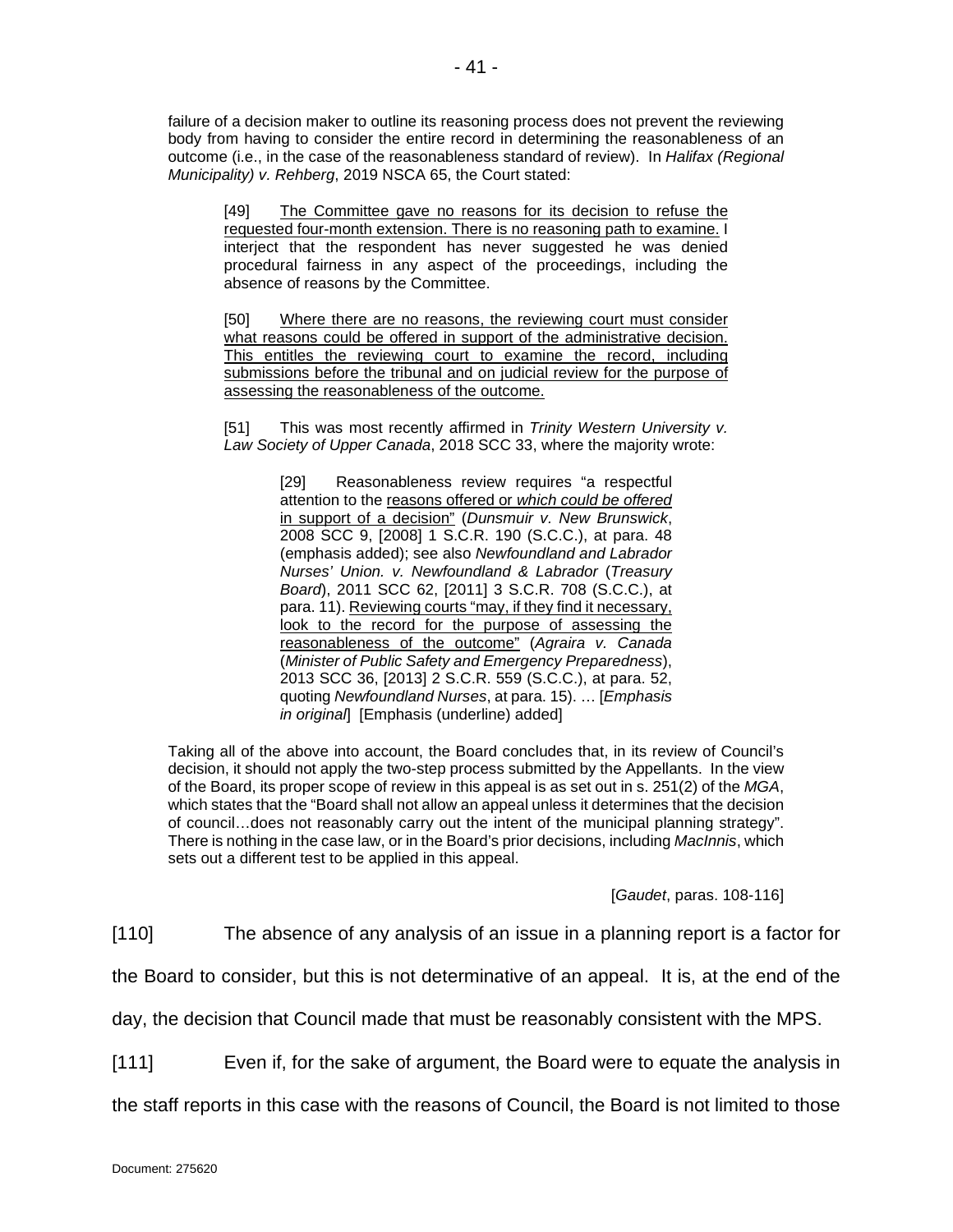reasons. The Court of Appeal in *Archibald* confirmed this in the context of a refusal to

approve a development agreement where reasons were required under the *Municipal* 

### *Government Act*:

Section 230(6) of the MGA requires the municipality to give the applicant written reasons for the refusal to approve a development agreement:

Within seven days after a decision refusing to approve a development agreement or an amendment to a development agreement, the clerk shall notify the applicant in writing, giving reasons for the refusal and setting out the right of appeal.

These reasons are to appear in the notice setting out the right of appeal. So the MGA intends that the municipality's stated reasons be pivotal to the appeal. Section 230(6) invites the appellant to address the Municipality's stated reasons in his grounds of appeal and beckons the Board to address them in the Board's analysis. *I do not suggest the Board is confined to those stated reasons. The ultimate question – whether the Council's decision reasonably carried out the intent of the MPS – may propel the Board to other issues.* See Lewis, ¶ 9, 22; United Gulf, ¶ 15, 72-74; Midtown Tavern, ¶ 52-53, 79. But the focus on the municipality's written reasons prompts the Board to respect its appellate role that I discussed earlier.

[*Archibald*, paras. 29 and 30, emphasis added]

[112] Furthermore, the role of the Board in a planning appeal is to consider whether the decision of a municipal council reasonably carries out the intent of the municipal planning strategy. The Board is not sitting as a reviewing body to assess the decision-making processes that Council used to arrive at its decision (*Maskine v. Halifax* 

*County*, (1992) 118 N.S.R. (2d) 356 at para. 12).

# **6.2.3 The Height of the Proposed Development**

[113] Heritage Trust argued that approval of the development agreement does not carry out the intent of Policy CH-16 because the height of the proposed development is not compatible with the Church. It said the height of the proposed development would surpass the roofline of the Church and detract from its iconic steeple.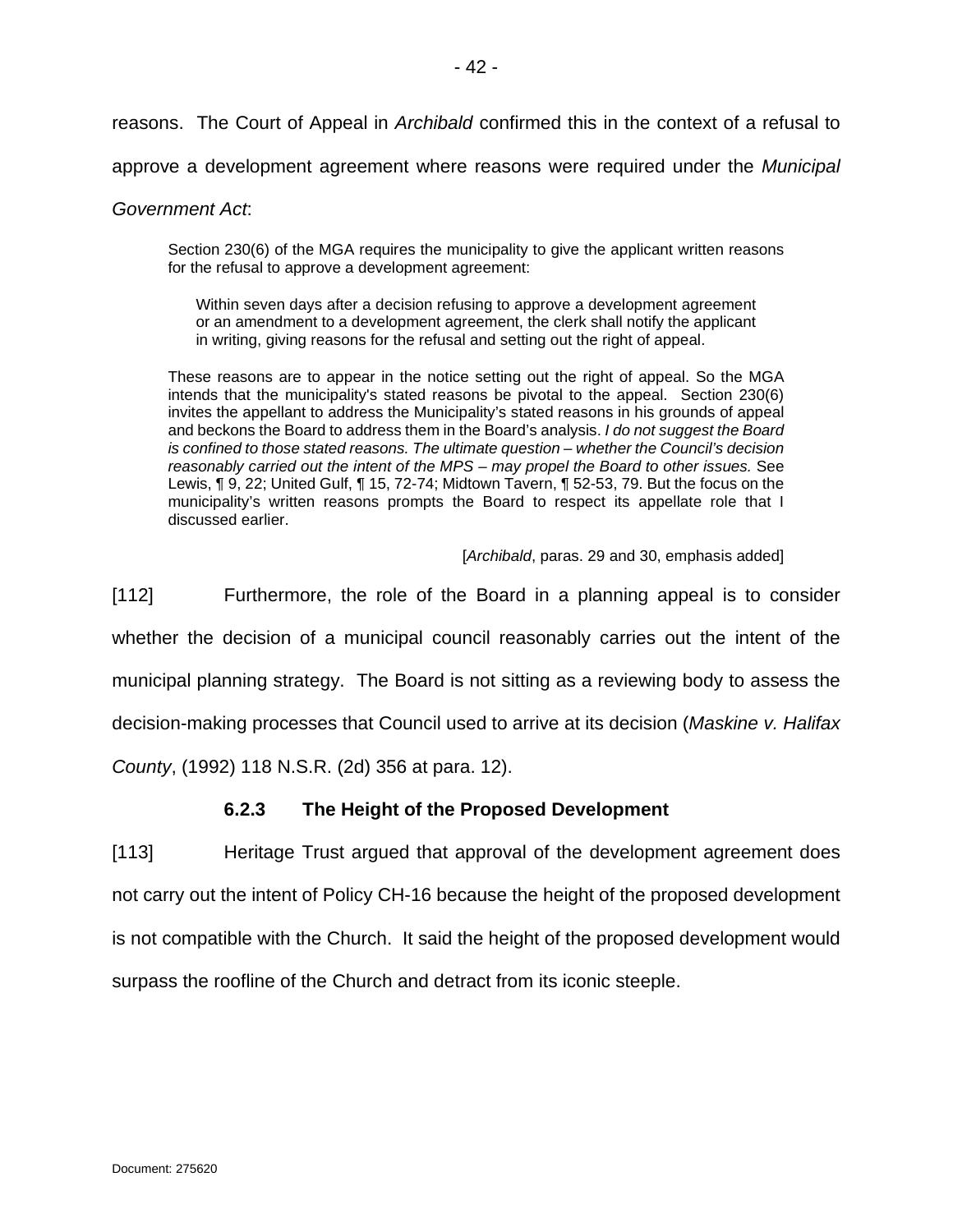### **HRM Planning Staff Reports**

[114] In HRM planning staff's initial report to HWCC dated September 14, 2018, staff felt that the design of the proposed development ensured that the Church's iconic steeple remained visible in the skyline. The report noted that the building's height terminated below the Church steeple and the base of the building was stepped back from Brunswick Street, with a further stepback at the penthouse level. HRM planning staff considered that as the proposed development was not altering the existing Rectory, and was being built away from Brunswick Street, the impact of the addition was reduced.

[115] Staff also considered other design details in the report. As discussed above, some design details, including the building's height, were later changed to make the proposed development more compatible with the Rectory and the Church.

[116] As the design of the building evolved, staff noted in their March 13, 2019, report that the height of the proposed building was reduced. Staff advised that although the proposed development was still higher than the Church's roofline, it was not so high as to cause a significant change to the skyline. In the report, staff also discussed the use of brick similar in colour to the Rectory, the use of masonry and light-coloured cladding, and the change to the balconies on the side of the building facing the Church.

[117] In their final updated report to HWCC, dated May 9, 2019, HRM planning staff discussed the addition of the punched windows and the redesign of the Brunswick Street face of the addition. Staff also emphasized the stepback of the rooftop penthouse, from eight feet to 21 feet, ten inches from the edge of the Brunswick Street façade of the addition, and removal of the overhanging roof.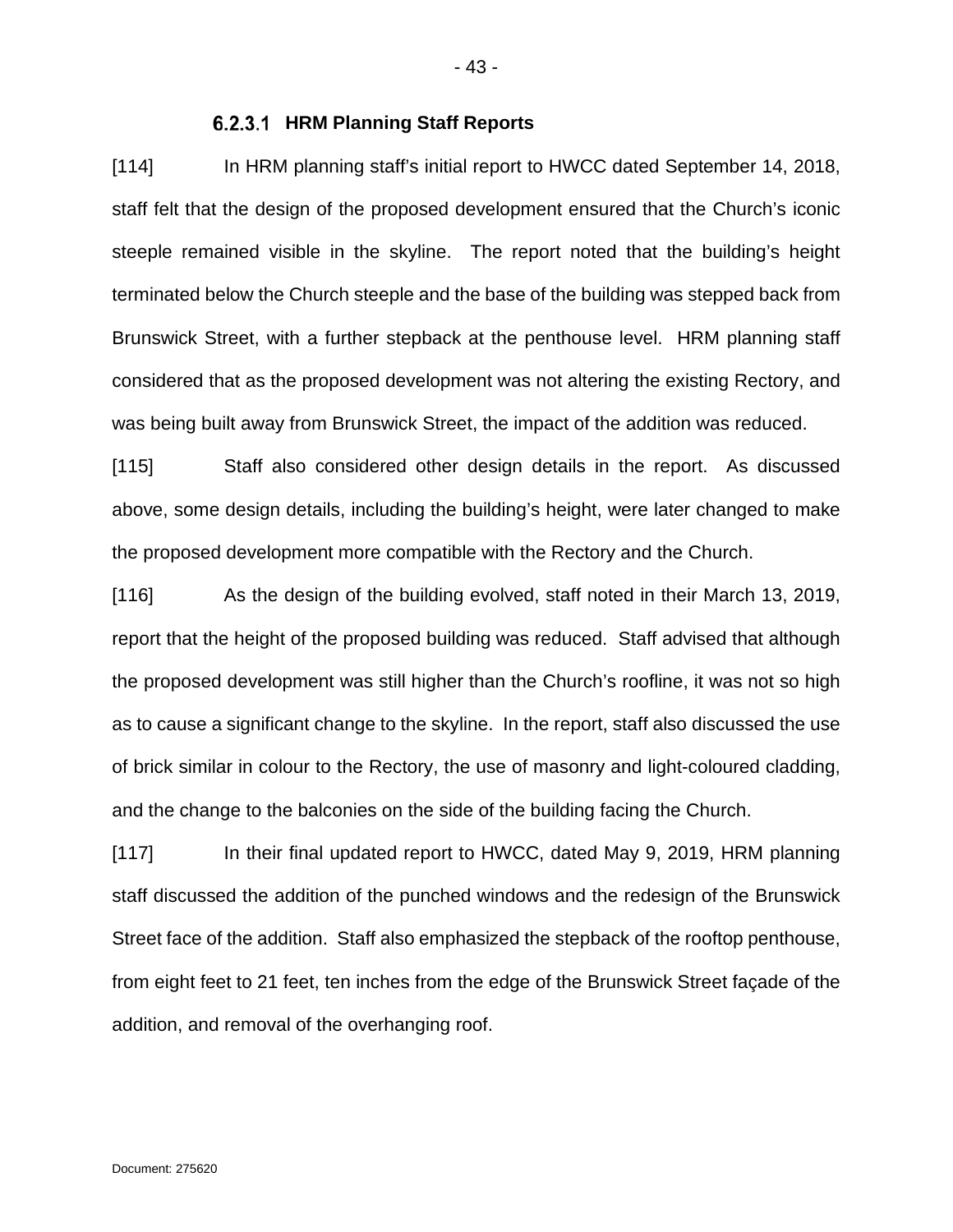# **Mr. Joudrey's Qualifications**

[118] In its closing submissions, Heritage Trust criticized the proponent and HRM for not confirming the view planes in which the Church's profile would be compromised by the proposed development, through either a technical study or computer rendering. Heritage Trust said that a vantage point from which the steeple would disappear or be partially obscured, or where the "grace of the roofline" of the Church would be compromised were "all questions that beg for answers."

[119] Heritage Trust also questioned whether Mr. Joudrey, who was the lead for the HRM staff review of the proposed development, was qualified to provide opinions and advice about the extent to which the impact of the proposed development may have been mitigated by certain design features or details. Heritage Trust accepted Mr. Joudrey's qualifications as a planner but considered that aspects of the reports and opinions he provided veered into the fields of architecture and urban design. It said that these were not proper planning opinions and that Mr. Joudrey should not have been put in the position of having to give architectural evidence as if his opinions were his own.

[120] In its closing submissions, Heritage Trust said that Mr. Joudrey is in "the beginning stages of familiarity with heritage planning, heritage resources, heritage conservation area planning, urban design and heritage architecture," and as a result, his opinions and conclusions should be given limited weight, particularly in light of the Board having access to the report of Aaron Murnaghan, HRM's Heritage Planner. Heritage Trust further submitted that Mr. Joudrey is inexperienced in interpreting heritage resource policies and is unfamiliar with some of the key terms and policies in the MPS. It said he confused the meanings of "complement" and "compatible", and made up a policy having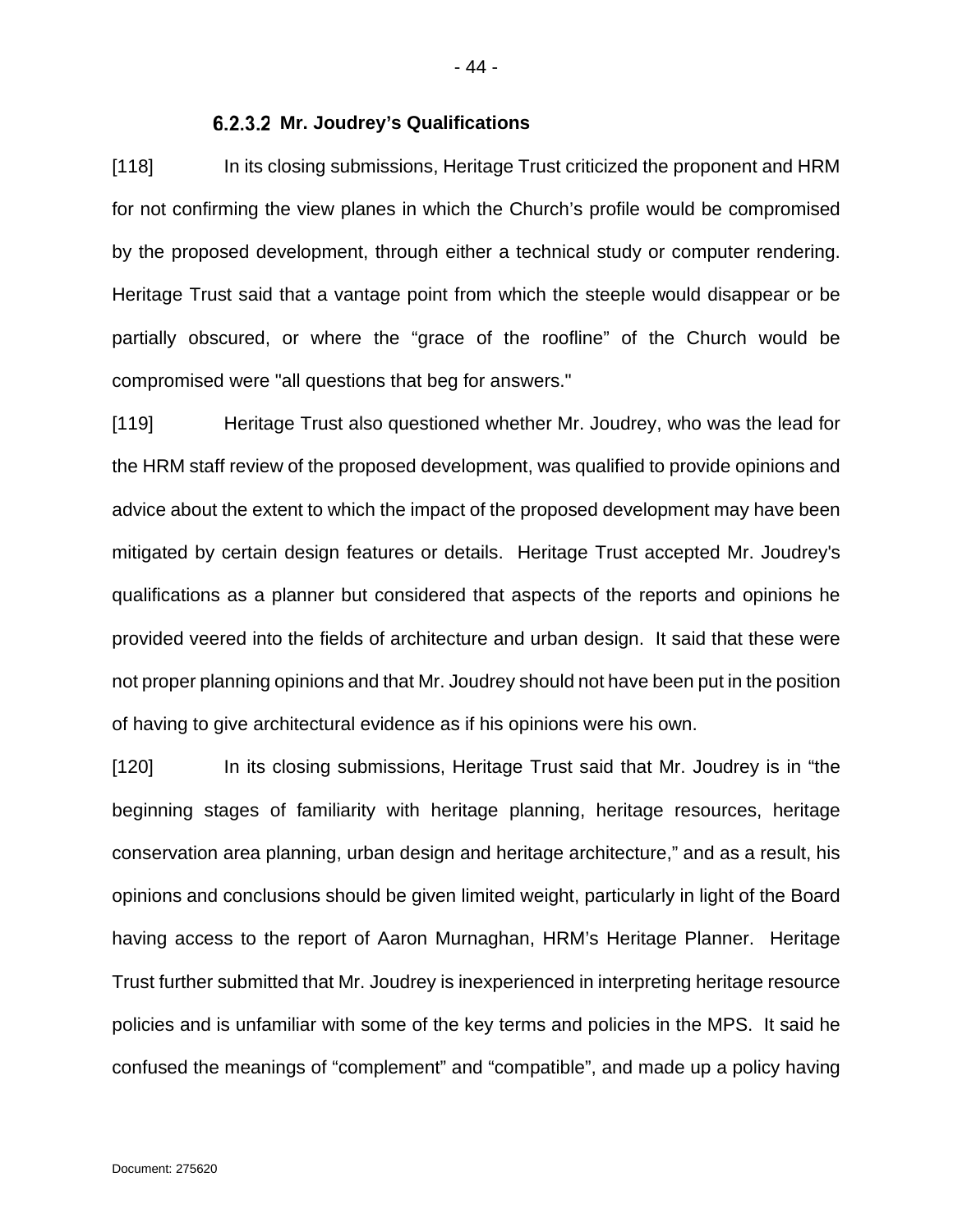the effect of reducing the intent of the MPS to ensure new additions are complementary to the Brunswick Street streetscape, all of which, it argued, should be given no weight by the Board.

[121] In cross-examination by counsel for Heritage Trust, Mr. Joudrey acknowledged that he had no formal training in architecture or urban design. He agreed with the suggestion that many of the comments made in his reports related to those fields. In some instances, he said that he was required to consider such issues in applying and assessing HRM policies as a planner.

[122] Both HRM and Brunswick Street Developments Ltd. submitted that Mr. Joudrey's professional experience and role as a planner provided the necessary basis for the opinions. However, in its submissions, HRM recognized "that some of the language around architectural design contained in the staff reports is more technical than we would normally see from a planner." Counsel for HRM went on to suggest that this reflected Mr. Joudrey's familiarity with the topic from his past experience.

#### **6.2.3.3 Recommendations to Reduce the Height of the Development**

[123] Heritage Trust noted that the information before the Board showed that, aside from HRM planning staff, reviewers of the proposed development expressed the view that it should be lower. Mr. Heseltine said that the "repeated insistence" of reviewing bodies that the height of the proposed development be no taller than six storeys was "based on a desire that it not diminish the prominence of the Church tower and steeple." Heritage Trust placed particular emphasis on a report prepared by HRM's heritage planner, Aaron Murnaghan.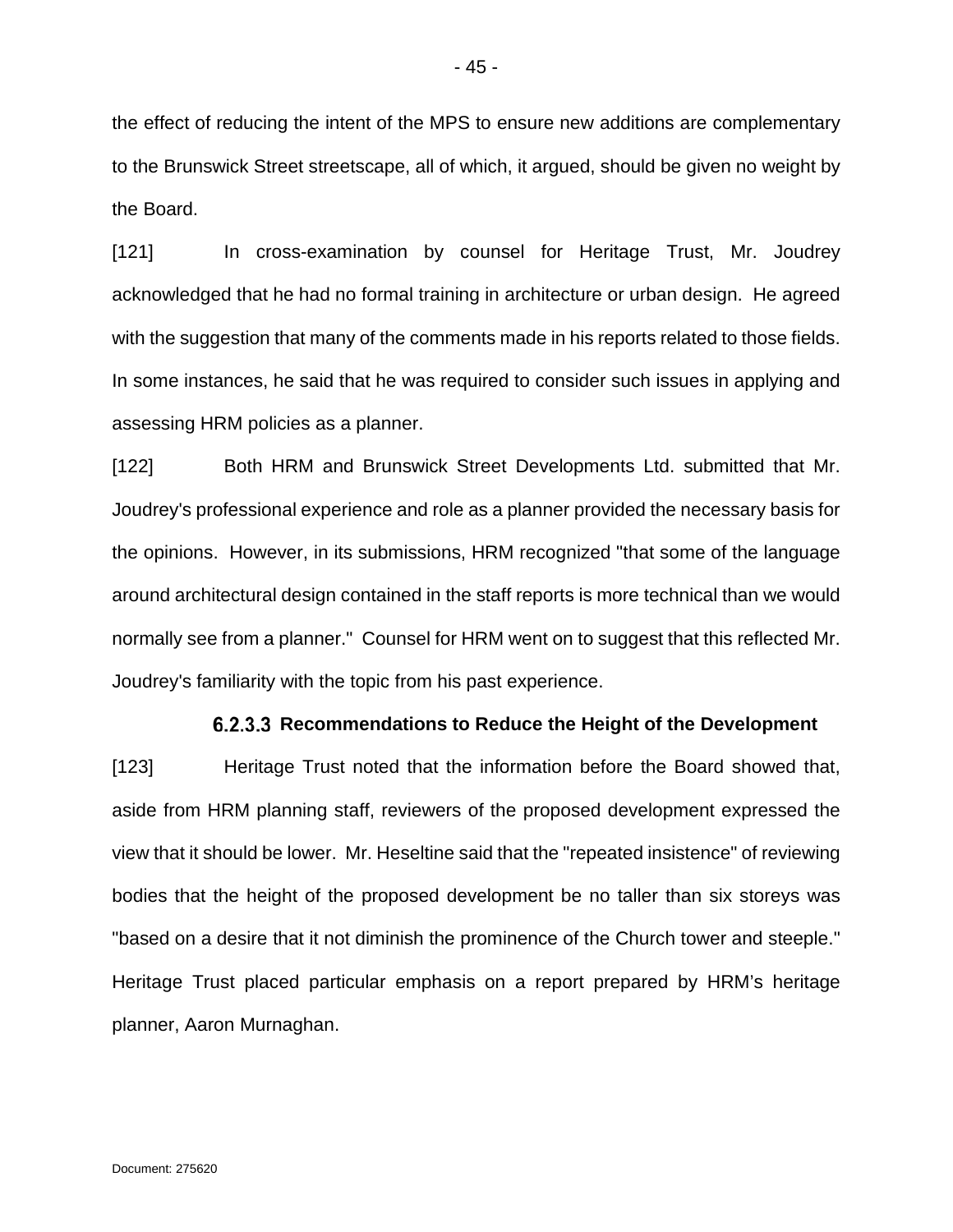[124] In his report, Mr. Murnaghan noted that the Rectory was not a registered heritage property, but he felt it was an important contributing heritage resource on Brunswick Street and he recognized the quality of the restoration work that had been previously undertaken on the Rectory by the developer who applied for the development agreement for the addition. Mr. Murnaghan indicated that the owner's decision to retain the character of the Rectory had factored into his review of the proposal.

[125] Mr. Murnaghan considered Policy CH-16 and Policy 9.3.2.1. As the proposed development would be separated from Brunswick Street by the existing Rectory, he felt this would help to mitigate some of the effects that the proposed multiunit structure would have on Brunswick Street. Despite this, he felt that the proportion, colour and materials proposed for the addition were not reflective of the existing structures or the adjacent heritage building. He also expressed concern over the sheer wall on the north elevation (facing Huestis House) which, due to required fire and building code requirements, showed no articulation or glazing.

[126] Mr. Murnaghan said that the effect of the scale of the proposed structure on the abutting registered heritage property was a particular concern and he felt the sheer height and scale as proposed would detract from the Church. He advised that the height should be reduced to a maximum of six storeys to conserve visual prominence of the Church steeple and so as not to overwhelm neighbouring structures.

[127] Mr. Murnaghan recommended the proposed building mass be visually mitigated using high-quality materials complementary to neighbouring historic buildings, especially on the storeys above the existing Rectory. He said the design should be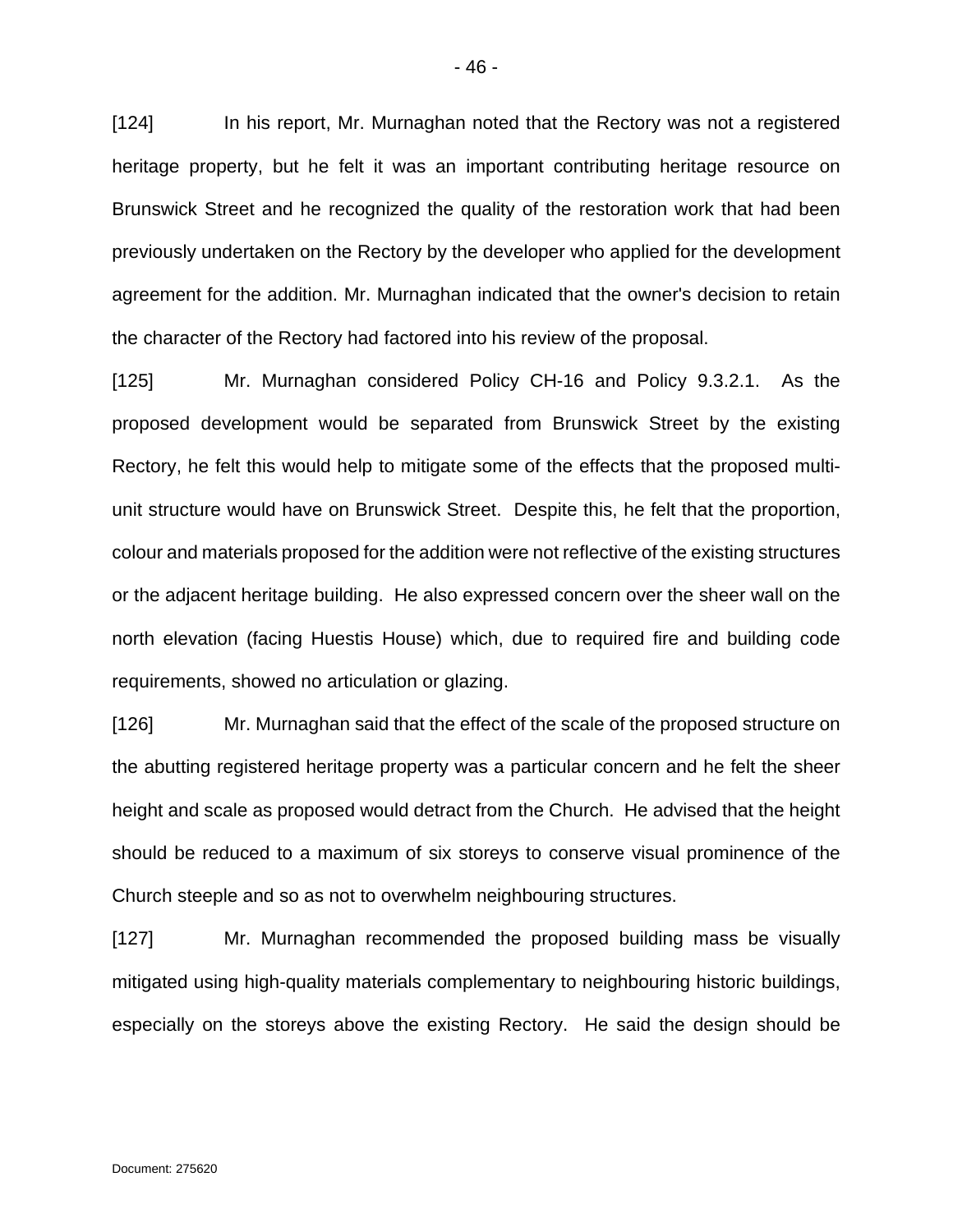revised to reference architectural elements in the existing Rectory and the neighbouring

Church, while keeping an appropriate level of contrast with the historic buildings.

[128] Ultimately, Mr. Murnaghan closed his report with the following:

In conclusion, a much lower building would be preferable from a heritage conservation perspective in order to complement the existing registered, and non-registered heritage buildings on the street. Heritage staff would be amenable to a proposed height six stories on this property so long as the existing Rectory structure is maintained in its entirety, and the effect of the building's mass is visually mitigated through some of the following means, specifically on the west [Brunswick Street] and north [Huestis House] elevations:

- Additional articulation;
- Improved fenestration and additional glazing;
- Increased use of high-quality materials which are complementary to existing structures (brick and masonry);
- The inclusion of architectural cues and the tower structure reflective of the existing Rectory or other neighbouring properties.

Heritage staff would also like to see these requested design revisions demonstrated in a series of colour renderings showing perspective views from Brunswick Street.

[Exhibit H-10, p.18]

[129] Heritage Trust also referred to the Planning Advisory Committee recommendations. As noted above, that committee expressed the view that the proposed development overwhelmed and subordinated the Church. The committee advised that the design would be more acceptable at a height of three to six storeys, "generally in keeping with the height of the church roof."

[130] The 2017 reports from Mr. Murnaghan and the Planning Advisory Committee were both based on a review of the originally proposed 13-storey structure. The Heritage Advisory Committee, however, made similar comments about the proposed development after reviewing later designs.

[131] In March 2019, after the height of the building had been reduced to eight storeys, the Heritage Advisory Committee reported that its height was still well above the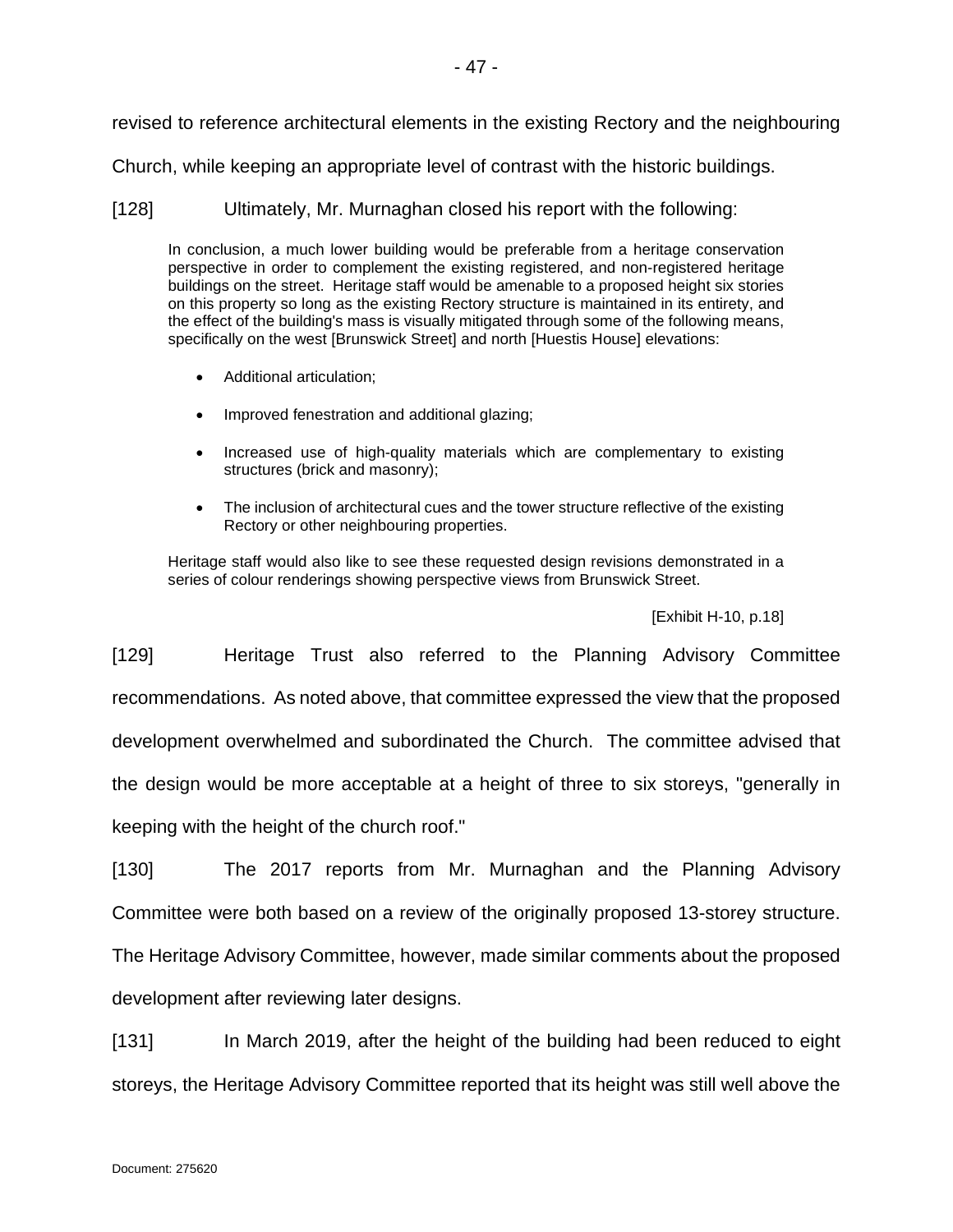roofline of the Church causing it to appear hidden and overwhelmed. The committee recommended that the height of the development not exceed the Church's roofline. After further design revisions, the proposal was again reviewed by the Heritage Advisory Committee, and in a report dated June 6, 2019, the Committee recommended that Council direct staff to work with the developer to reduce the height of the proposed development to seven storeys.

# **Heritage Trust Expert Evidence on the Height of the Development**

[132] Heritage Trust filed reports from two well-known architects, Brian MacKay-Lyons and Gary Hanley. In their reports, both architects specifically referenced Policy 9.3.2.1, but neither mentioned CH-16. However, as the central concern in both opinions is the scale of the proposed development, their comments about the height of the proposed development are relevant to the Board's analysis of Council's decision as it related to Policy CH-16.

[133] In his report, Mr. MacKay-Lyons reproduces Policy 9.3.2.1 and references UNESCO World Heritage principles, citing several Articles from the Venice Charter of 1964. In addition to these references the report provides photographs of other developments as precedents that follow these principles and drawings to "diagrammatically show" the heritage implications of the proposed development. These are followed by a conclusion that the proposal is not in keeping with Policy 9 and "on the basis of scale alone, this development will completely overshadow the St. Patrick's Rectory and the heritage properties adjacent to the site and along Brunswick St."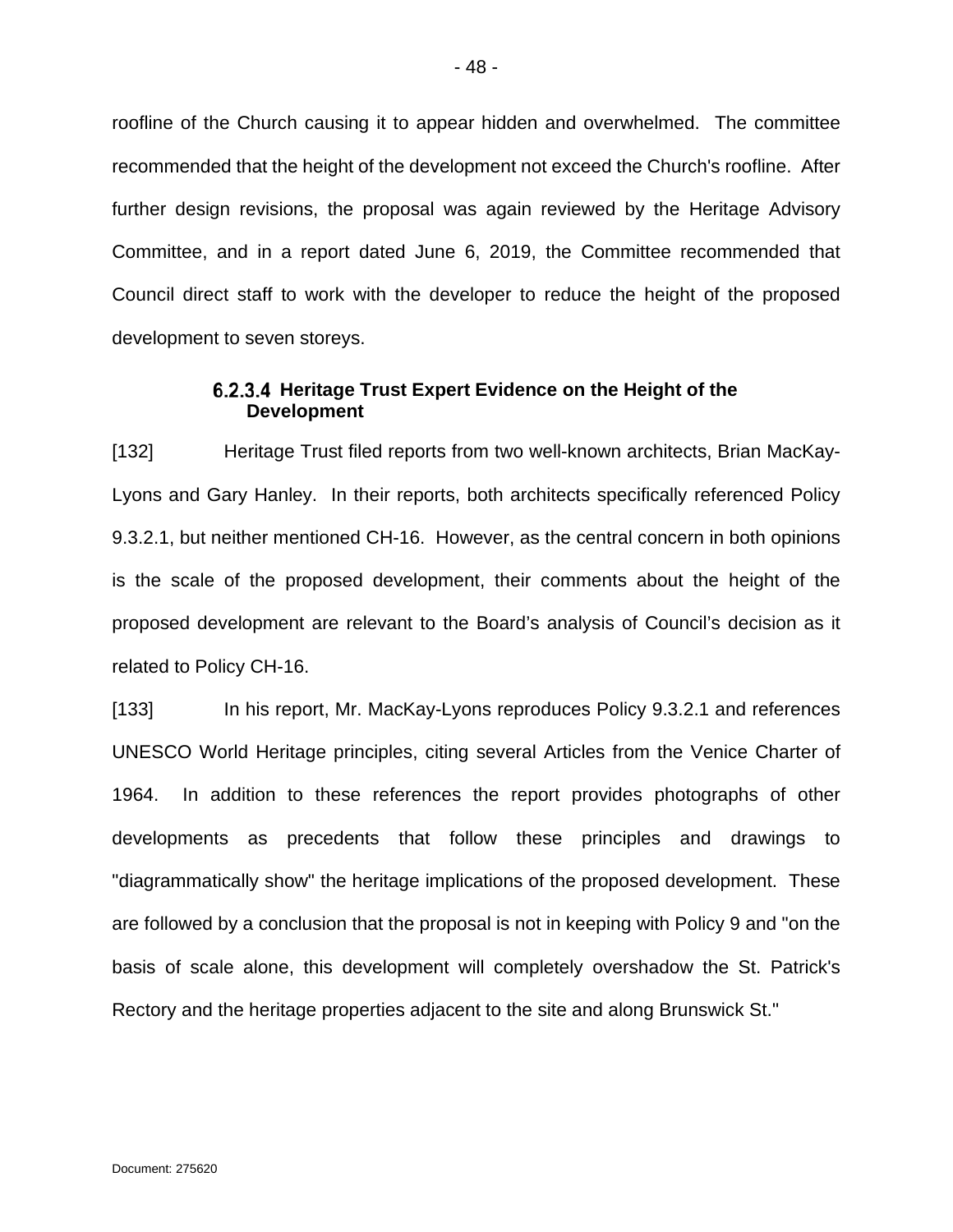[134] HRM and Brunswick Street Developments Ltd. urged the Board to disregard

these conclusions. They both argued that Mr. MacKay-Lyons' report lacked supporting

detail for his conclusions.

[135] In its closing submissions, Brunswick Street Developments Ltd. said, "Mr. MacKay-Lyons' report does not elaborate on his opinion or offer specific opinions on architectural design elements present in the Development."

[136] For its part, HRM said the following in its closing submissions:

HRM submits that the UNESCO World Heritage principles and the Venice Charter of 1964 are not applicable to the Brunswick Street Heritage Area, and as such, have little relevance on this Appeal. HRM also notes that contrary to the Municipal Government Act Rules, and in particular Rule 15, the report does not set out the essential facts on which the opinions are based. Furthermore, Mr. MacKay-Lyons does not discuss any of the architectural details of the development as they relate to the application of Policies 9.3.2.1 and CH-16. While HRM appreciates that Mr. MacKay-Lyons is a highly respected architect his report does little to assist the Board in this matter.

[HRM Closing Submissions, p.5]

[137] In addition to being a respected architect, Mr. Hanley also owns Akins Cottage Limited at 2152 Brunswick Street and was the architect involved with both the Akins Cottage and Akins Court Townhouse developments. Mr. Hanley observed that Brunswick Street has a rich architectural heritage creating a unique streetscape exhibiting a composite of numerous architectural periods. He also noted that, since the mid 1960's numerous surveys and reports were commissioned that resulted in the policies in Section 9 of the MPS. He says that Policy 9.7.2, which references a maximum building height of 40 feet affirms the height restriction.

[138] Mr. Hanley said that the development would be hidden from view by the Church as one drives north on Brunswick Street, but when driving south, the full height would be exposed. As for pedestrian traffic, Mr. Hanley said that standing on the sidewalk in front of the Rectory on the east side of Brunswick Street, the development would be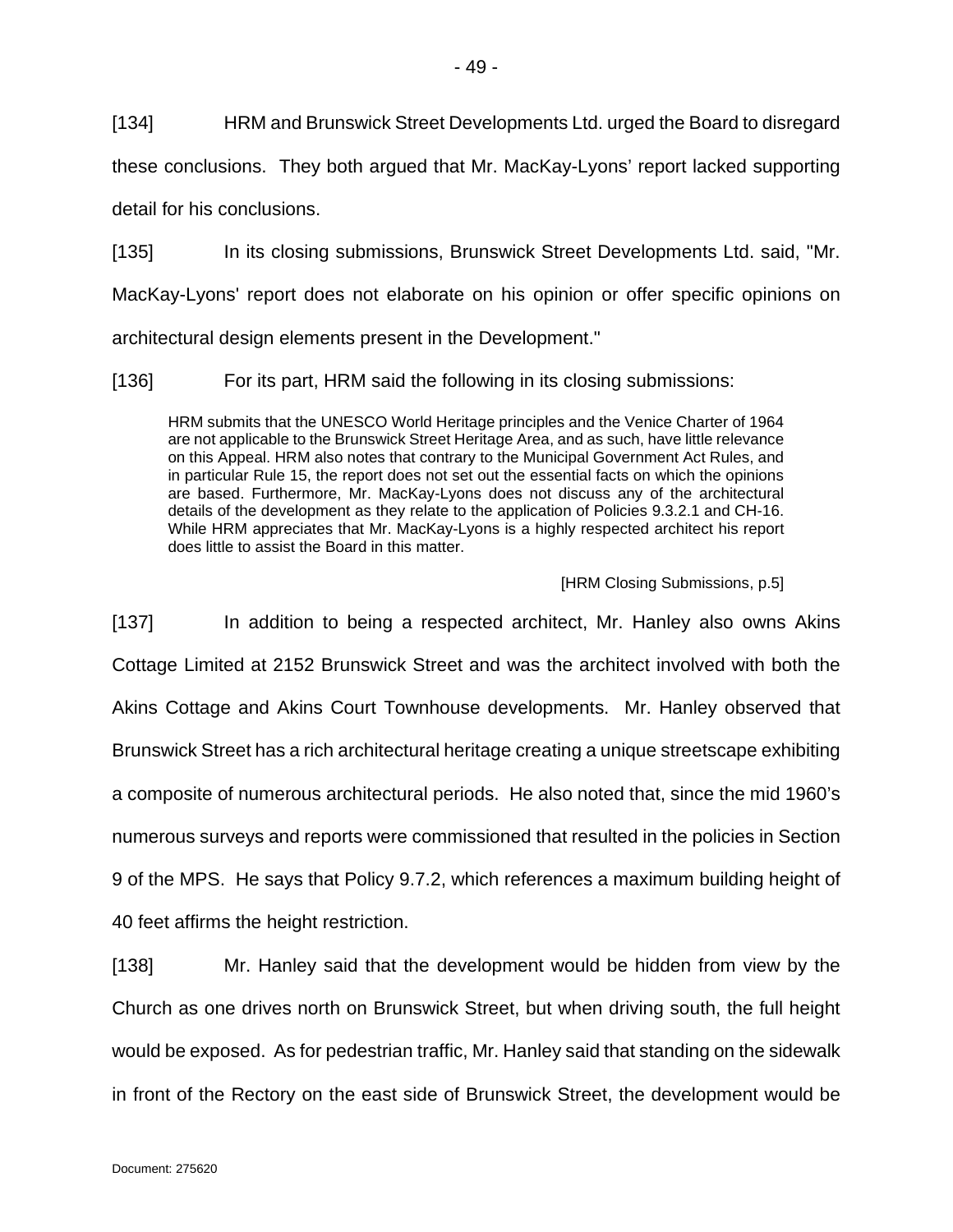hidden from one's line of sight. However, one would see the top two floors of the development standing on the sidewalk across the street.

[139] In his conclusion, Mr. Hanley said the proposed development does not complement or maintain the existing heritage streetscape of Brunswick Street in scale, massing or height. He was also critical of the HRM planning staff for using the Church in their assessment of the height of the proposed development rather than Huestis House.

[140] Heritage Trust sought to have Mr. Hanley qualified as an expert in matters of architecture related to heritage resources, including: the significance of the heritage resources adjacent to the proposed development and in the Brunswick Street Heritage Area; the design of new or in-fill developments appropriate to the protection and enhancement of adjacent built heritage resources; interpretation of the intent of planning documents as they relate to the protection of Brunswick Street Heritage Area heritage resources; and the extent to which the development agreement for 2267 Brunswick Street is consistent with the intent of the Halifax MPS. HRM objected to the scope of the request to the extent that it included opinions related to the interpretation of planning documents and consistency with the MPS.

[141] In a preliminary telephone conference to address this, the Board accepted these limitations on qualifications, and understood the parties would discuss and agree upon the parts of Mr. Hanley's report to be removed as a result. As the parties were unable to agree, the Board heard submissions from the parties at the hearing and provided directions on the parts of the report to be removed. A revised report was filed as Exhibit H-21.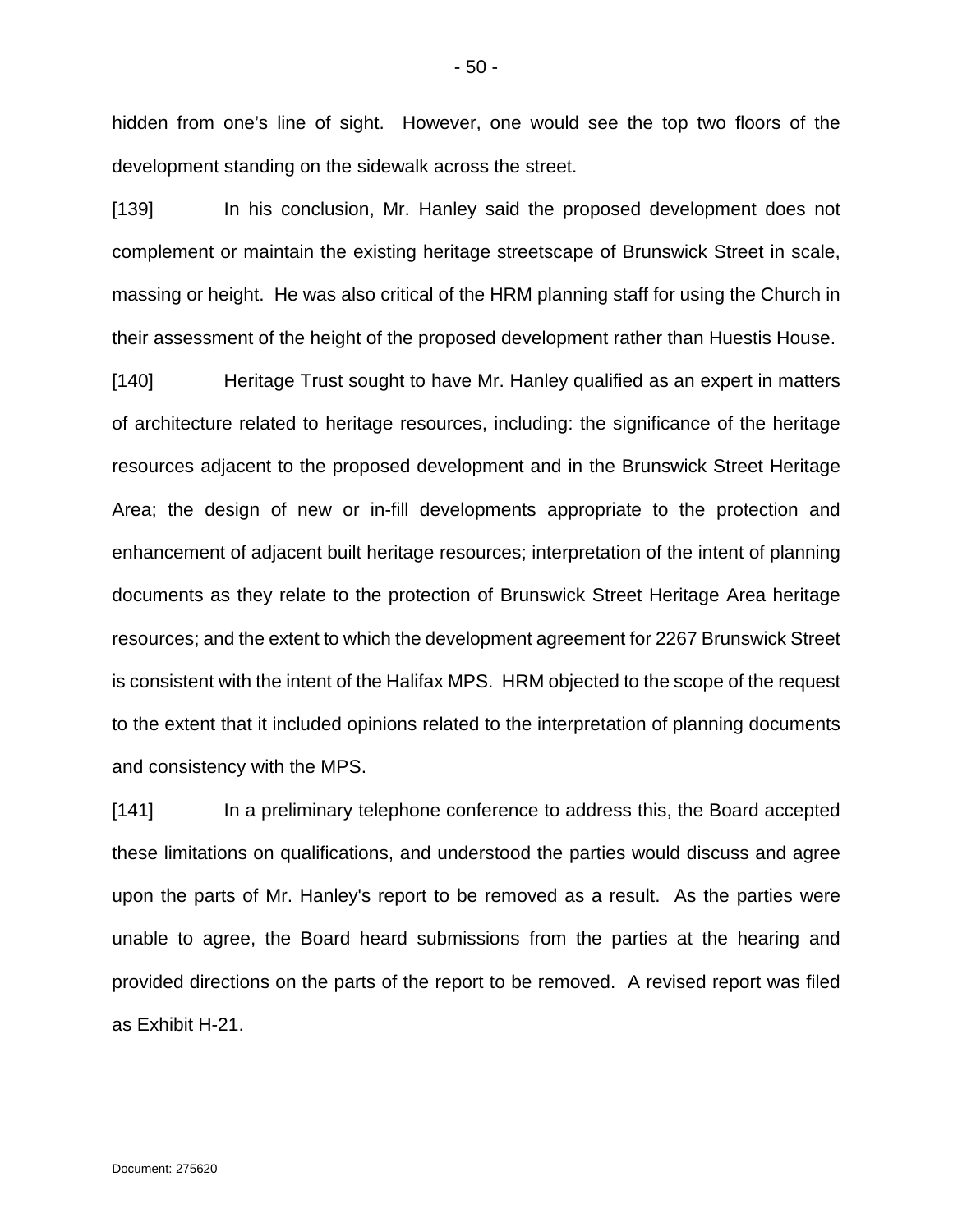[142] As with the report from Mr. MacKay-Lyons, HRM and Brunswick Street Developments Ltd. suggested that the conclusions rendered in Mr. Hanley's report lacked a supporting analysis and are therefore of limited use to the Board. Brunswick Street Developments Ltd. also highlighted that the report addresses only height, scale and massing, but not other architectural or esthetic elements of the proposed development.

[143] Heritage Trust's planning expert, John Heseltine, also commented on the height of the proposed development. In his expert report, Mr. Heseltine noted that the eight-storey addition remained two storeys taller than the maximum height considered acceptable by HRM's heritage planner, who he felt was the municipal staff member best qualified to judge the compatibility of the proposed development with the Brunswick Street Heritage Area. Mr. Heseltine said this recommendation was well-founded in its relationship to the roofline of the Church and was grounds for the rejection of the application.

[144] The closing submissions filed by HRM noted that, on cross-examination, Mr. Heseltine agreed that Policy CH-16 did not specify that new development needed to be lower than the abutting heritage property and that, to the contrary, the policy specifically contemplates that the new development might be higher. This is addressed in Policy CH-16(c)(iii) which, in the event that the new development is higher than the existing abutting heritage property, directs that:

any additional building height proposed above the pedestrian realm mitigate its impact upon the pedestrian realm and abutting registered heritage properties by incorporating design solutions, such as stepbacks from the street wall and abutting registered heritage properties, modulation of building massing, and other methods of massing articulation using horizontal and vertical recesses or projections, datum lines, and changes in material, texture or colour to help reduce its apparent scale.

[Exhibit H-4, Tab 3, p. 101]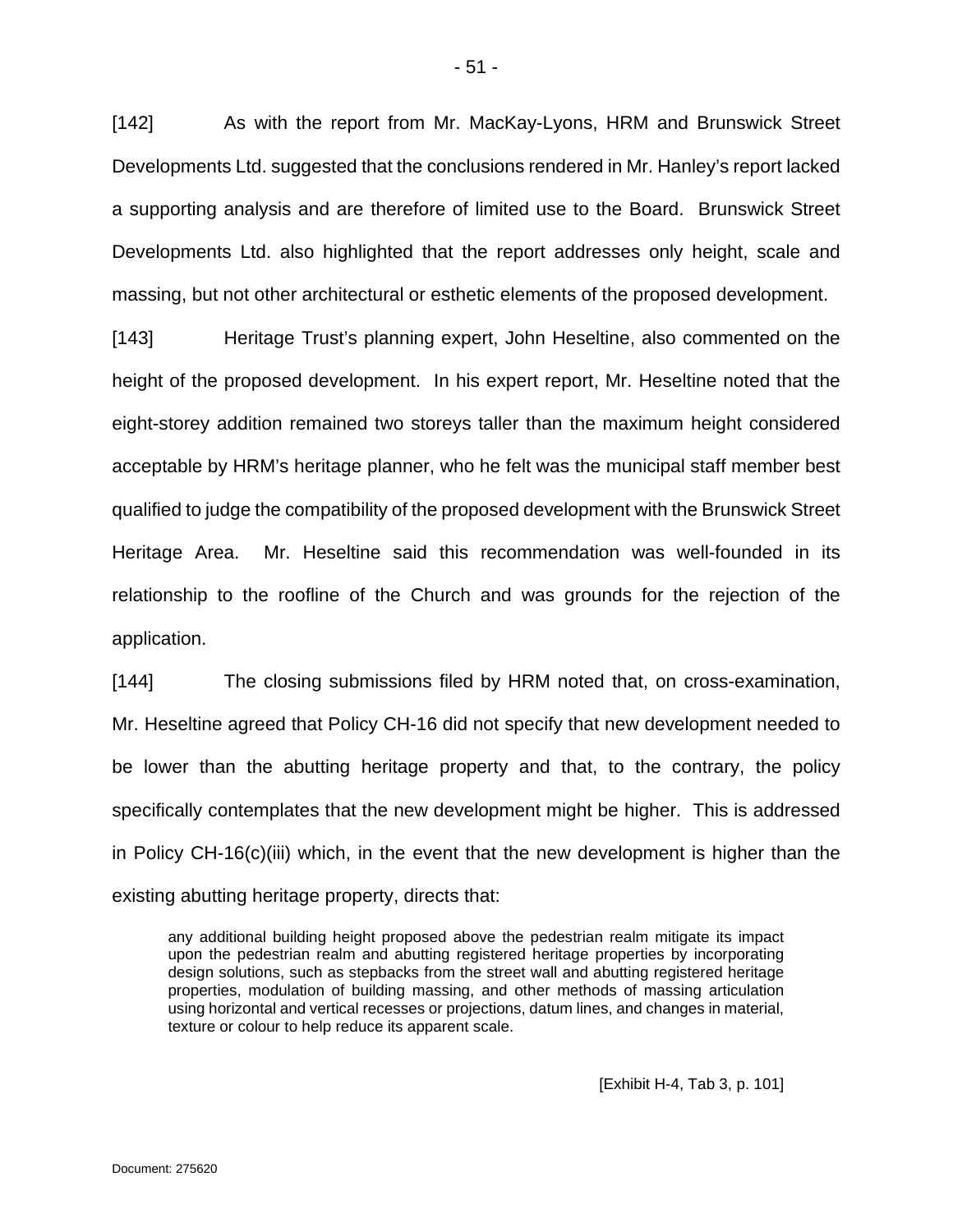### **Findings**

[145] The Board can only allow this appeal if it finds that Council's decision does not reasonably carry out the intent of the MPS. In the case of Policy CH-16, the language suggests that the application of the policy requires a significant degree of subjectivity and discretion. The policy is quite explicit in directing Council to consider a "range of design solutions and architectural expressions that are compatible." This is not a strictly prescribed standard.

[146] The height of the proposed development was the most significantly criticized feature in the evidence presented to the Board on this appeal. As Heritage Trust has noted, this was a significant concern raised during the review of the proposed development.

[147] In response to these concerns, the building's height was reduced. This was characterized as a reduction from 13 floors to eight floors; however, it was demonstrated to the Board at the hearing that there are actually nine floors when counted on the same basis as the original 13-floor proposal (i.e., the floor above the parking level is identified as the second level on the plans filed with the original application, but it is identified as the first level in the final plans for the approved development agreement). That aside, there was a significant reduction in the height of the building, from 132 feet in the original application to 87.5 feet. The reduction of about a third of the originally proposed height brings the top of the proposed addition well below the top of the Church's bell tower, but still higher than the peak of the roof on St. Patrick's Church.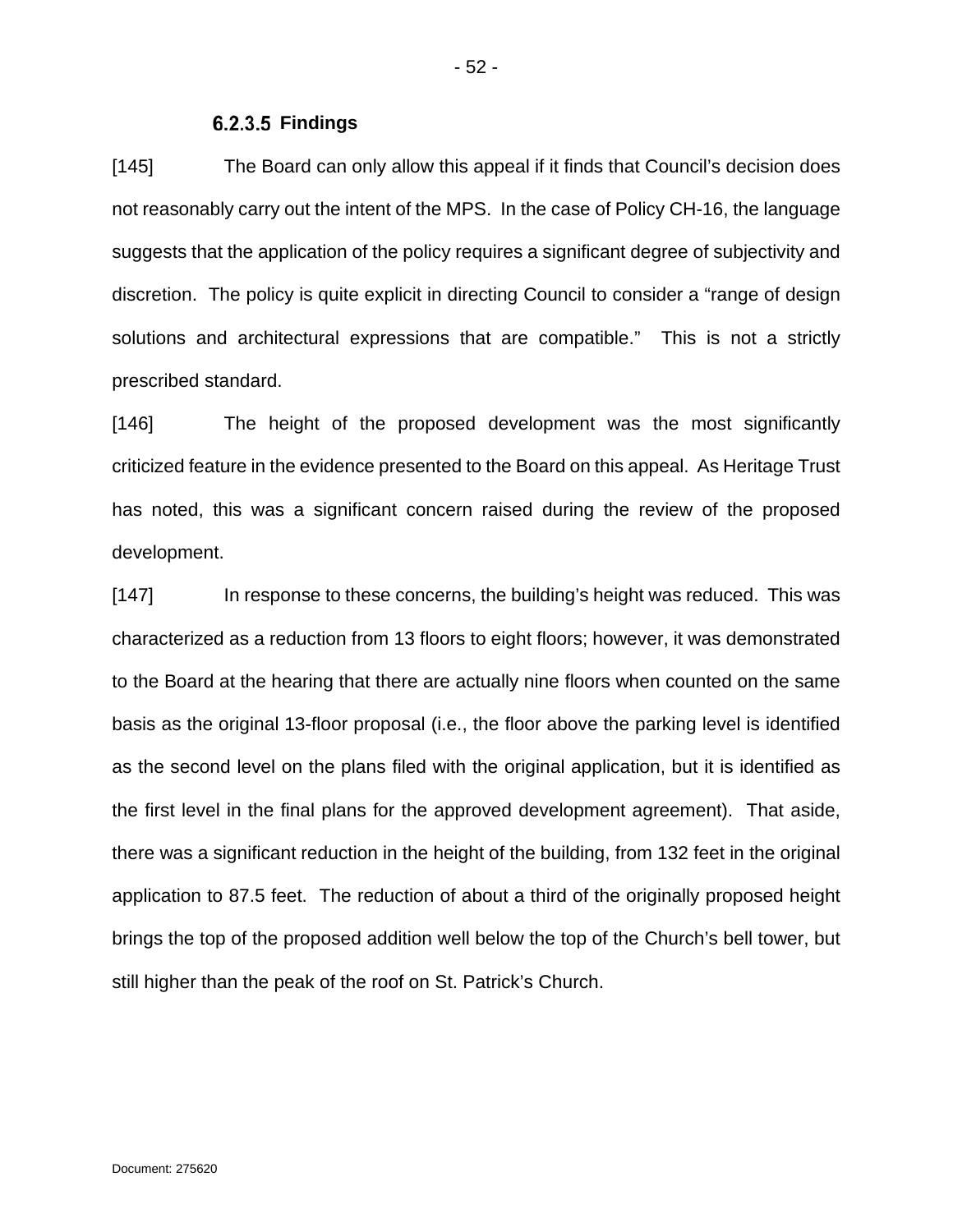[148] Changes were also made to the design of the building in an effort to mitigate its impact on heritage resources, including the Church. As discussed above, these changes included:

- the penthouse level was stepped back further from Brunswick Street and its overhanging roof was removed;
- voided corners were added to the design of the Brunswick Street face of the proposed development;
- light-coloured cladding was specified;
- red brick was added, matching the material used in the Church and Rectory, and the Rectory's colouring;
- punched windows, which are found in the Rectory, were added to the Brunswick Street face of the addition;
- the pattern of brick and windows on the Brunswick Street face of the addition was changed to better match the front of the Rectory;
- the masonry on the sides of the building was changed to match the height of the walls of the Rectory;
- full balconies on the side of the addition facing the Church were replaced with smaller Juliet style balconies; and
- recessed balconies were added to the Huestis House side of the addition, between columns of masonry and red brick, with textured light-coloured cladding behind the balconies.

[149] While Heritage Trust was critical of Mr. Joudrey's qualifications to provide opinions about the extent to which the changes in the architectural design details were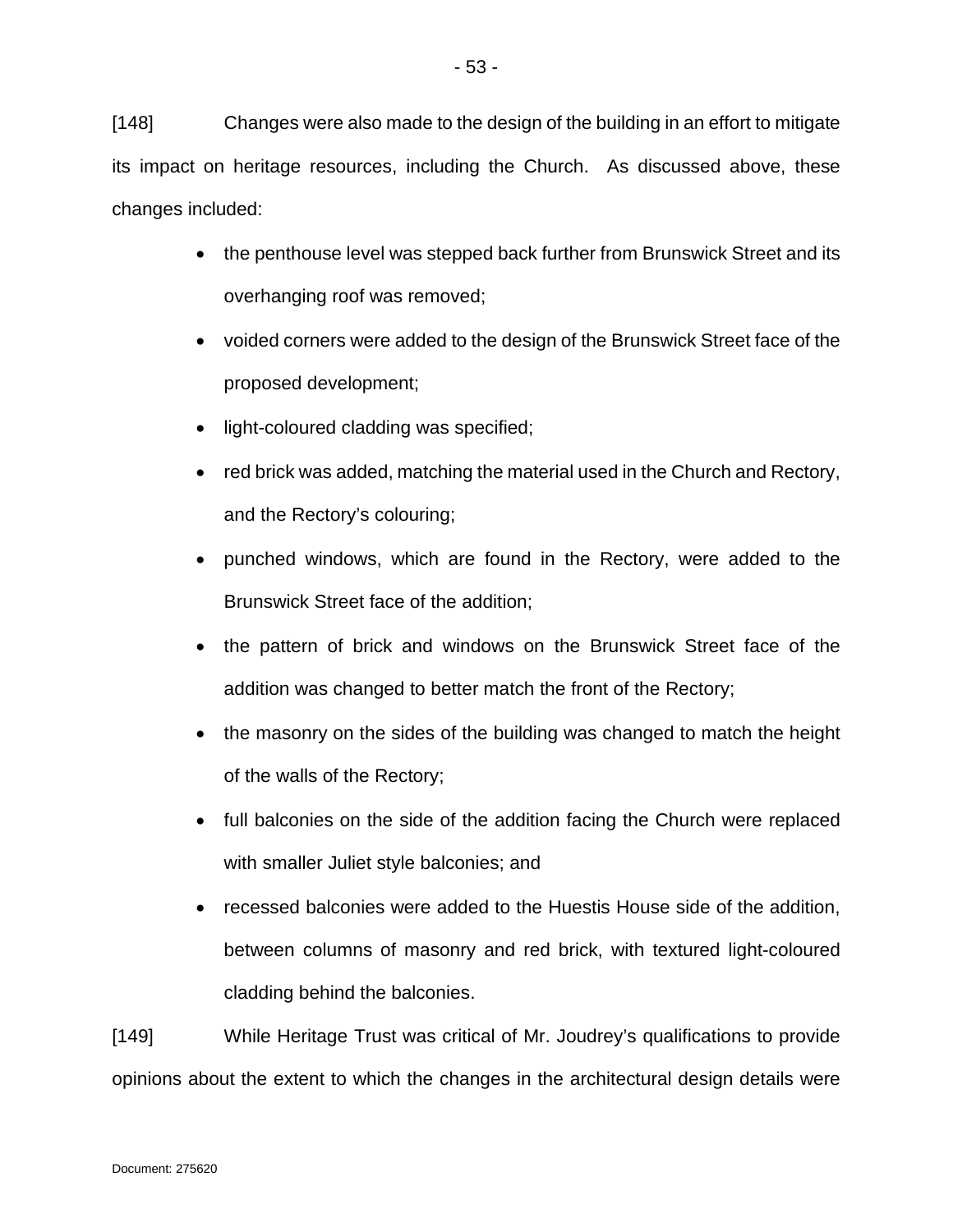actually effective in mitigating the height of the proposed development, the changes made to the design of the proposed development were of the type contemplated by Mr. Murnaghan and in Policy CH-16(c)(iii). Furthermore, Heritage Trust's expert planner, Mr. Heseltine, agreed that the changes were improvements and that the "design for the addition had evolved to become more compatible with the Rectory and the Church."

[150] Despite expressing concern that there were no technical studies or computer renditions to assess whether vantage points of the steeple have been compromised, Heritage Trust supplied no evidence of this itself. It is not enough for Heritage Trust to raise "questions that beg for answers."

[151] Although the recommendations from Mr. Murnaghan and others that the height of the proposed development not exceed the roofline of the Church provides an objective basis for limiting the height of the proposed development, Policy CH-16 does not require the new development to be shorter than the abutting heritage building. Instead, it provides guidance about measures to mitigate the impact of the additional height, including stepbacks and other design solutions like those recommended by Mr. Murnaghan and included in the revised development design that was approved.

[152] As it is, the proposed development is not higher than the Church. It is higher than the roofline of the Church, but below the top of the tower and the steeple. Further, while the Church tower and steeple are on the front of the Church facing Brunswick Street, the proposed development is stepped back from the street, and the penthouse in the proposed addition is stepped back even further.

[153] The expert evidence submitted by Heritage Trust, although critical of the height of the proposed development, is also not very helpful. The expert reports of Mr.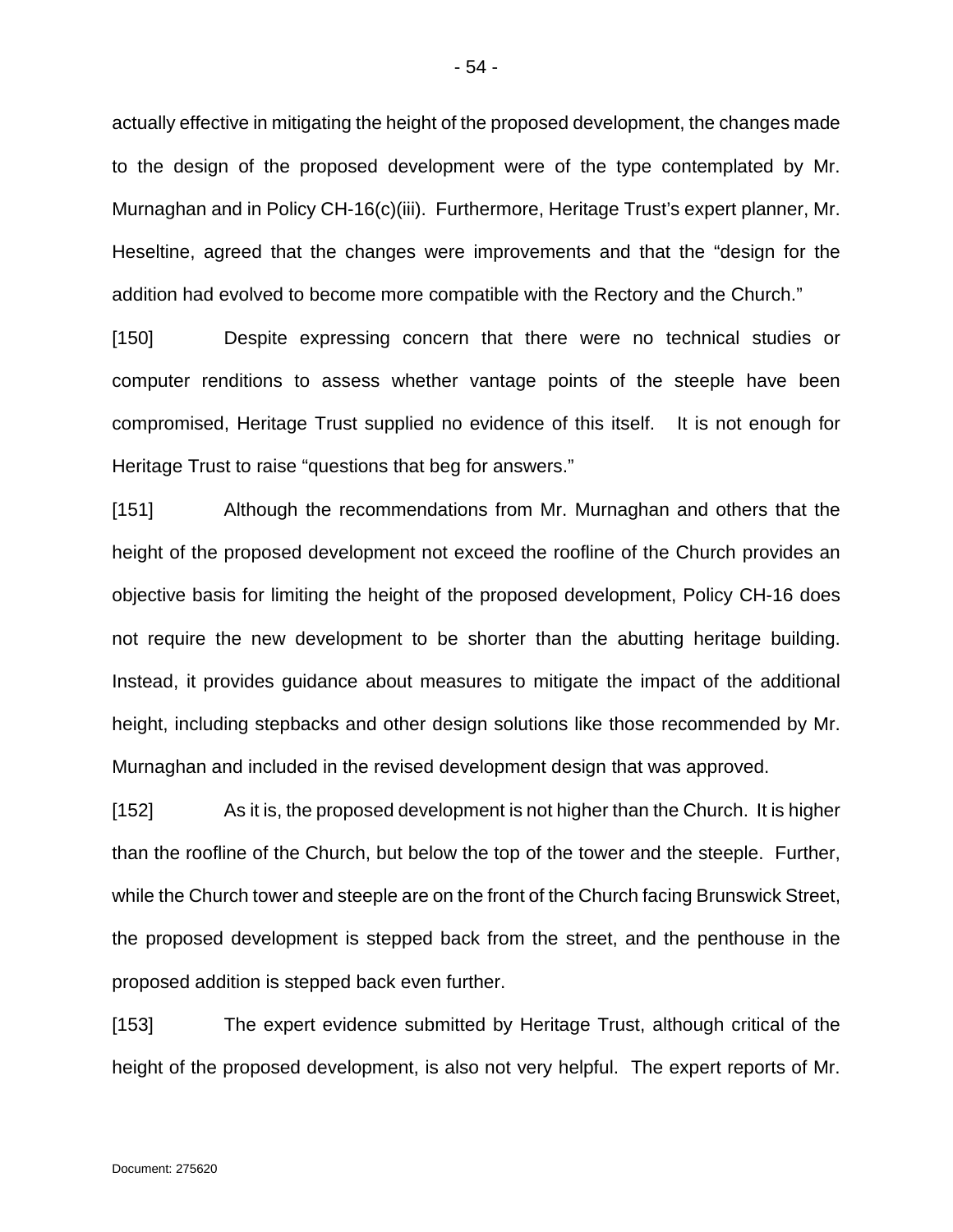MacKay-Lyons and Mr. Hanley were accepted into evidence but fall short of the requirements for expert reports in planning appeals. Subsection 15(1) of the Board's *Municipal Government Act Rules* provides:

Unless a copy of a report containing the full opinion of an expert, including the essential facts on which the opinion is based, a summary of the expert's qualifications, and a summary of the grounds for each opinion expressed, has been served on each party and filed with the Board, as directed by the hearing order referred to in Rule 16(4), the evidence of the expert shall not be admissible at the hearing without leave of the Board.

[154] Likely recognizing the problem with the format of the report that was provided to the Board, Heritage Trust sought leave of the Board to conduct a direct examination of Mr. MacKay-Lyons, beyond the Board's practice of having the expert adopt the report in advance of cross-examination. The Board's practice of having experts simply adopt their reports with no direct examination was specifically discussed in a prehearing conference on July 31, 2019, before the parties filed any expert reports in the proceeding. As a matter of ensuring fairness for the opposing parties in the proceeding, the Board declined to allow the filed report to be supplemented in this way at the oral hearing.

[155] The Board finds that the report filed by Mr. MacKay-Lyons, while offering an overall conclusion, does not provide essential facts and grounds for the opinions expressed. As such, the Board places very little weight on this conclusion.

[156] Mr. Hanley's report is two pages long and attaches a drawing showing sight lines related to the proposed development. At least a third of the text of the report simply reproduces policies in the MPS. One of the policies he referenced does not even apply to the Brunswick Street Heritage Area. Policy 9.7.2 contains an explicit 40-foot height restriction in the Brunswick Comprehensive Development District zone. The proposed development is not in this zone and Policy 9.7.2 does not apply to it. Mr. Hanley also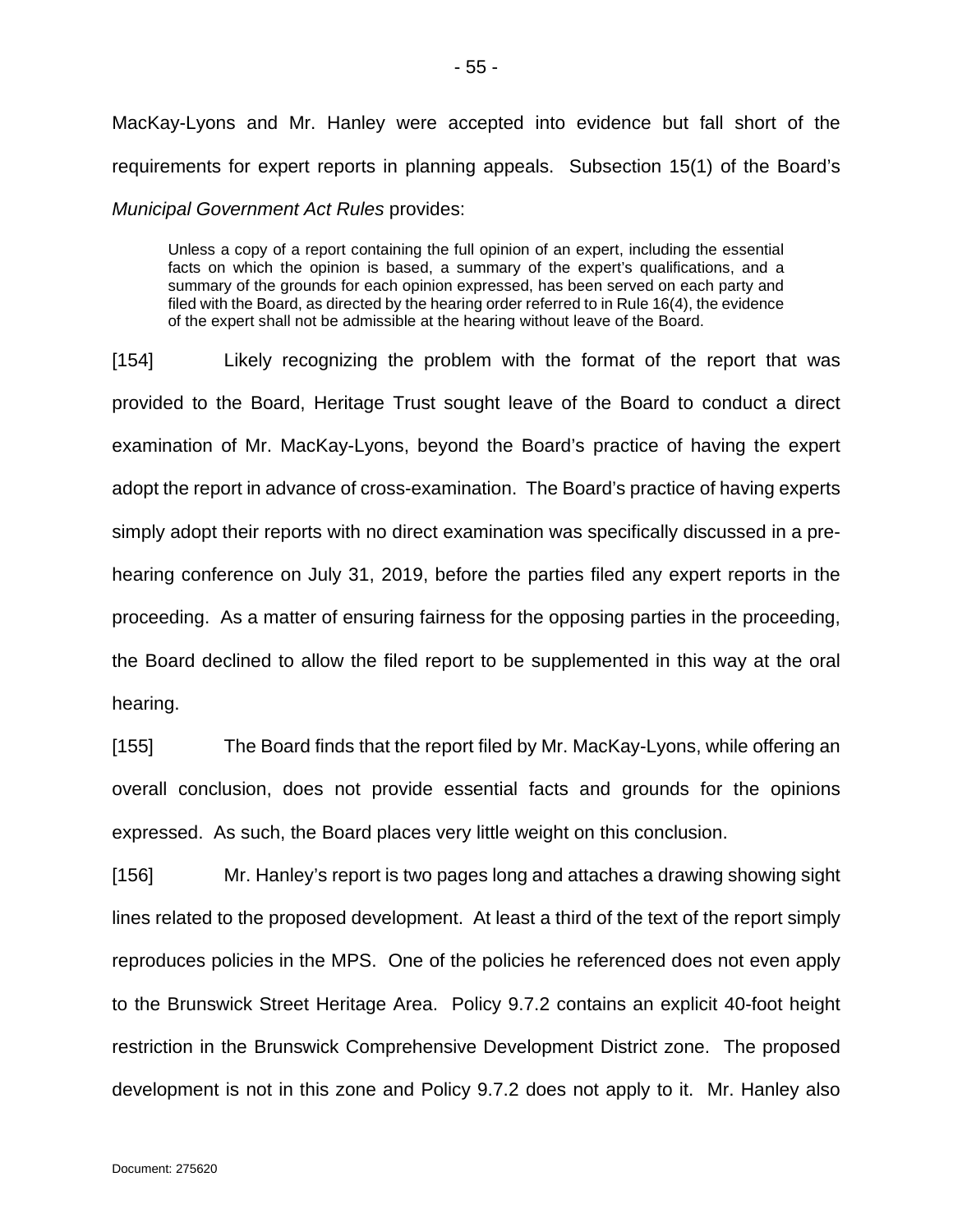described how the proposed development will be visible from different vantage points on Brunswick Street, which is not in dispute.

[157] As for the opinion expressed in the report, Mr. Hanley referenced Policy 9.3.2.1 and expressed the opinion that the proposed development does not complement or maintain the existing heritage streetscape of Brunswick Street in scale, massing or height. He was critical of the HRM planners for not referring to the height of Huestis House in their analysis but referring to the Church instead. Once again, the Board finds that the report does not provide essential facts and grounds and the Board therefore places very little weight on this conclusion.

[158] The reports prepared by Heritage Trust's expert planner do not suffer the same weakness. However, Mr. Heseltine's reports do not contain an independent recommendation on a specific height for the proposed addition.

[159] In his initial report, Mr. Heseltine felt that Council should have preferred the maximum height recommended by HRM's heritage planner, and he was of the view that Council's decision failed to account for the more moderate height of the neighbouring Huestis House, which he said should have been given primary consideration under Policy 9.3.2.1. As discussed above, Huestis House was not required to be considered under Policy CH-16. It will be considered in the context of Policy 9.3.2.1 later in this decision.

[160] In his reply report, Mr. Heseltine noted again that the development application had been repeatedly rejected by various municipal bodies over concerns about the building's height, and concluded "More detailed consultation was clearly needed to reach the conclusion that the eight-storey addition approved on July 9, 2019, was compliant with the policy." Interestingly, when asked by the Board at the hearing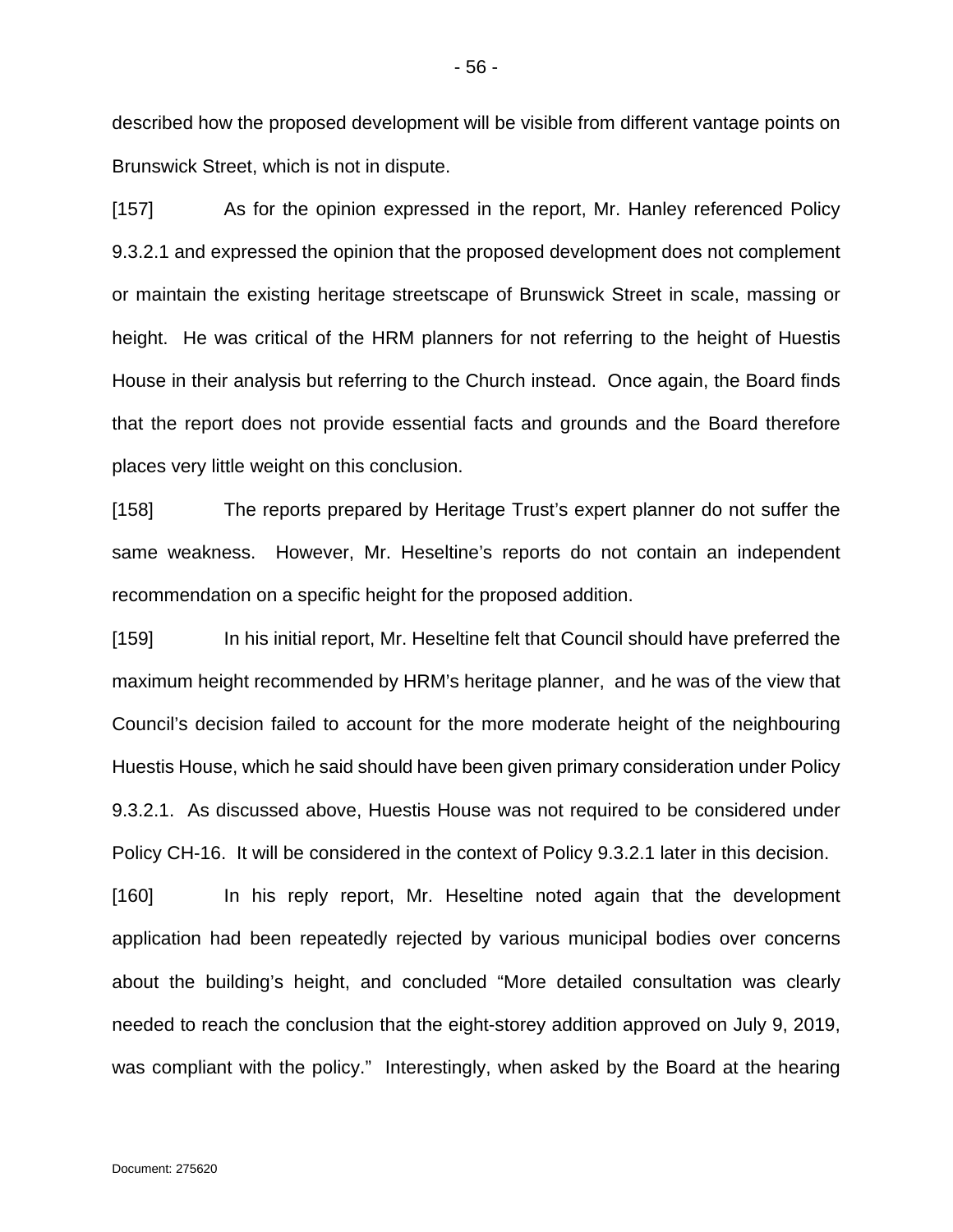whether it was possible that, after such consultation, Council could have concluded that the approved addition was compliant, he indicated that it was. The Board finds this response significant, because regardless of the level of consultation, a development agreement may only be approved if it is consistent with the municipal planning strategy.

[161] As noted above, the application of Policy CH-16 requires a significant degree of subjectivity and discretion. In paragraph 24 in *Archibald,* the Court of Appeal indicated that "the Board should defer to the Council's compromises of conflicting intentions in the MPS and to the Council's choices on question begging terms such as 'appropriate' development or 'undue' impact." In *Tsimiklis v. Nova Scotia Utility and Review Board et al.*, 2003 NSCA 30, the Nova Scotia Court of Appeal made the following comments about subjective and imprecise terms which appeared in the MPS:

Such notions as "appropriate development" and "undue impact" as applied to the appellant's project are primarily for the consideration of Council, not the Board. There is no sharp line of division in these policies as they relate to the appellant's proposal that were crossed by Council.

#### [*Tsimiklis*, para. 63]

[162] The Board considers that the requirement in Policy CH-16 for Council "to consider a range of design solutions and architectural expressions that are compatible" with the Church calls for Council to make such choices. It is not the role of the Board to simply replace its subjective opinion about the application of the policy for that of Council. Furthermore, the evidence before the Board does not establish that Council's decision could be described as *ad hoc* and unguided by principle. There is no sharp line that was crossed.

[163] Council had before it HRM planning staff's analysis and their recommendation to approve the proposed development. Although the evidence before the Board suggests that others might have made a different choice than Council, the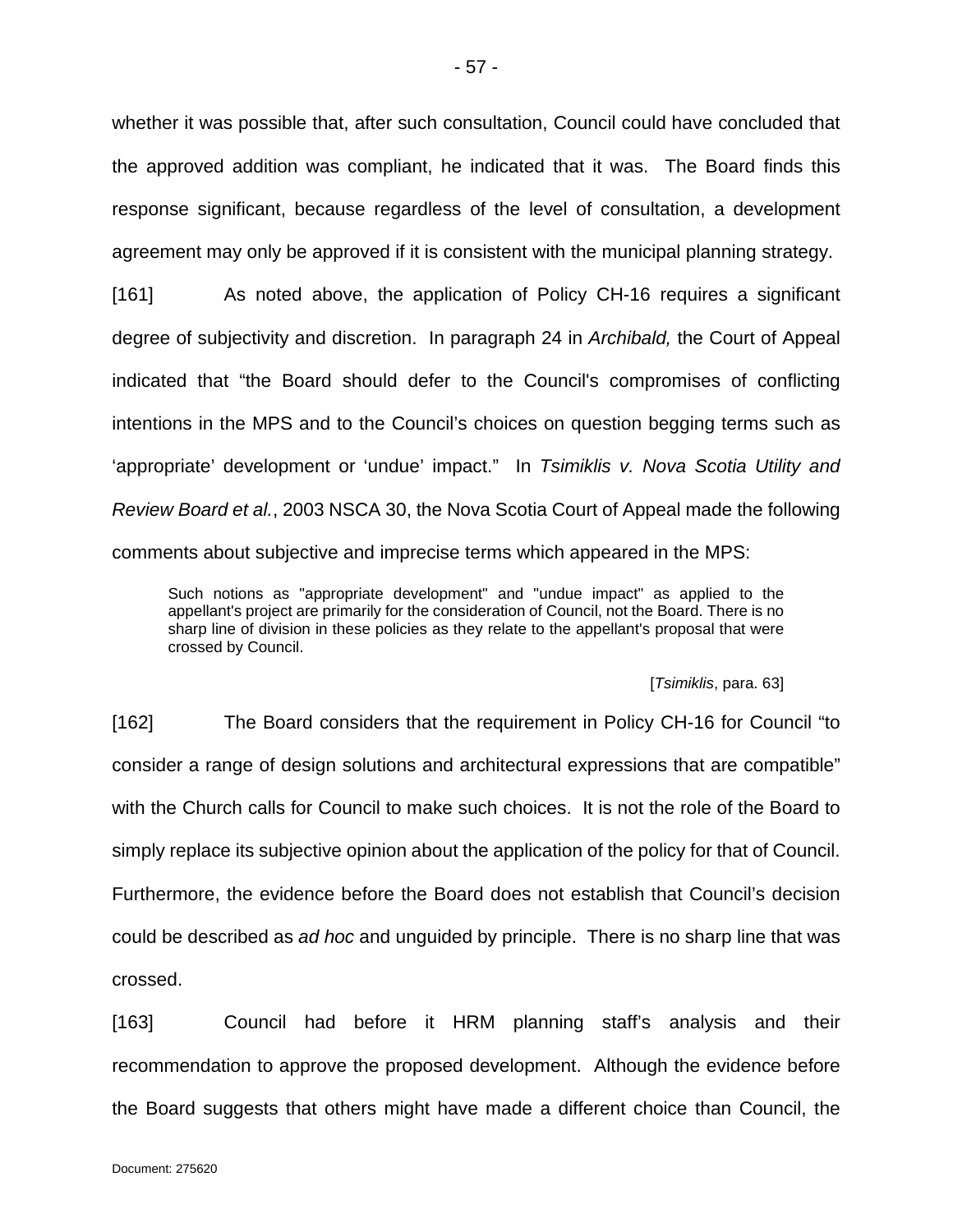choice was Council's to make, and the Board finds that Heritage Trust has not met the burden on it to demonstrate, on the balance of probabilities, that the decision of Council to approve the development at its final proposed height did not reasonably carry out the intent of Policy CH-16.

# **6.2.4 Other Factors Under Policy CH-16**

[164] The Board recognizes that height is only one aspect of Policy CH-16, but it was clearly the focus of the evidence and opinions presented in this proceeding. To the extent that Heritage Trust may be suggesting that there were other aspects of Policy CH-16 in issue, the Board finds that there is little evidence to support such a position. The Board finds, on the whole, that Council's decision to approve the development agreement reasonably carried out the intent of Policy CH-16.

### **6.3 Policy 9.3.2.1**

[165] Section 9 of the MPS is devoted to heritage resources. Its objective is the preservation, maintenance and enhancement of buildings, areas, streetscapes and conditions that contribute to the heritage character of certain areas of Peninsula North. Policy 9.3.2 stipulates that, in the Brunswick Street Heritage Area, a new apartment house with over four dwelling units, or an addition to an existing building which produces an apartment house with over four dwelling units, may be permitted by development agreement. Policy 9.3.2.1 sets out several factors that council must consider when approving such a development agreement:

In considering agreements pursuant to Policy 9.3.2, Council shall consider the following:

- (a) the building or addition shall complement adjacent properties and uses, particularly any adjacent registered heritage buildings;
- (b) the impact of vehicle access and egress and parking on adjacent properties and uses shall be minimized;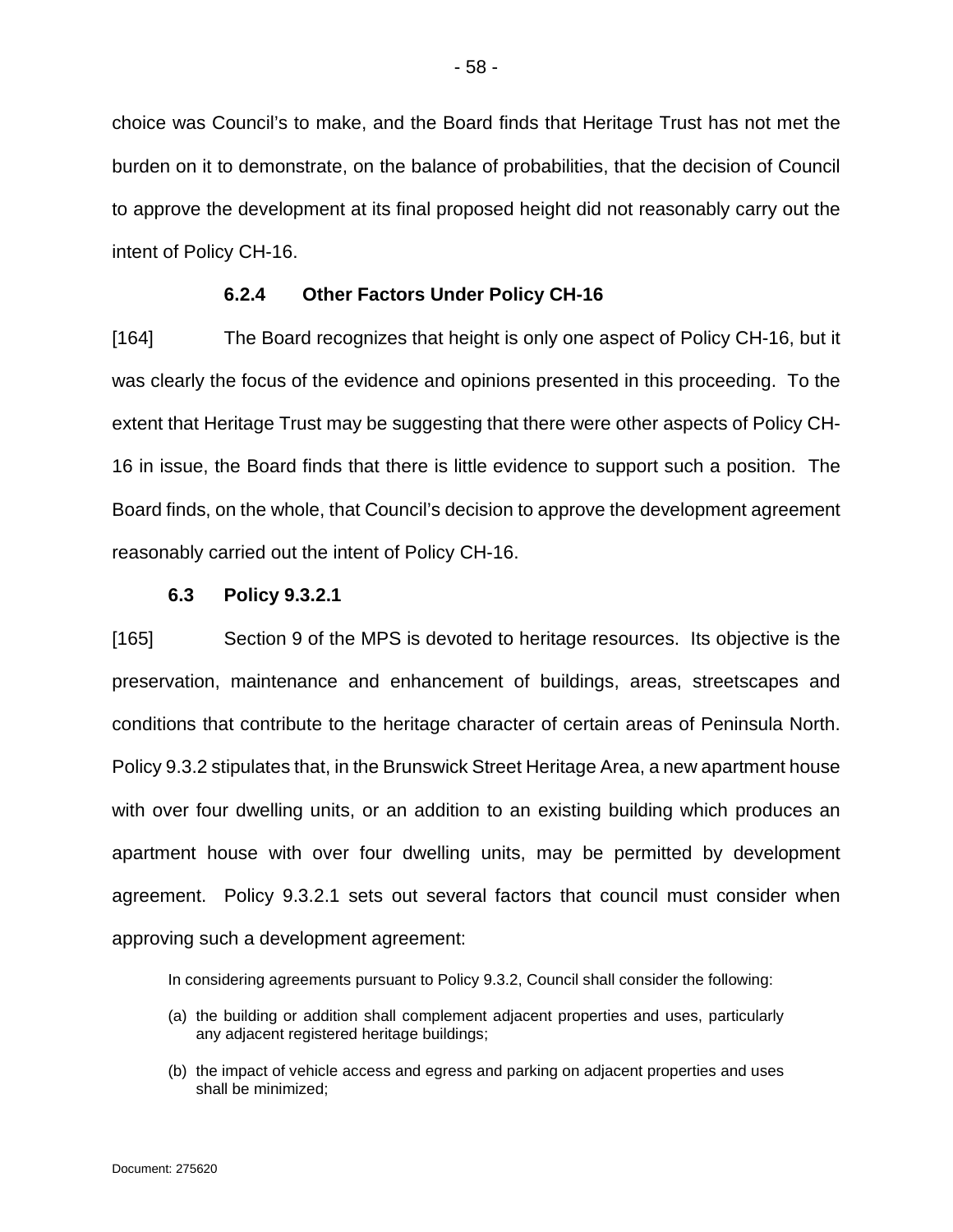- (c) the new development shall complement or maintain the existing heritage streetscape of Brunswick Street, by ensuring that features, including but not limited to the following, are similar to adjacent residential buildings particularly any registered heritage properties in the area identified in the land use by-law pursuant to Policy 9.3 above, on which Council shall specify conditions to be met in the development agreement:
	- (i) architectural design including building forms such as roofs, entrances, porches and dormers;
	- (ii) height, scale and massing;
	- (iii) location and style of building details such as doors, windows and exterior walls;
	- (iv) front and side yard setbacks;
	- (v) building materials.
- (d) open space and landscaped areas shall be provided where appropriate;
- (e) other relevant land use considerations which are based on the policy guidance of this Section.

[Exhibit H-4, Tab 2, pp. 210-211]

[166] The considerations under Policy 9.3.2.1 (a) and (c) were a focus in the hearing and they are the policies specifically identified in the Notice of Appeal. Given the concerns over the height of the proposed development, much of Heritage Trust's evidence and submissions centered on Policy 9.3.2.1(c).

# **6.3.1 "Complement" and "Similar"**

[167] Policy 9.3.2.1(a) directs Council to consider that the proposed development "shall complement adjacent properties and uses." Policy 9.3.2.1(c) requires Council to consider that the proposed development shall "complement or maintain the existing heritage streetscape of Brunswick Street." To meet the requirement under Policy 9.3.2.1(c), Council is directed to ensure that the proposed development includes features "similar to adjacent residential buildings."

[168] In its closing submissions, Heritage Trust said these commands were "crystal clear":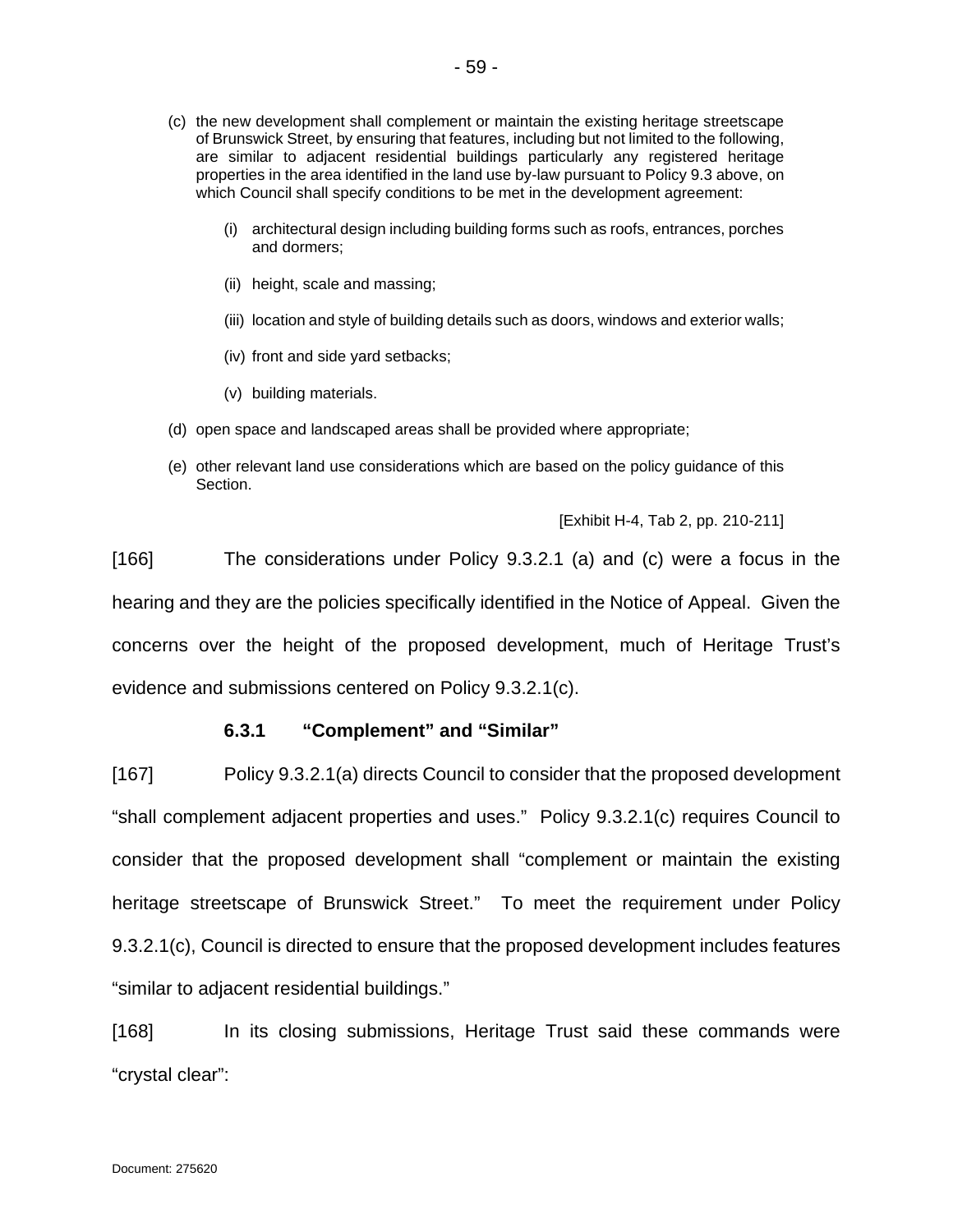It is respectfully submitted that the commands in the RMPS and MPS are crystal clear. New development is to complement existing development, and shall be similar in height, scale, massing and architectural detail. The words "complement" and "similar" have very clear meaning, which puts the onus on the reviewer to be more rigorous in their assessment, going beyond the more common tests for compatibility.

[Heritage Trust Closing Submissions, para. 184]

[169] Heritage Trust contrasted the use of the term "complement" with "compatible," which it submitted is a lower threshold that "implies nothing more than being capable of existing together in harmony" (*Motisi et al. v. Bernardi*, 1987 CarswellOnt 3719, at p.4 (Ontario Municipal Board)). Heritage Trust noted that the term "complement" does not appear in the MPS or the RMPS and, by the rules of statutory interpretation, should be given its dictionary meaning.

[170] With reference to the *Merriam-Webster On-line Dictionary*, Heritage Trust said that "complement" means something that fills up, completes, or makes better or perfect (e.g., the scarf is a perfect complement to her outfit). Heritage Trust said that the word "similar" is defined as "strictly comparable." Heritage Trust said that the word "similar" implies the possibility of being "mistaken for each other."

[171] HRM submitted that, in considering the extent to which a proposed development is similar to another property, there may be a range of similarity. HRM said that the policy directs that certain conditions are to be specified in the development agreement, but it does not set out the degree of similarity for any of those conditions. HRM argued that if the development were required to be similar to Huestis House, to the degree suggested by the Appellant, the only addition permitted would be a Victorian style two-storey, single-family home wrapped in shingles and metal cladding. HRM submitted that this would defeat the purpose of the policy which permits apartment buildings with more than four units to proceed by development agreement.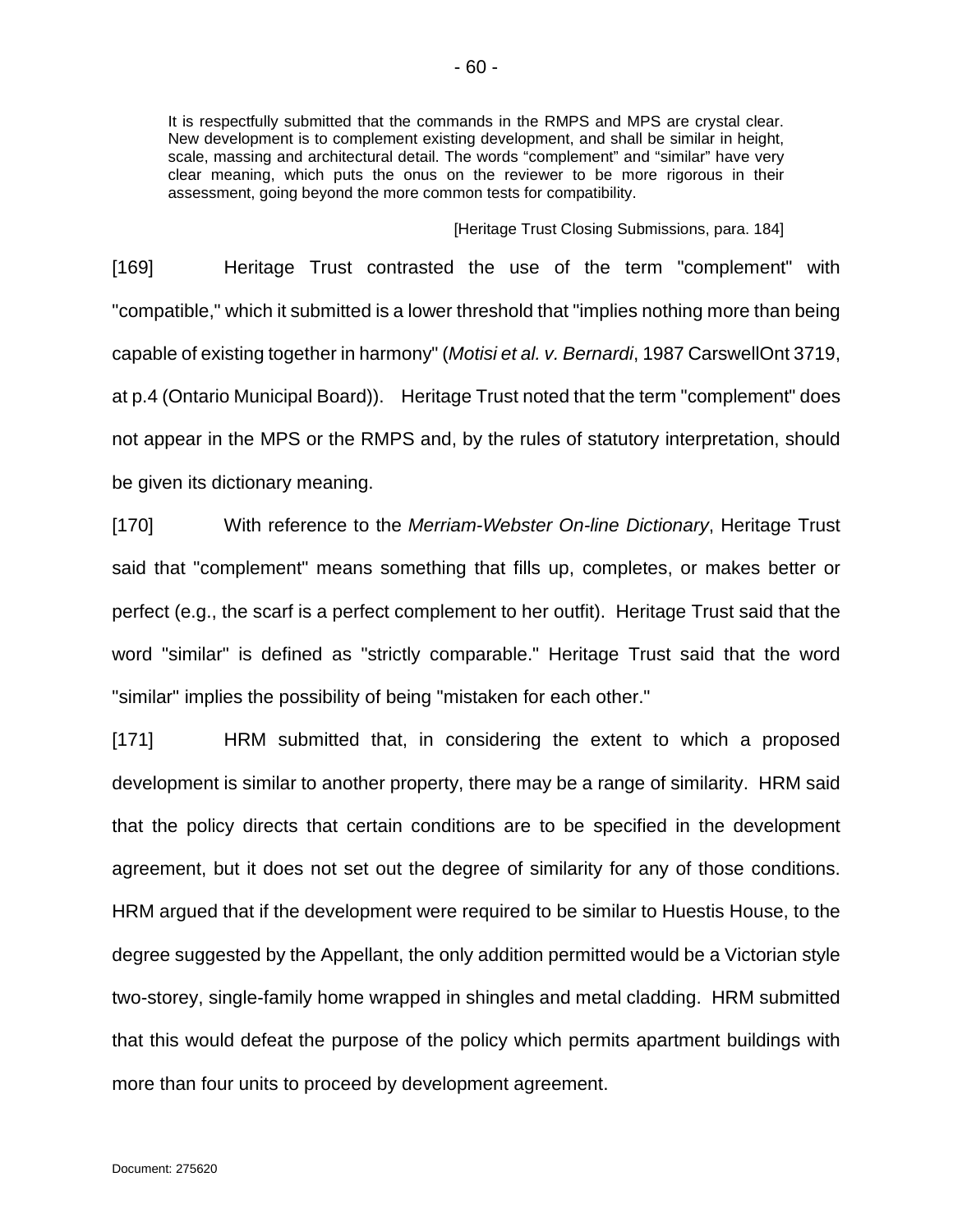[172] Brunswick Street Developments Ltd. also submitted that the interpretation offered by the Appellant would paralyze Council in the circumstances. It said if the Appellant's interpretation were taken, it would mean that only two or possibly three-storey development, similar in height to Huestis House could be appropriate. It submitted that the expert evidence presented on appeal does not support a notion that the only reasonable development would be a two or three-storey building, including the evidence of Mr. Heseltine and Mr. Murnaghan's report.

### **Findings**

[173] In the absence of definitions in the MPS, the Board considers that in interpreting words such as "complement" or "similar," the Board can turn to such tools as the opinions of experts and the ordinary meanings of such terms in dictionaries (*Re Heritage Trust of Nova Scotia*, 2007 NSUARB 122, para. 266). Reliable dictionaries can also provide a basis for judicial notice (*Burpee v. Bernikier*, 2013 NSSC 272, para. 121).

[174] None of the experts in the proceeding ascribed a technical or special meaning to the terms. In considering the ordinary meaning of these words, in addition to the *Merriam-Webster On-line Dictionary* references provided by Heritage Trust, the Board has reviewed definitions in other sources.

[175] With respect to "complement," the Board notes that the definition in the *Merriam-Webster On-line Dictionary* provides alternate definitions for the word used as a noun or a transitive verb. The definition cited by Heritage Trust was one of the definitions when used as a noun. When used as a transitive verb, the term is defined as "to complete or enhance by providing something additional: to be complementary to." The example provided is, "The illustrations complement the text."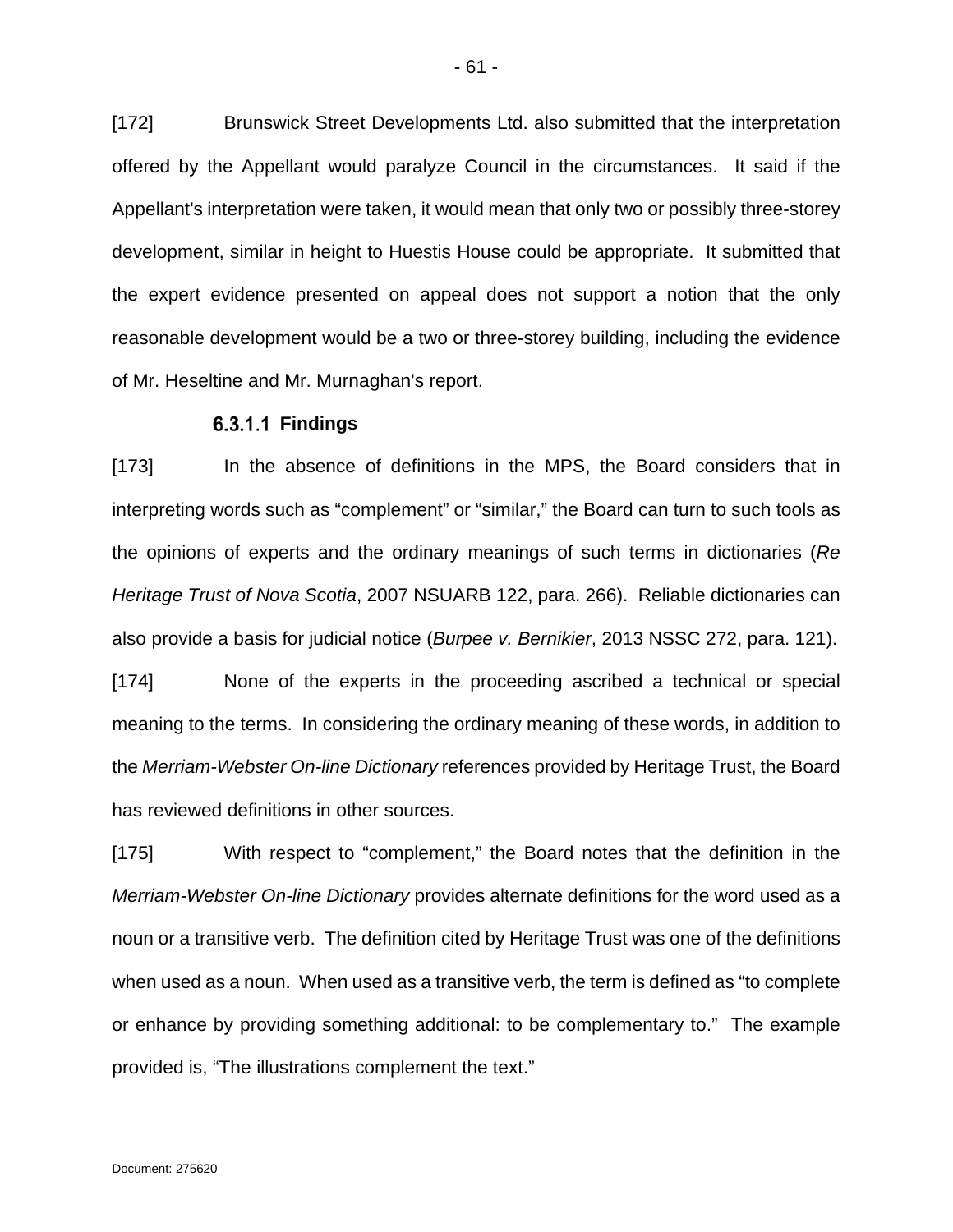[176] In *Heritage Trust* (2007 NSUARB 122), the Board considered the term "complementary" in the context of other provisions in the HRM MPS and reviewed some dictionary references to that term. In that case, the appellant asserted that that the only possible meaning of the term "complementary" required new development to be the same as, or to "replicate or mimic" heritage buildings. The Board did not accept that the definitions it reviewed supported that assertion.

[177] Another definition of the word "similar" the Board has reviewed is "showing resemblance in qualities, characteristics, or appearance; alike but not identical" (*Collins English Dictionary (Thirteenth Edition)* (Collins: Glasgow, 2018)).

[178] As with other questions of interpretation, the Board must determine if Council interpreted the policy in a manner that it can reasonably bear. Here, the Board is not convinced that the meaning of the terms "complement" and "similar" are as crystal clear, as Heritage Trust suggests.

[179] Furthermore, the Board agrees with the concerns raised by HRM and Brunswick Street Developments Ltd. that the intent of the policy would be hindered by interpreting the word "similar" in a way which requires proposed development to be virtually identical to Huestis House, or as Heritage Trust suggests, implies the possibility that the new development might be mistaken for Huestis House. As HRM points out, the purpose of Policy 9.3.2.1 is to guide Council in considering development agreements to permit a new apartment house with over four dwelling units or the conversion of an existing building into an apartment house with over four dwelling units.

[180] The determination of whether one building complements or is similar to another building is subjective and requires the exercise of discretion. It reflects a choice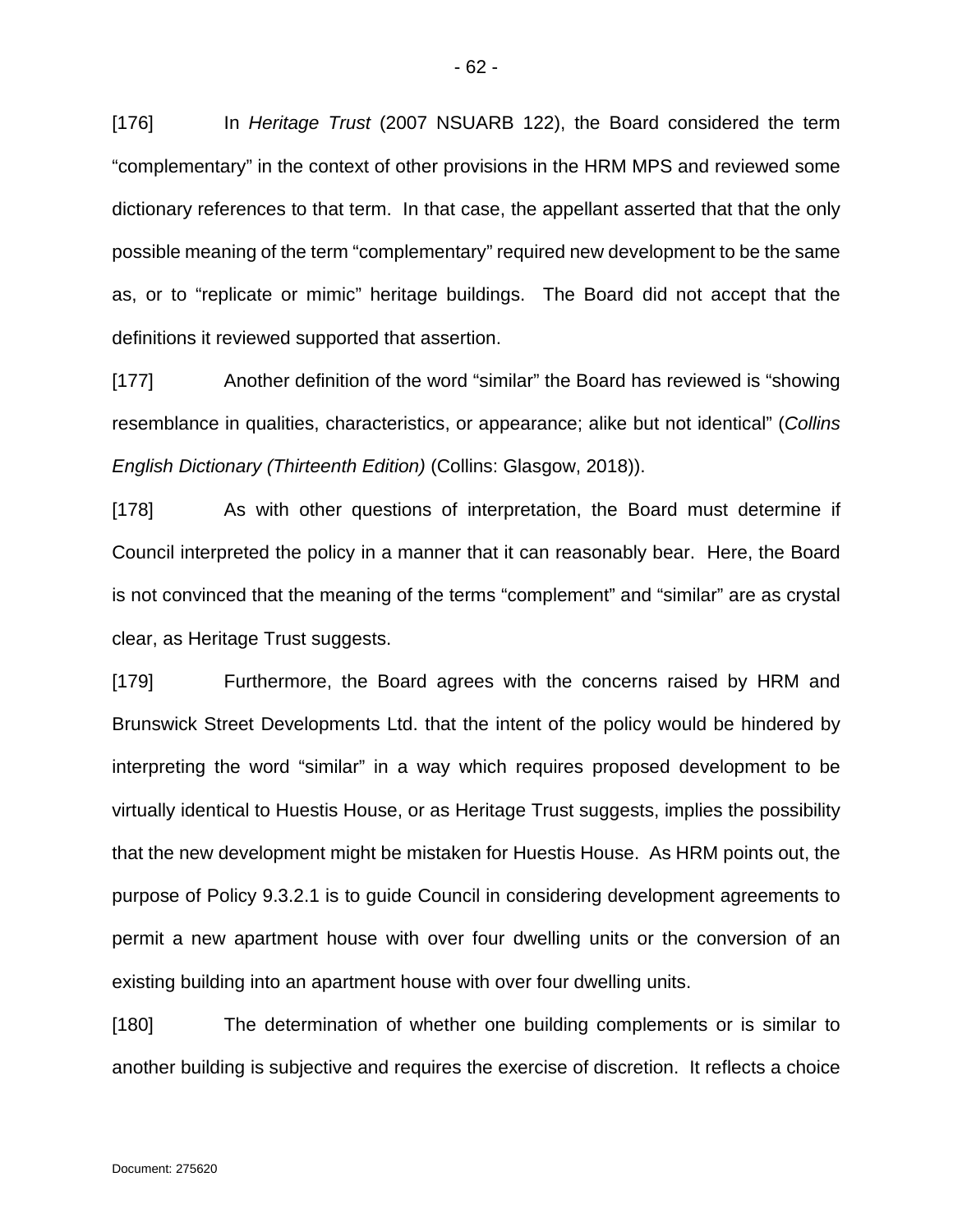that Council must make. As such, provided it is not *ad hoc* and unguided by principle, the choice must be respected.

### **6.3.2 Comparisons to Adjacent Properties and Uses**

[181] The nature of the considerations under Policies 9.3.2.1 (a) and (c) require that the proposed development be compared to an existing heritage resource. Under Policy 9.3.2.1(a), the proposed development is considered against "adjacent properties and uses, particularly any adjacent registered heritage buildings." In Policy 9.3.2.1(c), the focus is on complementing or maintaining the existing streetscape, by ensuring that the proposed development includes features that are similar to "adjacent residential buildings particularly any registered heritage properties" in the Brunswick Street Heritage Area.

[182] Heritage Trust submitted that there is a near perfect uniformity of buildings along the Brunswick Street Heritage Area (which the Board notes is only one side of part of Brunswick Street). It said the structures are primarily single-detached residential dwellings, most of which are two stories in height. Heritage Trust acknowledged that the area includes churches but said that these exceptions are institutional buildings meant to stand out or be iconic. On cross-examination, Mr. Joudrey agreed with the characterization of the Brunswick Street Heritage Area as a residential low-rise area.

[183] Given the language in Policy 9.3.2.1(c), Heritage Trust submitted that Council should have focused its assessment on Huestis House, which is the closest residential heritage property to the proposed development. Instead, Heritage Trust said that Council compared the features of the proposed development to the Rectory and the Church and Huestis House was largely ignored.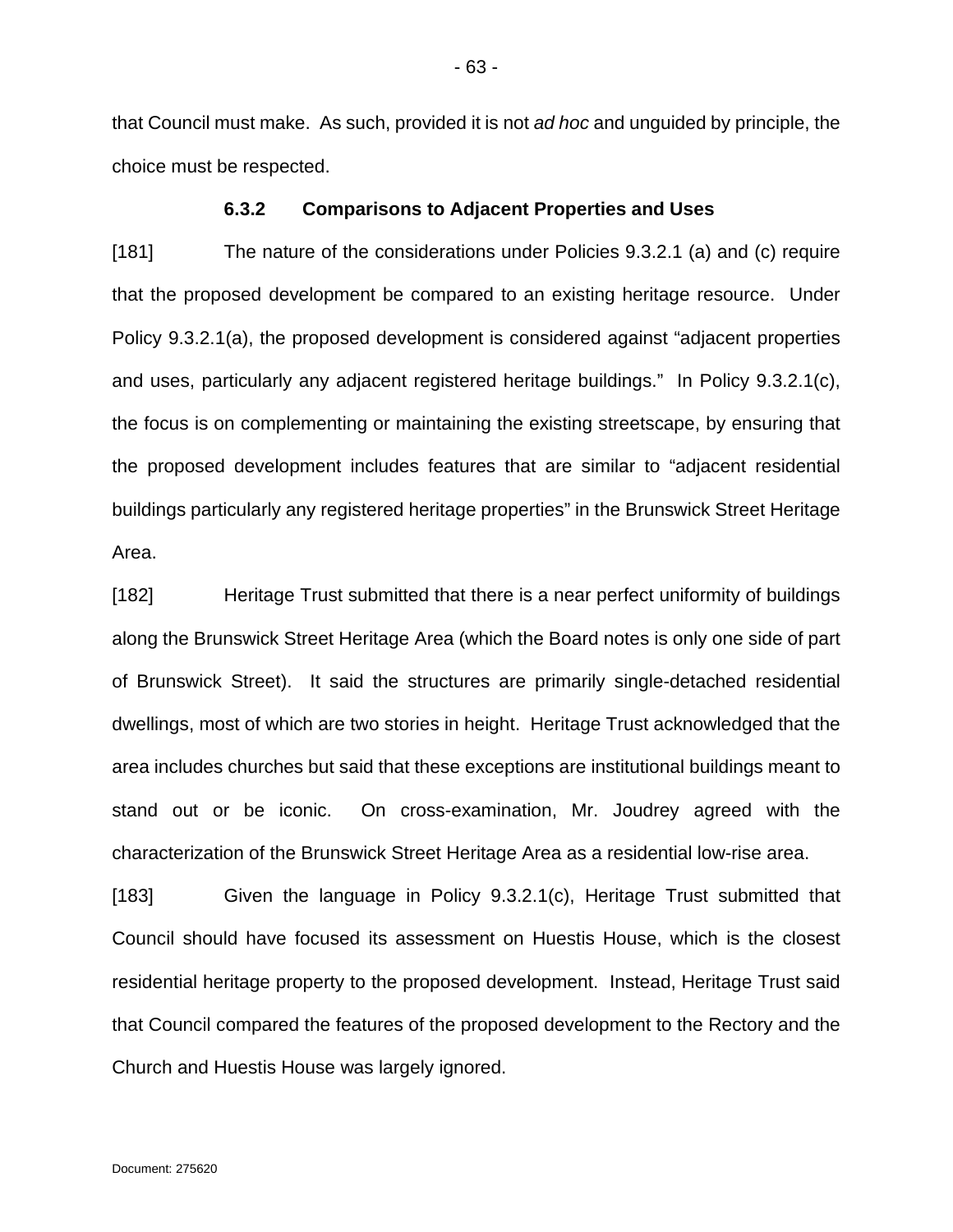[184] Heritage Trust said that the policy is explicit: a development is to be similar to adjacent residential properties with respect to a number of features, including height. It said the policy does not say developments must share some similar characteristics, but not others.

[185] Heritage Trust also provided evidence to show that the heritage planning policies relating to the Brunswick Street Heritage Area were born from studies, reports and discussions dating back to at least the 1960's. Heritage Trust said that these do not contemplate a structure more than 35 to 40 feet high. It also provided examples of developments that it said demonstrate that the height limitations in this neighbourhood have been respected over the years.

[186] Heritage Trust submitted that Mr. Joudrey's reports to Council reduced the intent of the MPS to, in effect, be simply compatible with the Brunswick Street Heritage Area streetscape. It said that the new development must instead complement existing developments, and be similar in height, scale, massing and architectural detail. Heritage Trust relied on the evidence of its experts to demonstrate that the proposed development does not satisfy these requirements.

[187] Heritage Trust stated that no reasonable person could conclude that a ninestorey building with dark red brick and a large blank wall facing north, complements, or is similar to, Huestis House. The Board notes that, under cross-examination by counsel for Heritage Trust, Mr. Joudrey acknowledged that the proposed development differed in many ways from Huestis House and other heritage homes in the Brunswick Street Heritage Area. Heritage Trust stated:

Finally, with respect to the design, "blank wall" elevation, materials, fenestration, setbacks, open space, density, massing, heritage character, lot coverage and other details, the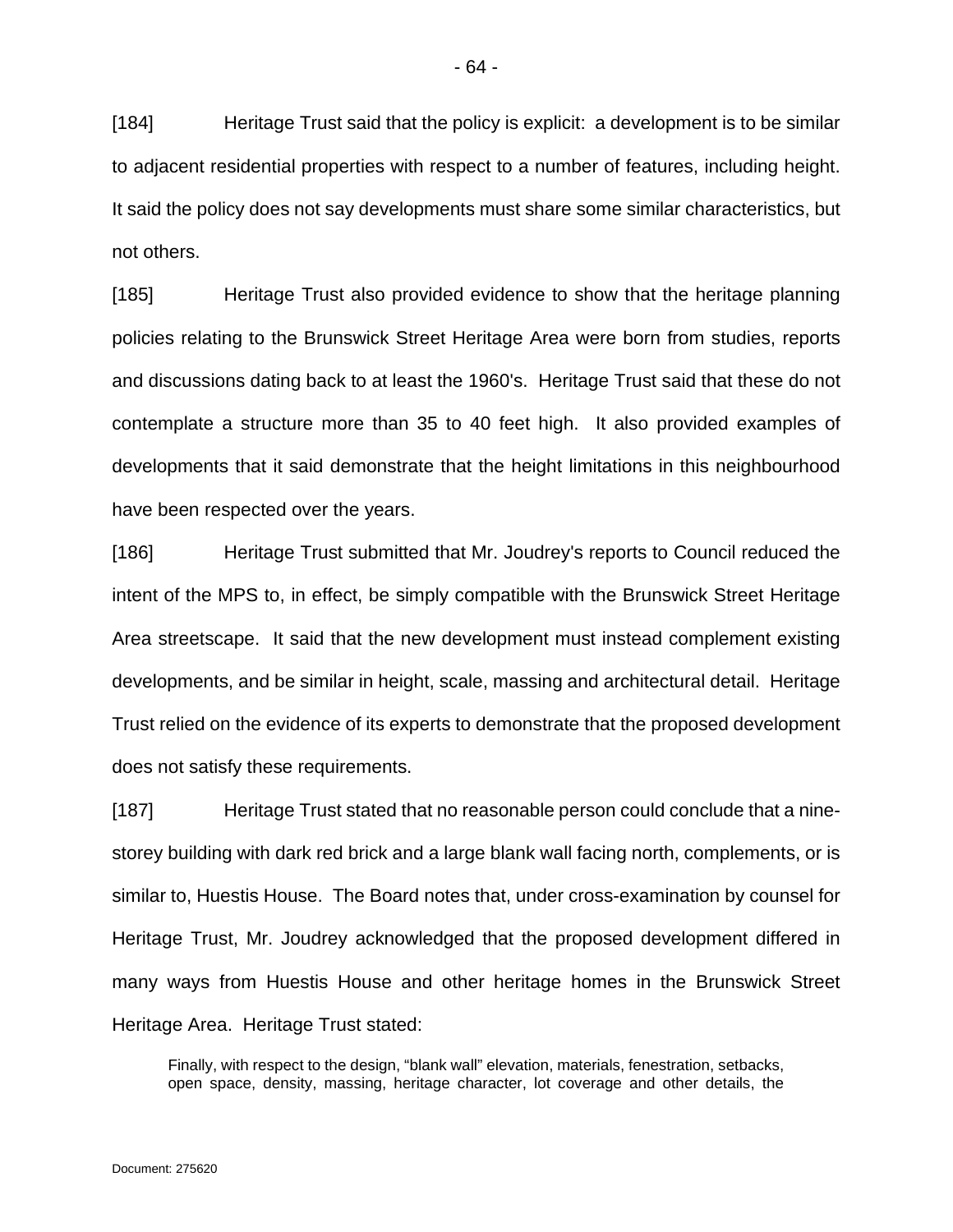proposed Rectory Tower is not similar or complementary in almost every way to the Brunswick Street Heritage Area, and Huestis House in particular.

[Appellant's Closing Submissions, para. 85]

[188] In respect of Policy 9.3.2.1(a), HRM submitted that there is no clear uniformity along Brunswick Street and that adjacent properties include the Harbour View Apartments, the Spice Condominium, Huestis House, the Church, the Rectory, a school, and several single-family homes. It said that this "mixed bag of adjacent properties, adjacent uses, and adjacent heritage buildings" provides little guidance to Council when making a decision based on the policy. As such, HRM submitted that Council has considerable discretion to determine whether the proposed building is complementary to

adjacent properties and uses. HRM submitted:

Adjacent heritage buildings include the Church, Huestis House, and the Rectory. HRM submits that it is for Council to determine how and to what degree the development should complement each of the three entirely different heritage buildings. Something that is complementary to the Church may be less complementary to the other two adjacent heritage buildings, and vice versa, but these are choices for Council. Furthermore, the considerations under policy 9.3.2.1(a) are not limited to heritage considerations. The policy involves consideration of all adjacent properties and uses.

[HRM Closing Submissions, p. 10]

[189] HRM's submissions listed several features of the proposed development

that it said could reasonably lead Council to conclude that it complemented adjacent

properties and uses. These consisted of:

- foot print will be 5964 square feet in keeping with the Rectory
- exterior of the building on Brunswick Street and on the two interior lot elevations (east and west elevations) will be kiln fired brick similar in colour to the Rectory (façades facing the Church and Huestis House)
- stone masonry will be used for the first and second floor level exterior
- facade facing the Church uses real stone masonry up to the top height of the Rectory wall and then textured cladding for the remainder of the elevation
- light-coloured cladding and aluminum curtain walls are proposed materials for the third-floor level to the penthouse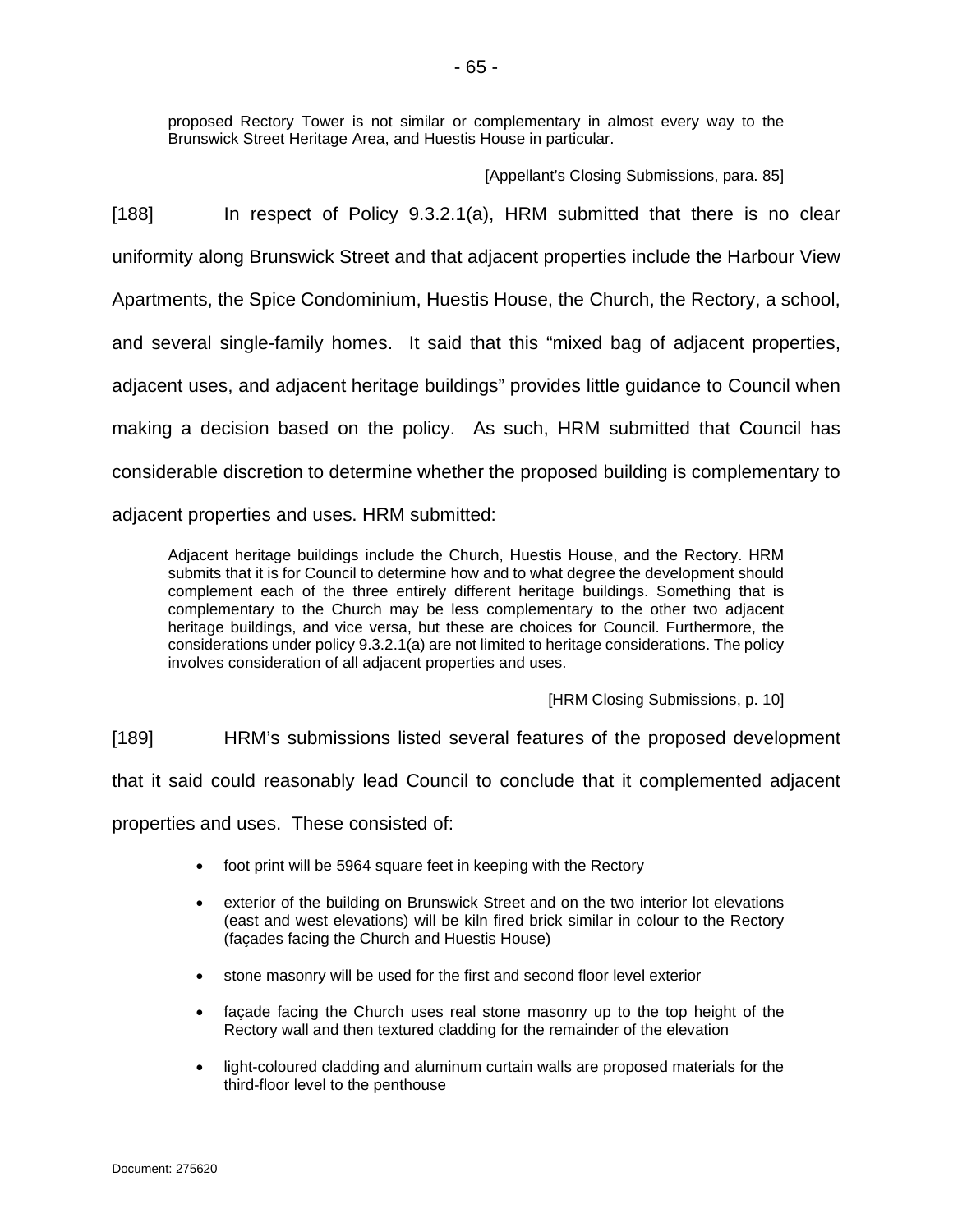- double rows of punched vertically proportioned windows
- vertical glazed curtain walls touch the edge of the brick verticals with the horizontal spandrel glass emphasised - these vertical elements emulate the vertical characteristics of the existing buildings vertical bays and gaps of the surrounding neighbourhood
- no balconies are located on the elevation facing the Church
- height of the building does not exceed the Church steeple
- infill does not take place at the streetwall
- Rectory remains the focus of the streetscape
- inset balconies on the side of the building facing Huestis house are sheathed in coated cladding
- height of the building is stepped back from the streetwall
- 1200 square feet of open space at the rear of the property near the Church plus 500 square feet of amenity space on the exterior of the eighth floor
- access to transit and walking distance to downtown allows for reduction in parking
- residential use is complementary to the surrounding heritage building uses
- set back from the street behind the Rectory mitigates view at pedestrian level
- subtracted comers add symmetry and lessen the perception of mass as does the set back of the penthouse
- the side yard set back from Huestis house is additionally buffered by the HRM right of way.

[HRM Closing Submissions, pp. 9-10]

[190] Brunswick Street Developments Ltd. also argued that Council is given the discretion, under Policy 9.3.2.1(a), to decide which surrounding buildings should be complemented by the proposed development. It said while heritage properties are to be given priority, non-heritage properties and uses are also considered under the policy.

[191] Brunswick Street Developments Ltd. referred to Mr. Joudrey's opinion that the development was complementary to the adjacent heritage properties because its location, set back from the street, did not obscure defining features of the Rectory and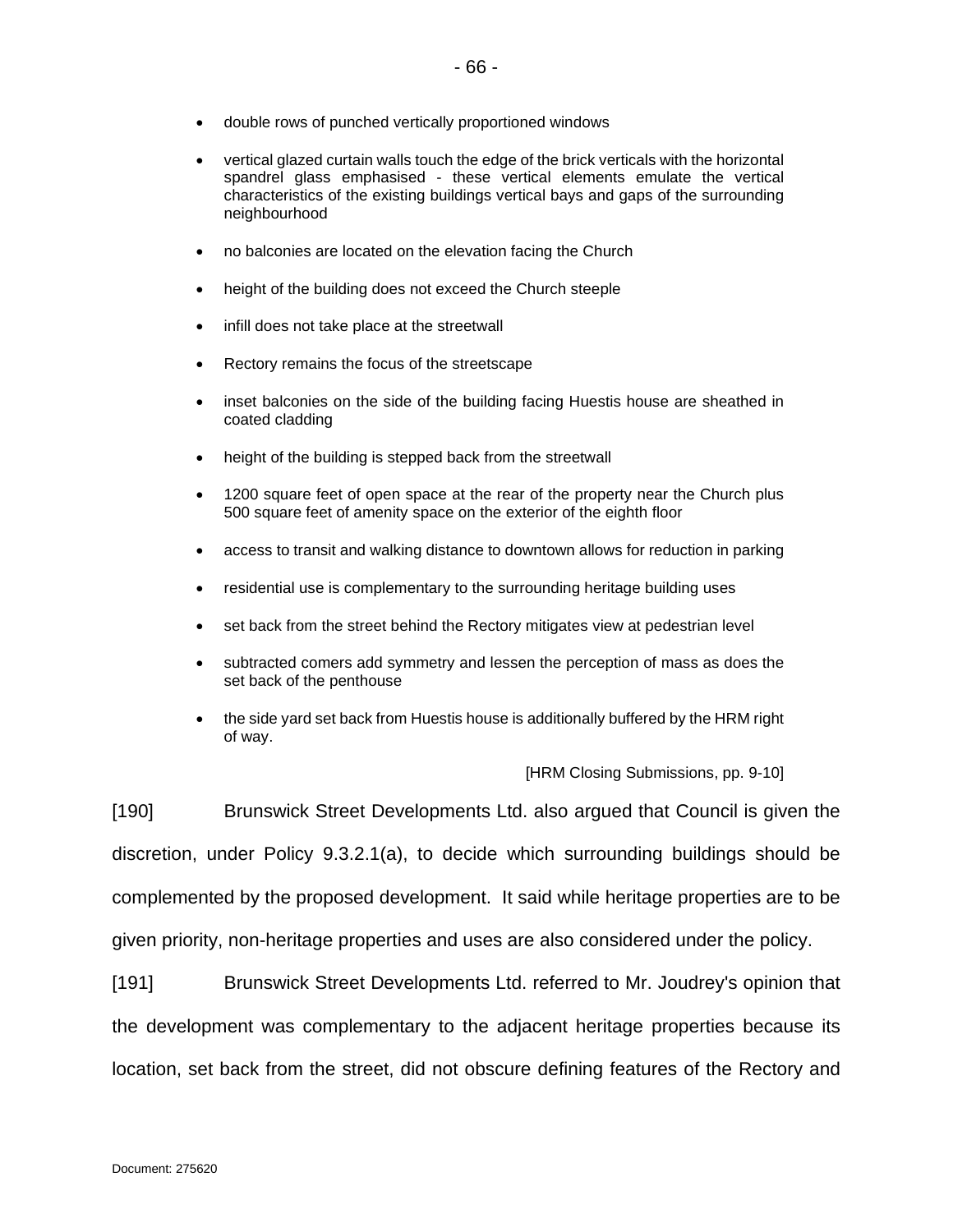leaves the street wall intact. Brunswick Street Developments Ltd. said that the design of the building was complementary to other properties and uses in the Brunswick Street Area, including properties like Huestis House, noting that Mr. Joudrey concluded that the proposed development allowed for differentiation between old and new, while preserving the character of the heritage area.

[192] Brunswick Street Developments Ltd. submitted that Council's decision is reasonably consistent with the MPS because the proposed development shares many similarities with the Church and the Rectory. In particular, it said that the use of brick, colouring, height, massing and punched windows are similarities to either the Rectory or the Church. Brunswick Street Developments Ltd. noted that Mr. Heseltine testified that the Church was not removed from consideration under this policy and stated that Policy CH-16 requires the Church, as the only abutting heritage property, to be the focal point of the analysis.

[193] In respect of Policy 9.3.2.1(c), HRM noted that the policy was aimed at complementing or maintaining the existing heritage streetscape. HRM noted that the term "streetscape" is not defined in the MPS, the land-use by-law or the *HRMC*.

[194] HRM also referred to evidence from Mr. Joudrey that referred to a heritage streetscape as "an aggregation of several heritage buildings in close proximity to each other on one or both sides of the street". HRM also noted that the *Heritage Property Act* defines streetscape in section 3(k) as meaning "two or more adjacent properties whose collective appearance from the streets has heritage value". HRM emphasized that the front of the Rectory on Brunswick Street was not being altered. It submitted that Policy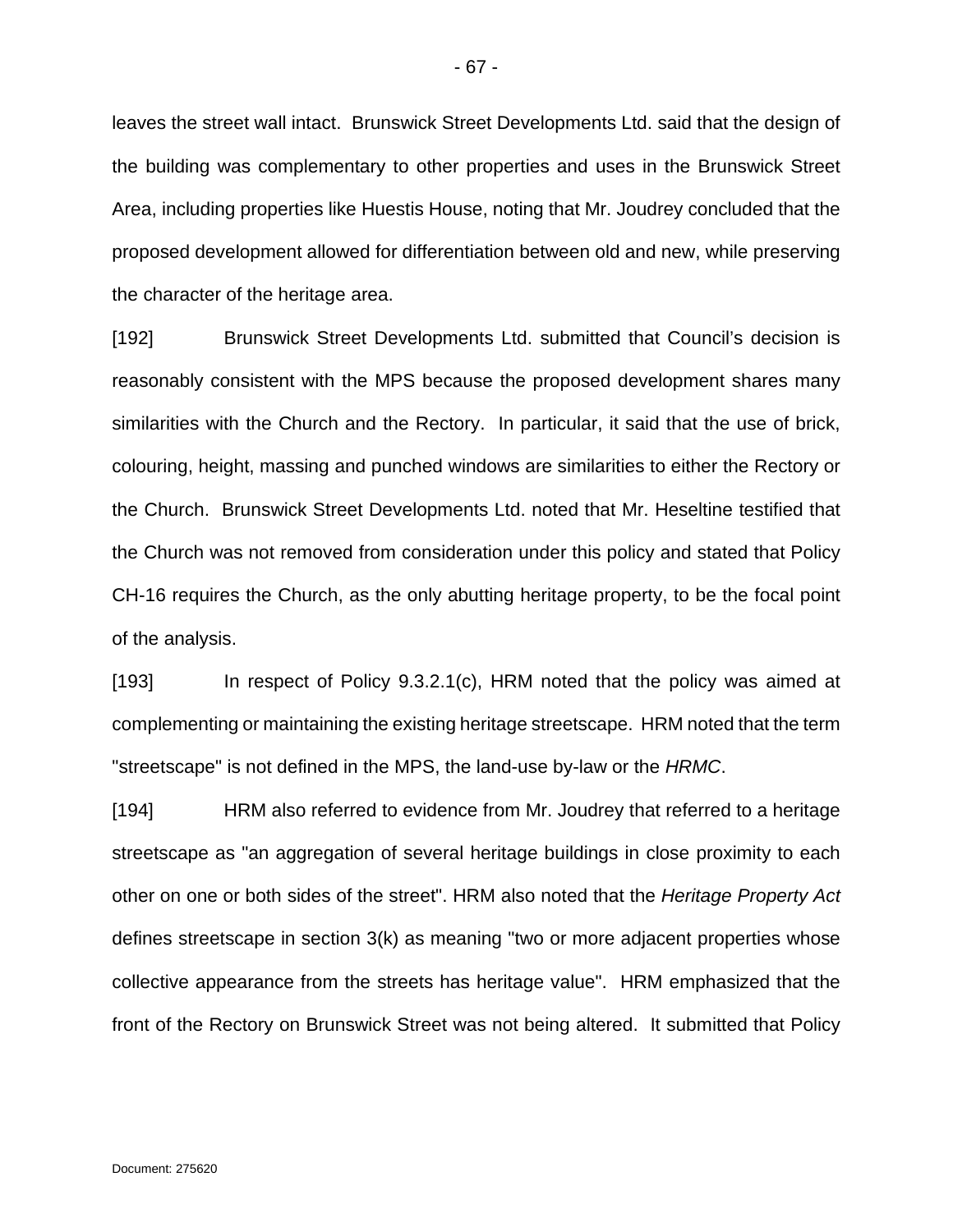9.3.2.1(c) was satisfied by the retention of the Rectory which results in the existing streetscape remaining virtually unchanged.

[195] Brunswick Street Developments Ltd. also submitted that the focus of Policy 9.3.2.1(c) is streetscape. It referred to testimony from Mr. Heseltine who said that the streetscape was "the street frontage and the visible portions of the street."

[196] Brunswick Street Developments Ltd. submitted that the Brunswick Street Heritage Area has a diverse and varied streetscape. The immediate area of the proposed development includes the Rectory, the Church and Huestis House. Brunswick Street Developments Ltd. submitted that these buildings are dissimilar from each other in many ways, including height, colour, building materials and usage. Brunswick Street Developments Ltd. further said that this type of variety is a theme in the broader Brunswick Street Heritage Area which includes a vast array of buildings of different sizes, building materials, uses and heights. In its closing submissions, it said "[w]hile several buildings along this street-edge are heritage buildings, the street is also host to more modern structures and to views of the Harbour View Towers and the Spice Building." As a result, it submitted, Council is given the task of approving a building that is similar to buildings in the streetscape, even when those buildings are not similar to each other.

[197] Brunswick Street Developments Ltd. also noted that Mr. Heseltine testified that Council is given some discretion to weigh the factors set out in Policy 9.3.2.1(c). In respect of 9.3.2.1(c)(ii) in particular, Brunswick Street Developments Ltd. noted that Mr. Joudrey determined that, with respect to height, scale and massing, the proposed development was compliant because the 60-foot setback and other architectural features reduced the visual impact of the building's height on the streetscape. Brunswick Street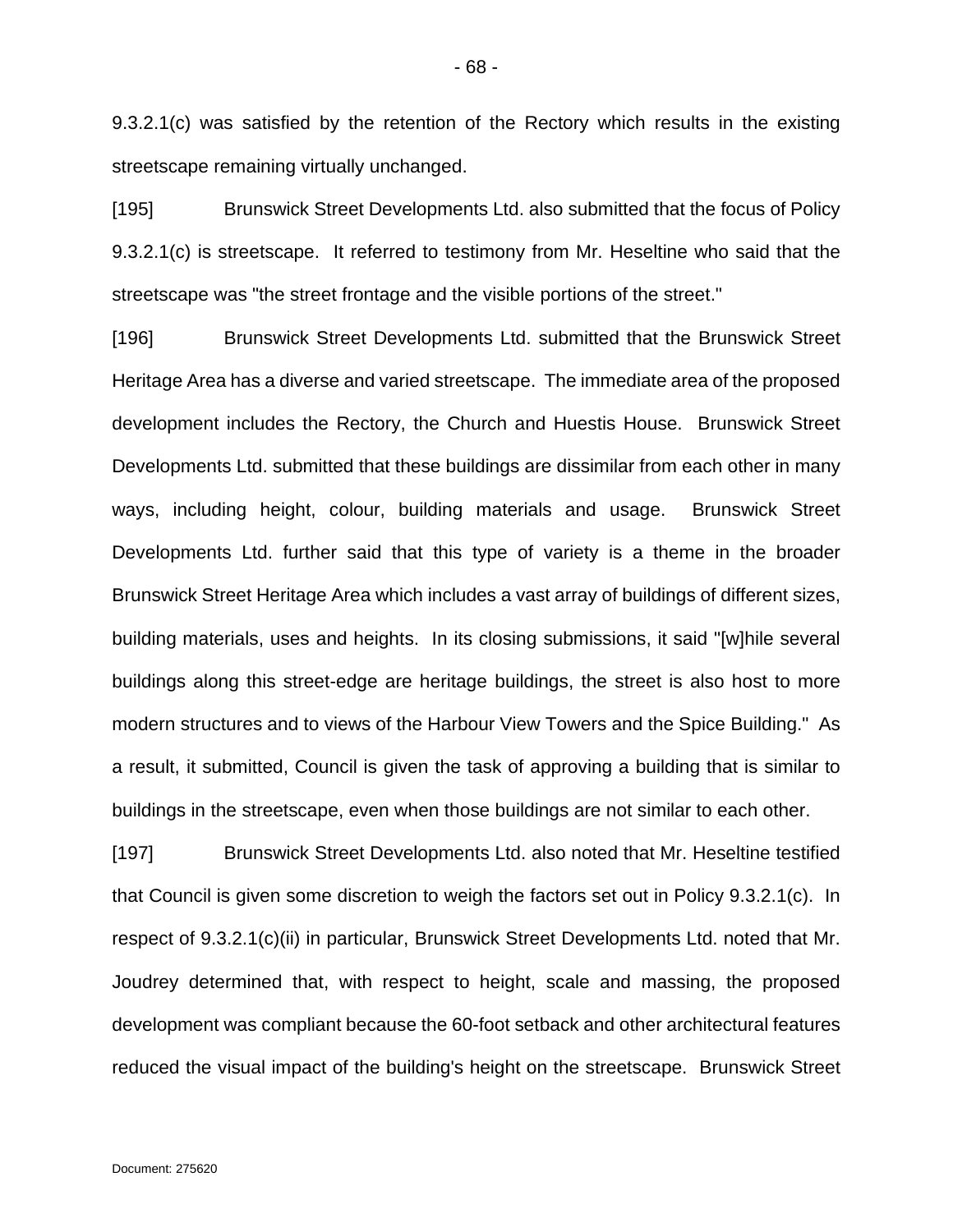Developments Ltd. noted that none of the policies have a maximum height requirement, and Policy 9.3.2.1(c) merely states that the height must be "similar" to adjacent properties.

In particular, it submitted:

As we have stated, the standard of similarity creates numerous challenges in these circumstances. Mr. Heseltine's testimony that PNSPS 9.3.2.1(c) gives some discretion to Council to determine what elements they focus on in a given circumstance is noteworthy. While the Development may not be strictly "similar" in height to adjacent buildings such as Huestis House, it is reasonable for Council to place less emphasis on the factor of height in these circumstances, where the neighbouring buildings - the Rectory, the Church, and Huestis House - are dissimilar from one another. Council must be given deference here.

[Brunswick Street Developments Ltd. Closing Submissions, para. 44]

# **Findings**

[198] The proposed development is not similar to Huestis House or other low-rise residential buildings in the Brunswick Street Heritage Area. On cross-examination, Mr. Joudrey readily agreed when asked, essentially feature by feature, that there were many dissimilarities. Likewise, it is not the Board's understanding that either HRM or Brunswick Street Developments Ltd. are suggesting this is the case. As the Board understands their position, it is that the proposed development is consistent with Policy 9.3.2.1 because it makes no changes to the face of the Rectory at the street and the impact of the development, particularly its height, has been mitigated. The mitigation measures include placement of the proposed development behind the Rectory and the incorporation of a number of design features to make it more complementary to the Rectory and the Church.

[199] Policy 9.3.2.1(a) requires Council to consider whether the proposed development complements adjacent properties and uses, particularly any adjacent registered heritage buildings. The closest registered heritage properties to the proposed development are the Church and Huestis House. These are two different styles of buildings, used for two different purposes.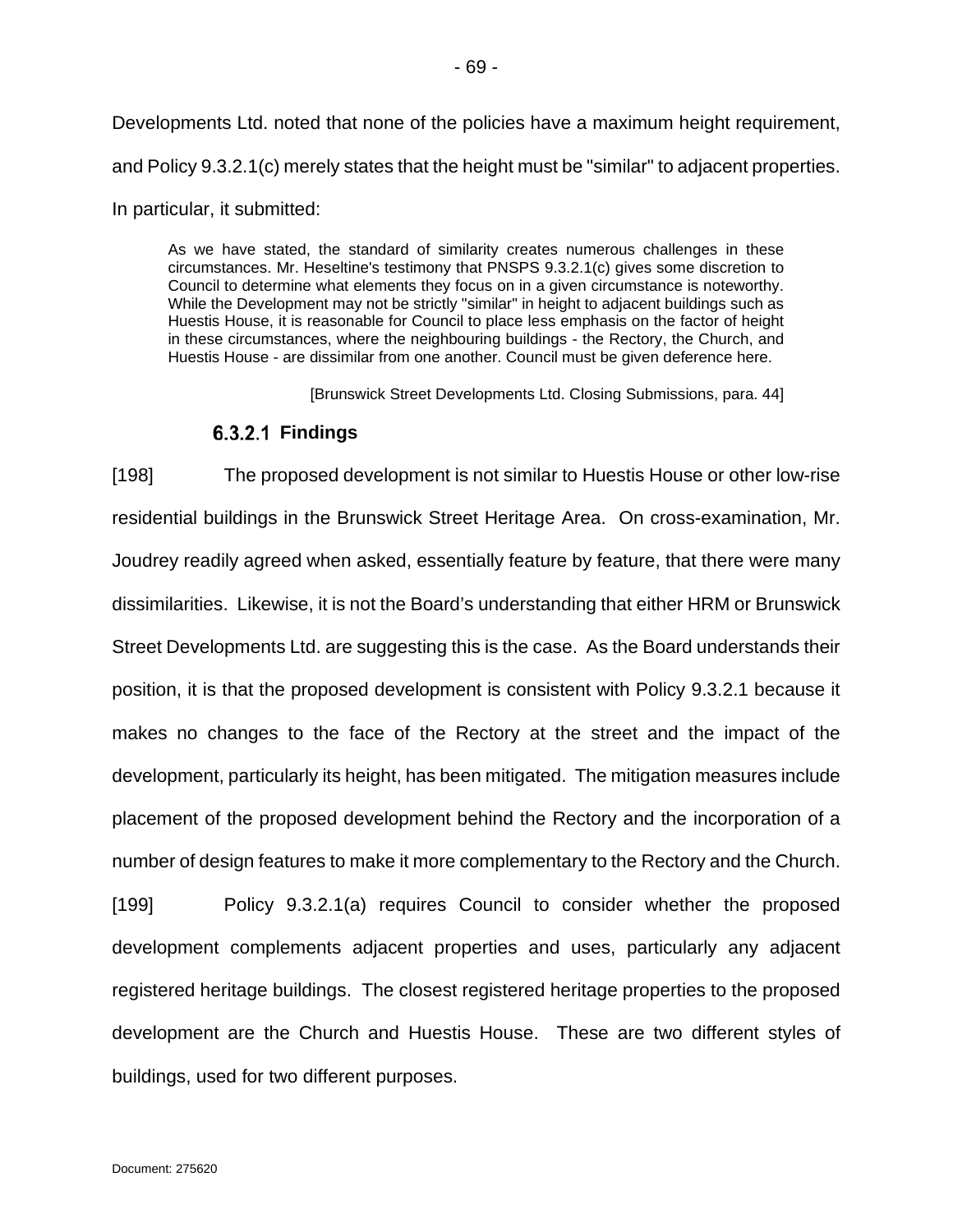[200] In such a case, the Board finds that an interpretation of the policy that would permit Council to choose which heritage property the proposed development should complement, and in what ways, is one that the policy can reasonably bear. Council might prefer that the development complement only one property, that it complements one more than the other, or perhaps that it complements both in different ways.

[201] While the policy directs Council to consider adjacent registered heritage properties in particular, it does not direct it to consider them exclusively. In this case, the final design incorporates features intended to complement the Rectory, such as punched windows, the pattern of the windows on the Brunswick Street face of the building, and the use of brick similar in colour to the brick in the Rectory.

[202] The Rectory was a registered heritage property, but it was deregistered. Although not registered, the Rectory is historic, and in fact pre-dates Huestis House, as noted by Mr. Heseltine in his initial report. Mr. Joudrey explained to the Board, in crossexamination, that the registration was the result of an error. He said that the wrong civic address was used for a registration for Saint Patrick's Church. He also said that the Rectory seems to be a worthwhile candidate for a heritage property because of its age and appearance. Similarly, Mr. Heseltine said during cross-examination that he regarded the Rectory as a heritage building, but it was not a registered heritage building.

[203] Furthermore, given that the proposed development is on the same lot as the Rectory, and attached to it, it would not seem unnatural to the Board if Council were to prefer that the development have a closer relationship to the Rectory.

[204] Given these circumstances, the Board finds that an interpretation of Policy 9.3.2.1(a) that would permit Council to prefer a development that is more complementary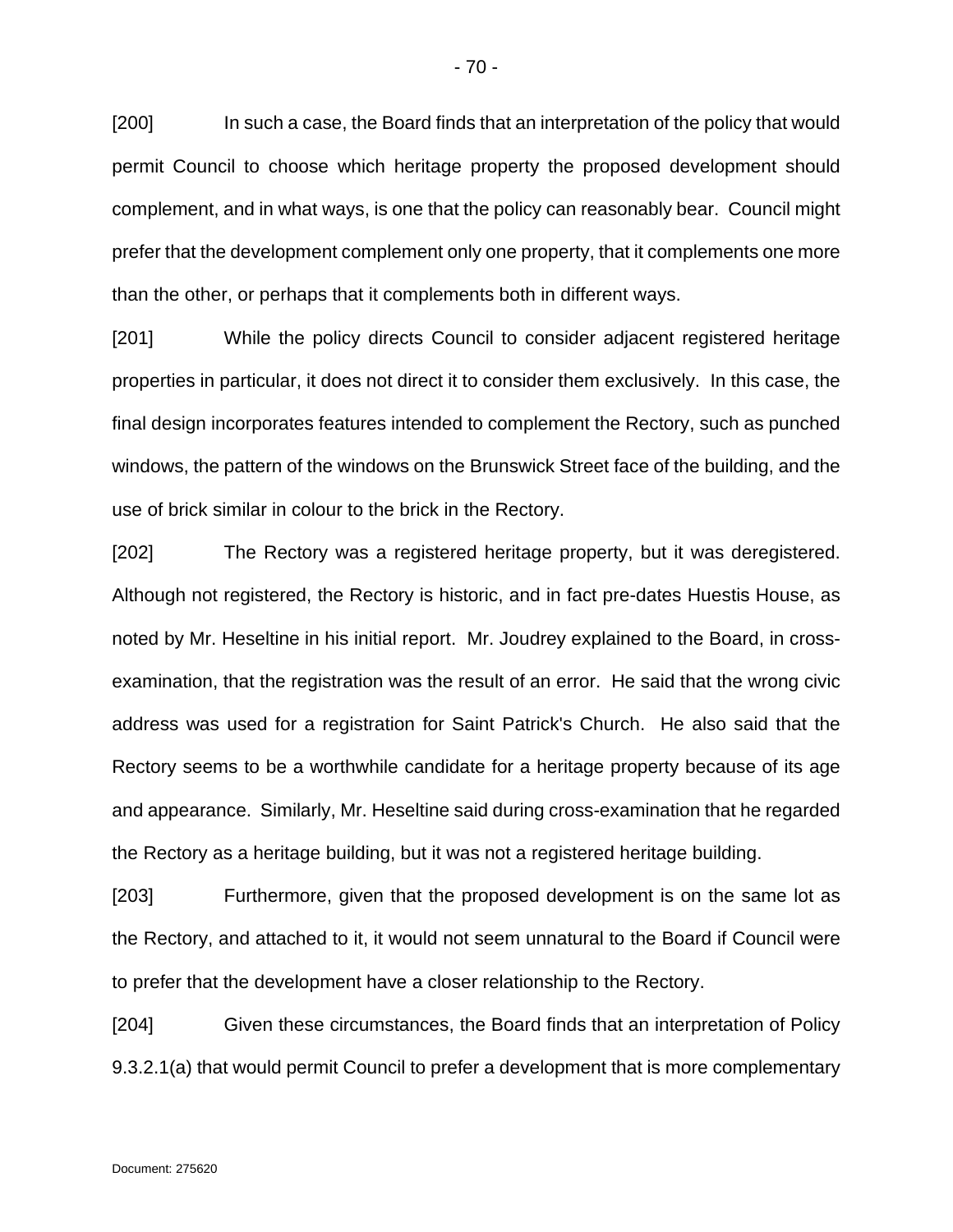to the Church and the Rectory than Huestis House is an interpretation that the policy can reasonably bear.

[205] As to whether the development actually complements the Church and Rectory, the Board considers that, despite some differences in the policy language, its findings in relation to the Church in respect of Policy CH-16 apply here as well. Whether the proposed development must be "compatible" with, "complement" or "respect" the heritage resource, the assessment requires the exercise of subjectivity and discretion. These terms do not establish objective measures by any definition. Although the Rectory was not considered under Policy CH-16, and is shorter than the Church, the Board finds that the proposed development also incorporates design features, such as colouring and windows that more closely connect it to the Rectory.

[206] In the circumstances, the Board is unable to conclude that the decision of Council to approve the development agreement did not reasonably carry out the intent of Policy 9.3.2.1(a).

[207] Policy 9.3.2.1(c) requires Council to consider that the proposed development must complement or maintain the existing heritage streetscape. Council is directed to do so by ensuring that the proposed development includes features similar to adjacent residential buildings particularly any registered heritage properties in the Brunswick Street Heritage Area. A non-exhaustive list of features is included in the policy.

[208] This policy addresses the impact of the proposed development on the streetscape, and not individual buildings and uses like Policy 9.3.2.1(a). Therefore, a broader lens is required than focusing solely on an individual property, such as Huestis House. Be that as it may, the policy does direct Council's attention to similarities between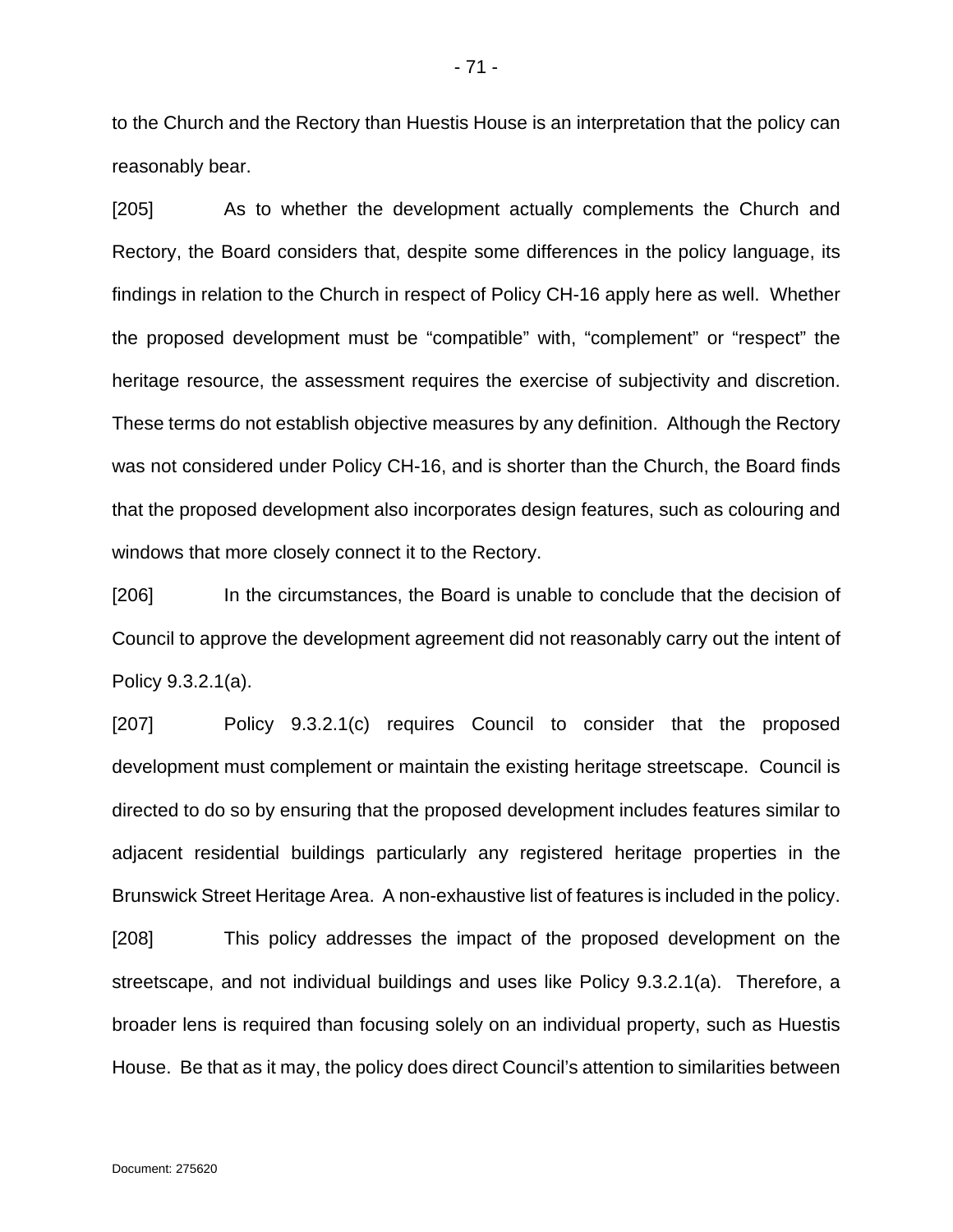the proposed development and residential properties in the Brunswick Street Heritage Area, particularly registered heritage properties. Huestis House, as the closest registered heritage residential building to the proposed development is one relevant comparator.

[209] The attention Council must pay to residential properties is consistent with Heritage Trust's residential characterization of the Brunswick Street Heritage Area, which Mr. Joudrey agreed with on cross-examination. But this does not mean there is a complete uniformity of development in the area. Notably, the Rectory, while not a registered heritage property, is a residential building. In cross-examination by Ms. McLaurin, Mr. Heseltine noted the role of the Rectory in maintaining the streetscape:

Q. Okay. And Mr. Heseltine, I didn't see anywhere in your report when you're discussing at sub-paragraph (c) and the streetscape, I didn't see anywhere where you mentioned the role of the rectory in maintenance of the streetscape.

A. Yeah I don't recall making a direct reference to it. I think it - kind of take it for granted that it is a component of the streetscape and it's retained its historic appearance.

[Transcript, March 11, 2020, pp. 113-114]

[210] Council also has the discretion to weigh which of the non-exhaustive list of features in Policy 9.3.2.1(c) it should ensure are similar in the proposed development. In response to a question from the Board, Mr. Heseltine agreed that Council had discretion in the weight to give to these elements, although in a follow-up question from Mr. Donnelly, he said that he felt height was the most important.

[211] Given that the reference to height is one of several features set out in Policy 9.3.2.1(c), the basis for Mr. Heseltine's opinion that height should be emphasized is not at all clear. This is particularly so, given that height is not even first on the list, and in fact, is not even listed separately but appears as a single item under Policy  $9.3.2.1(c)(ii)$ addressing "height, scale and massing." The Board finds that an interpretation of Policy 9.3.2.1(c) as providing Council with the discretion to choose which factors it should give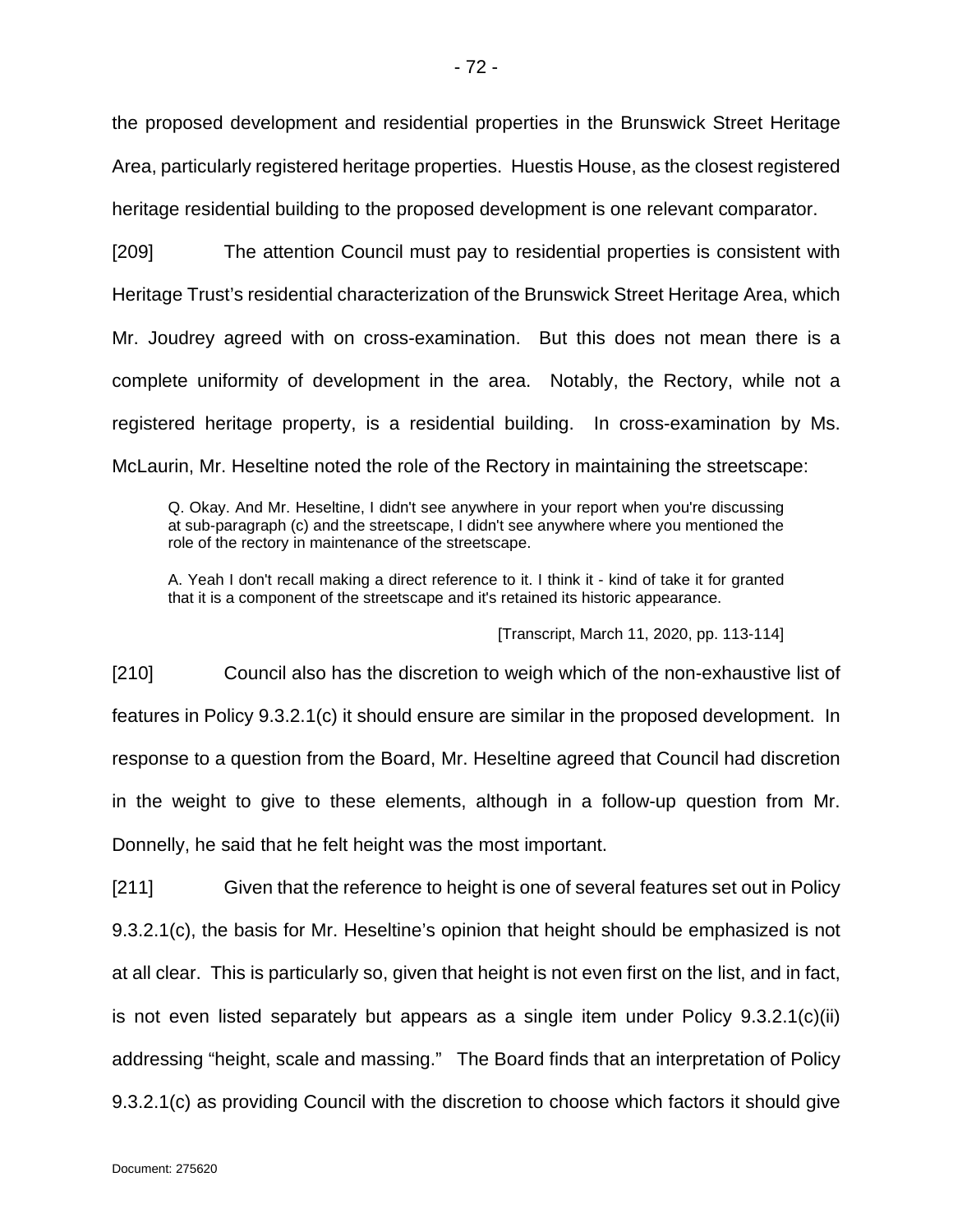weight to when considering the similarity of properties is one that the policy can reasonably bear.

[212] With respect to height, the Board does not accept Heritage Trust's assertion that the historical evidence proves that a structure of not more than 35 to 40 feet is contemplated under Policy 9.3.2.1(c)(ii). As Policy 9.3.2.1 only applies to development agreements in the Brunswick Street Heritage Area it could easily have specified a maximum height for the area. In *Heritage Trust* (2007 NSUARB 122), the Board reviewed several common methods for doing so (paras. 242-247).

[213] In fact, a few pages later in Section 9 of the MPS, Policy 9.7.2 specifies site development requirements in the Brunswick Comprehensive Development District zone that do precisely that. As such, the Board finds that an interpretation of Policy 9.3.2.1(c)(ii) that would permit buildings taller than 40 feet is an interpretation that the policy can reasonably bear.

[214] Returning to the overarching objective in Policy 9.3.2.1(c) that the proposed development complement or maintain the existing streetscape of Brunswick Street, and given that Council has the discretion under the policy to identify which properties and which of the non-exhaustive features it wishes to simulate in the new development, the Board does not find it unreasonable that Council's determination of how similar is similar enough might be influenced by such things as the mitigation of impacts from the proposed development because it is set back from the street, the maintenance of the Rectory's place in the streetscape, and the fact that the proposed development is next to larger structures in the streetscape (the Rectory and the Church). The Board finds that such an interpretation of Policy 9.3.2.1(c) is one that it can reasonably bear.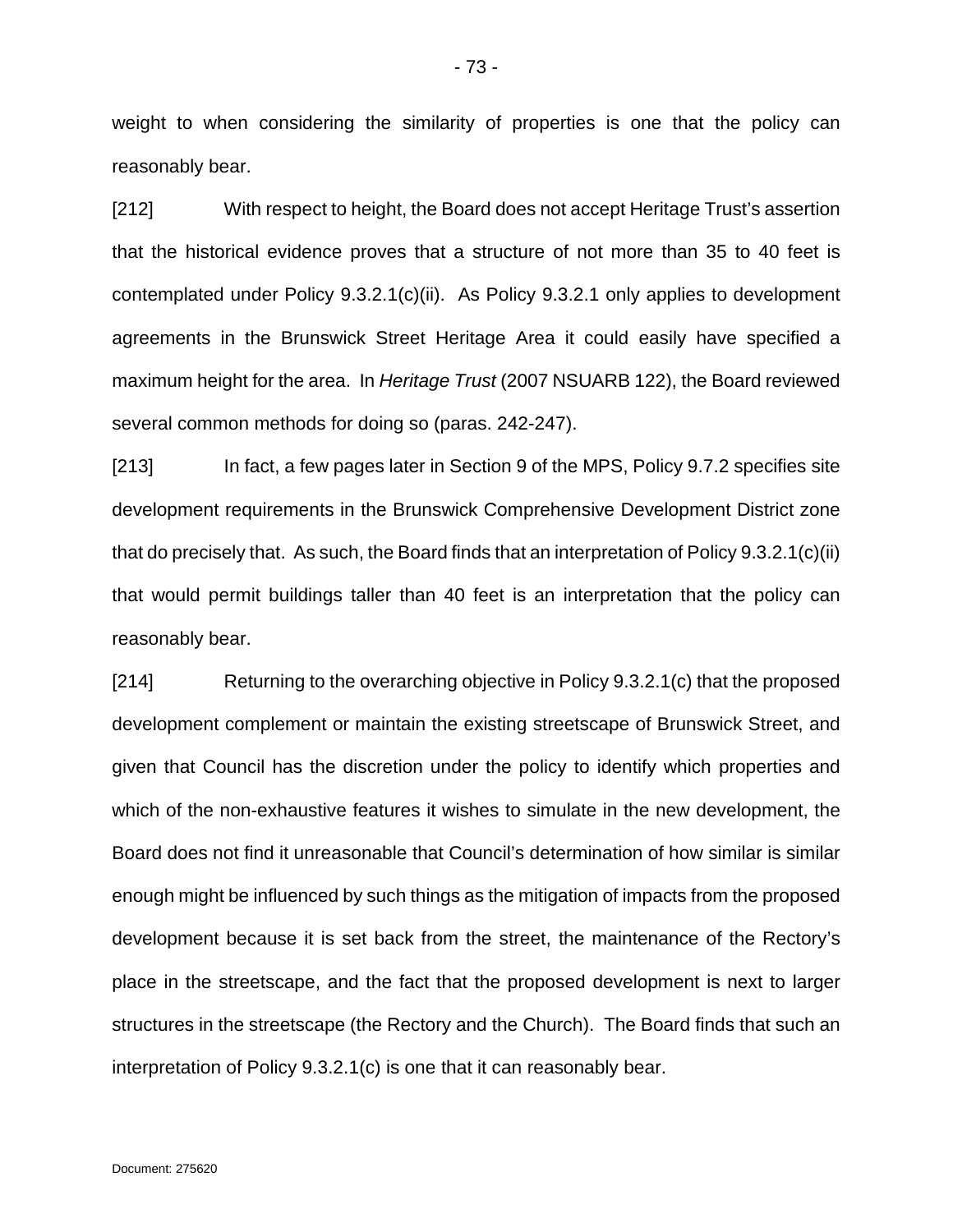[215] For these reasons, and those already discussed in considering Policy CH-16 and Policy 9.3.2.1(a) as they relate to the consideration of height and architectural details of the proposed development, the Board finds that it was open to Council to consider that the development complemented or maintained the existing streetscape. The Board finds that Heritage Trust has not met its burden to demonstrate that Council's approval of the development agreement did not reasonably carry out the intent of the MPS.

## **6.4 The Overlapping Nature of the Policies**

[216] As a final observation, the Board notes that the analysis in this decision largely considers the policies in isolation. At a high level, the policies considered to this point address whether it is appropriate for the proposed development to have been approved in light of the HRM polices that are protective of heritage resources. There is much overlap among the policies considered in this decision, but there are also some important differences as well, in terms of the language, requirements and focus. For example, Policy CH-16 focuses on the abutting Church, Policy 9.3.2.1(a) focuses on adjacent properties and uses with an emphasis on heritage buildings, and Policy 9.3.2.1(c) focuses on the heritage streetscape, but does so by considering the features of adjacent residential buildings with an emphasis on registered heritage properties.

[217] As a result of these differences, Council is not only required to consider the choices inherent in the separate polices, but choices that may arise from considering the policies together as a whole. In this regard, the Board is mindful of the Court of Appeal's comments in *Heritage Trust* (1994 NSCA 11):

Planning policies address a multitude of planning considerations, some of which are in conflict. Most striking are those that relate to economics versus heritage preservation. Planning decisions often involve compromises, and choices between competing policies.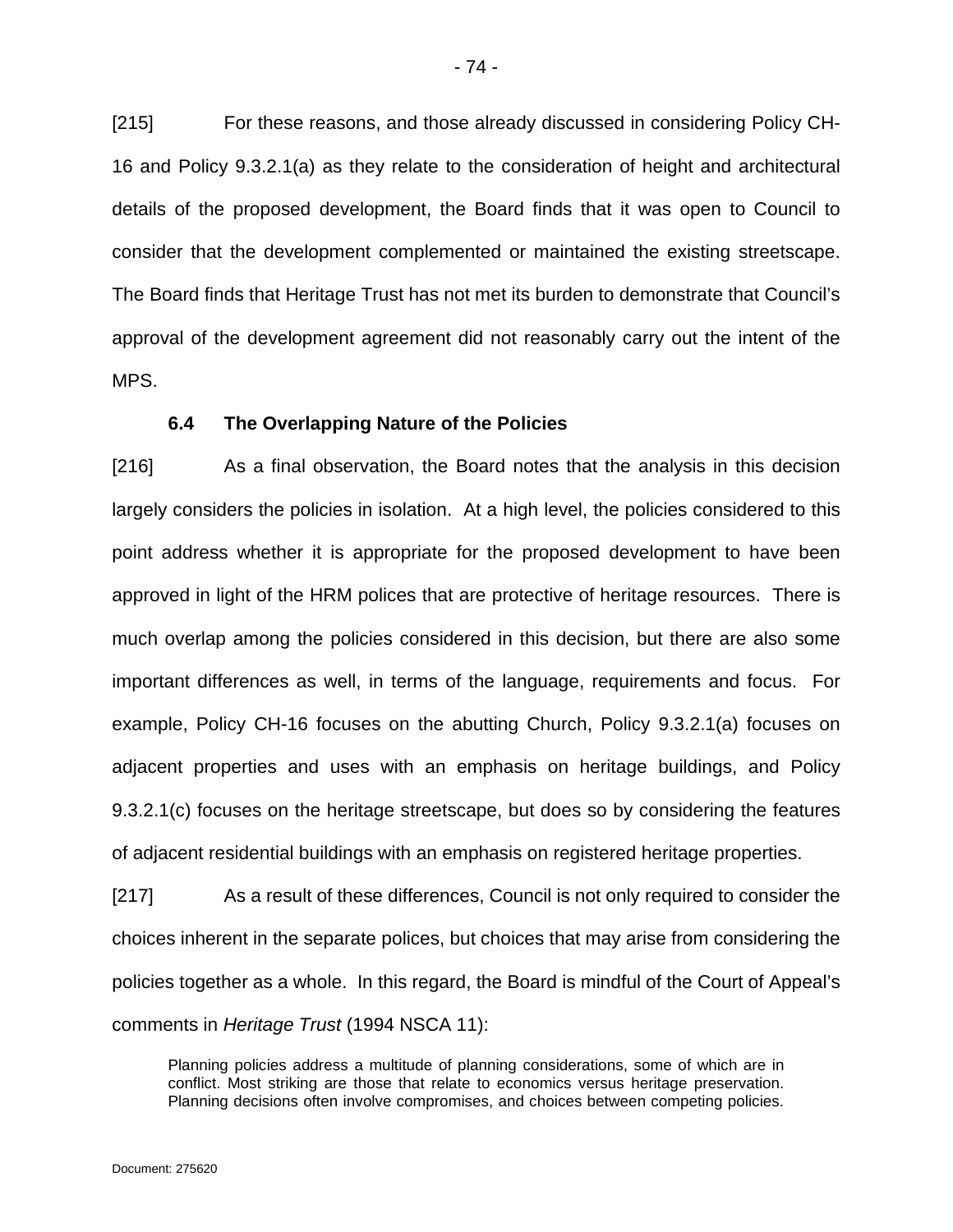Such decisions are best left to elected representatives, who have the responsibility to weigh the competing interests and factors that impact on such decisions. So long as a decision to enter into a development contract is reasonably consistent with the intent of a municipal planning strategy, the Nova Scotia Utility and Review Board has no jurisdiction to interfere with the decision.

[*Heritage Trust*, para. 164]

[218] The Board considers that given the qualitative nature of the policies already

considered separately in this decision, a more holistic review reinforces the Board's

findings in respect of the discretion that is given to Council in the MPS.

## **6.5 The Remedies Requested by the Appellant**

- [219] In closing submissions, the Appellant asked the Board to:
	- a. Allow the appeal and reverse the decision of Council to amend the land use bylaw, per section 267(1)(b) of the *Charter*, or in the alternative,
	- b. The Rectory should be registered as a heritage property and the developer should apply for a heritage development agreement process. This will ensure compliance with the heritage objectives for Brunswick Street.

[Closing Submissions of the Appellant, April 8, 2020, p.4]

## **6.5.1 Amending the LUB**

[220] As pointed out by Counsel for the Applicant in his reply submissions, asking

the Board to amend the LUB must be considered as an error, as there was no amendment

of the LUB by Council regarding the proposed development. The Board will, therefore,

not give this request further consideration.

# **6.5.2 Registration of 2267 Brunswick Street as a heritage property and requiring the developer to apply for a heritage development agreement**

[221] The registration of a property as a provincial or municipal heritage property is governed by the *HPA.* Such a registration can only be done by the Cabinet Minister assigned responsibility for the *HPA* or the municipality. This is done either on the advice of the provincial Advisory Council or the municipal Heritage Advisory Committee, which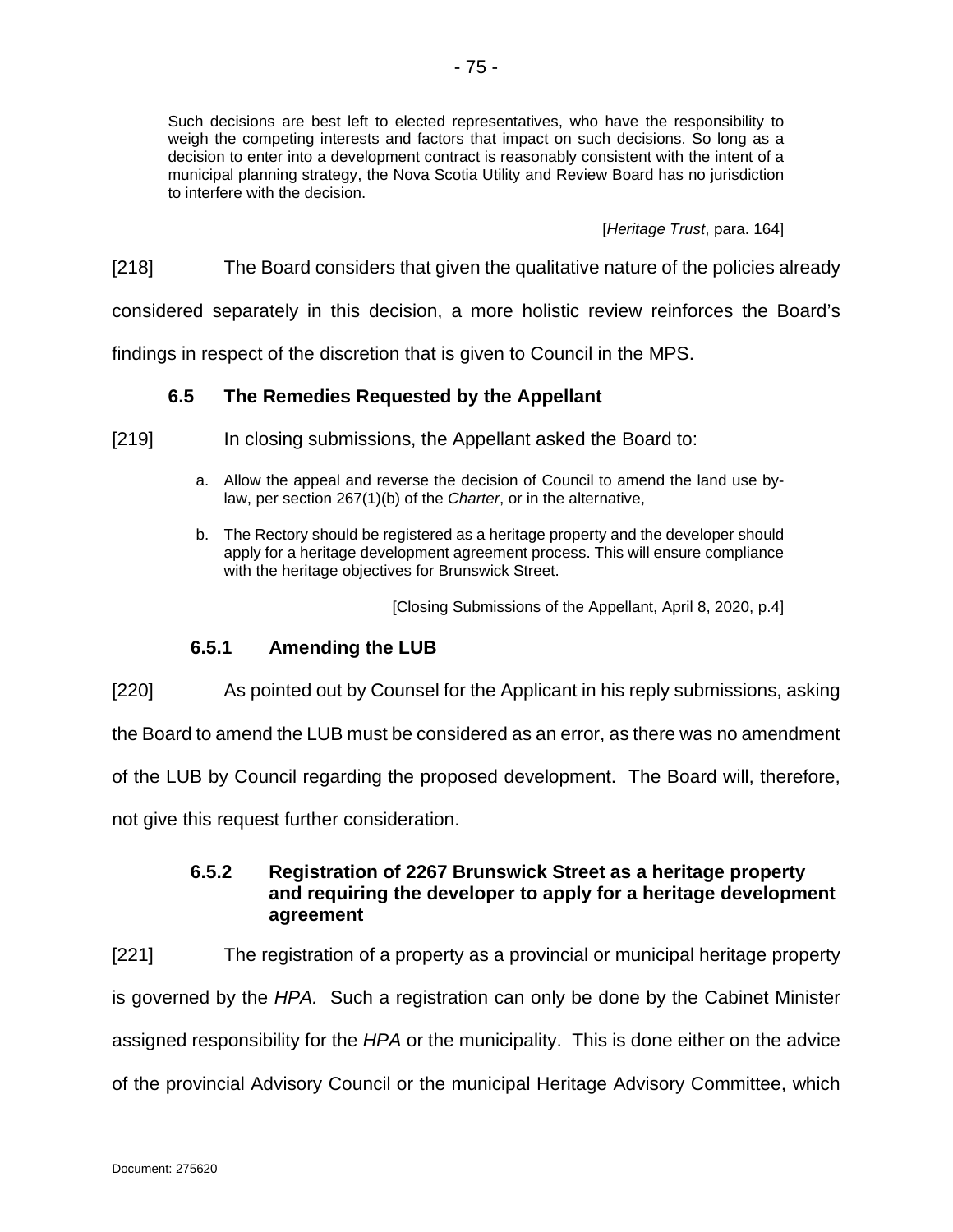may be at the request of a property owner. Policy 6.7, Section II, of the HRM MPS describes consideration for a development agreement for a registered heritage property.

[222] According to the evidence before the Board, 2267 Brunswick Street had been a registered heritage property for a period, but the registration was revoked as it had been made in error according to Mr. Joudrey. At the time of the developer's application, the property was not a registered heritage property, so Policy 6.7 did not apply.

[223] The Board's power in this appeal is restricted by s. 267(1) of the HRMC:

### **Powers of Board on appeal**

**267 (1)** The Board may

(a) confirm the decision appealed from;

(b) allow the appeal by reversing the decision of the Council to amend the landuse by-law or to approve or amend a development agreement;

(c) allow the appeal and order the Council to amend the land-use by-law in the manner prescribed by the Board or order the Council to approve the development agreement, approve the development agreement with the changes required by the Board or amend the development agreement in the manner prescribed by the Board; [Emphasis added]

…

[224] The alternative remedy requested by the Appellant is not within the jurisdiction of the Board.

# **6.5.3 Establish a Heritage Conservation District**

[225] In closing submissions, the Appellant said:

Heritage Conservation Area Policy

146. Mr. Joudrey conceded in answer to the Board's question that the neighbourhood should be designated as a Heritage Conservation Area. Inexplicably, the properties neighbouring the Rectory were not designated as a Heritage Conservation Area, per Appendix E Section II: City-Wide Objectives and Policies, 6. Heritage Resources. The explanation that staff failed to "unravel" this policy is insufficient. The development agreement, should it ever proceed, would benefit greatly from first, a consideration of the application of this policy.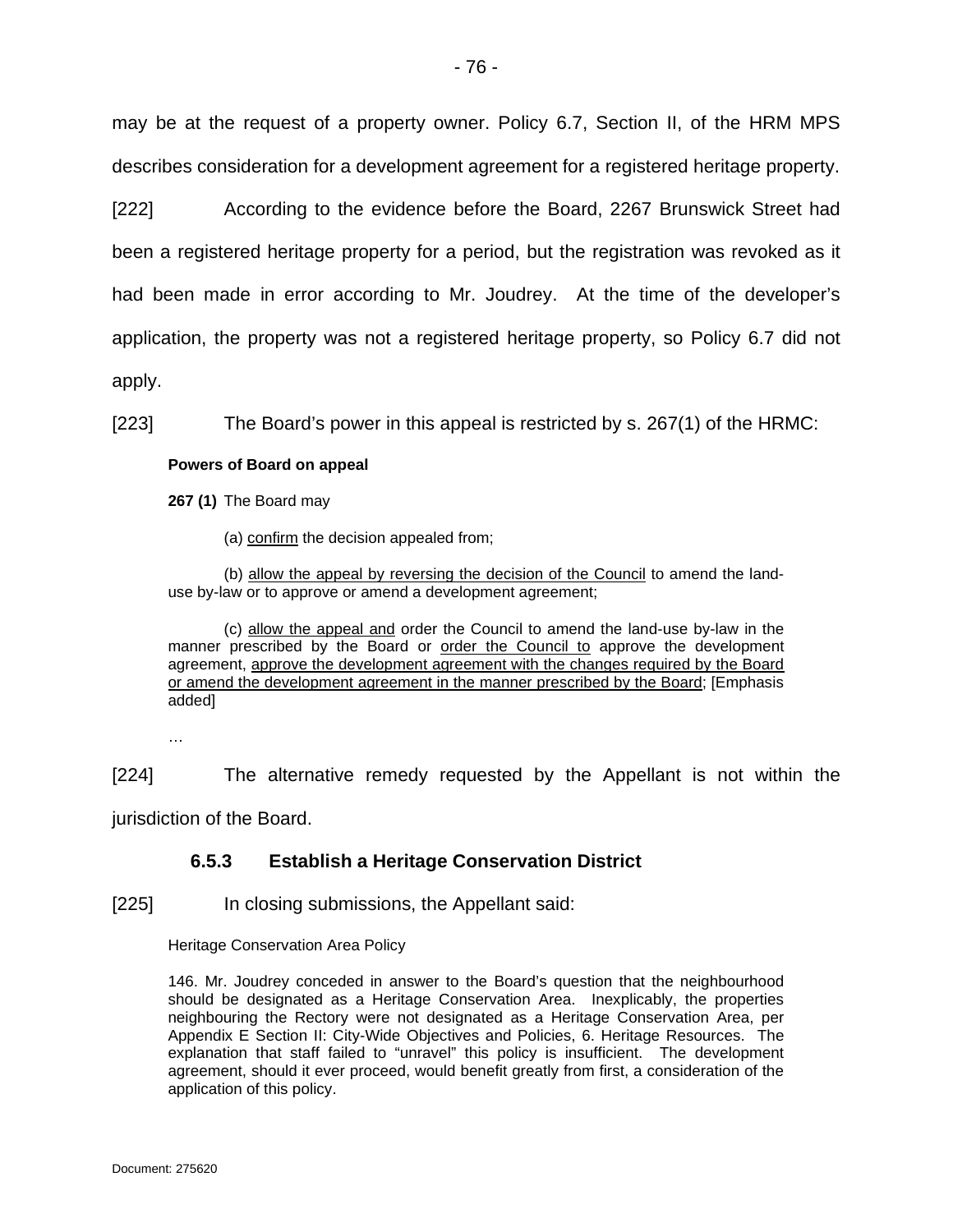147. Carrying out the intent of the HRM policies should include a careful consideration of this City-wide policy before irrevocable planning decisions are made; conversely not considering it is not reasonably carrying out the intent of City heritage policies.

[Closing Submissions of the Appellant, April 8, 2020, p.33]

[226] This topic was canvassed by the Board with Mr. Joudrey:

Q. (Mr. McGrath) Now, I want to ask about your comment that this building is not in an area that's a heritage conservation area or district. And it may be helpful to refer to appendix E in your evidence because there's definitions there.

A. Yes.

Q. And so there is a definition for a heritage conservation area and a heritage conservation district. And my question to you, Mr. Joudrey, is why doesn't this fall into the definition of heritage conservation area?

A. This was a point of discussion between me and other staff as to why this was just called the Brunswick Street Heritage Area. And it wasn't given – these titles were available at the time that the planner did the report establishing the Brunswick Street Heritage Area but chose not to call them Heritage Conservation Area or Heritage Conservation District and Council did not change that when the report was brought before them.

And I have to say that we didn't unravel why they were not one of these especially the Heritage Conservation area was not used. But we regard it as distinct from this.

Q. So as I see the two definitions there for Heritage Conservation Area and Heritage Conservation District that the District requires a particular designation under the Heritage Property Act. It doesn't look like the Heritage Conservation Area requires any particular designation. Are you aware whether it does?

A. I'm not aware.

Q. And would the Brunswick Street Heritage Area be an area of concentration of properties unified by similar use, architectural style or historical development which retains an atmosphere of a past era?

A. I believe it does and I believe that's why we questioned why this hadn't been applied to the title.

[Transcript, March 12, 2020; p.266, line 17 – p. 268, line 11]

[227] While the Appellant did not expressly ask the Board to establish a Heritage

Conservation District which would encompass the Rectory property, the Board observes

that the establishment of such a district falls to the municipality, which would act through

council. The Board has no role to play in this in the context of this appeal.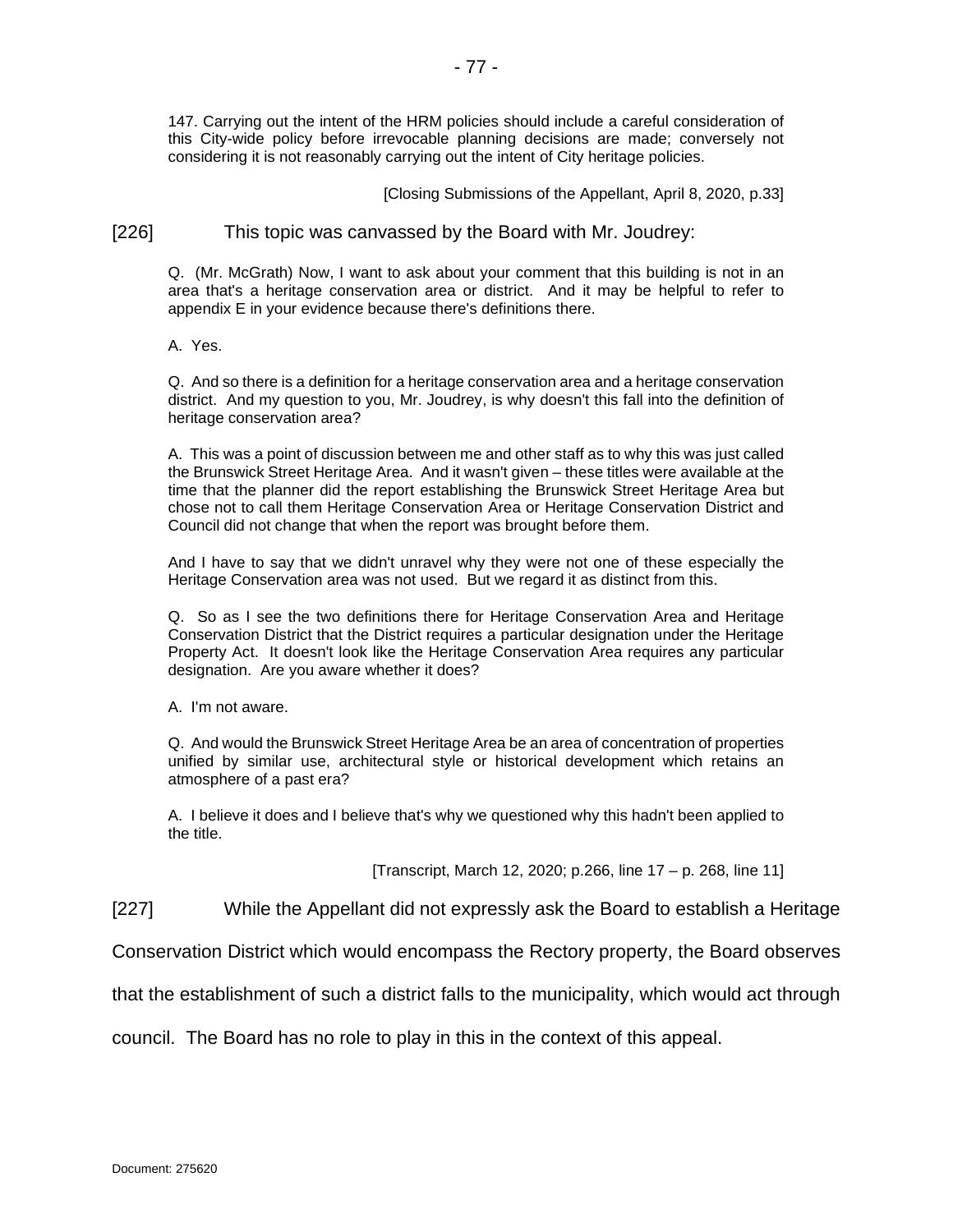# **6.5.4 Require the transfer of the "orphan land" under Administrative Order 50**

[228] What was referred to during the hearing as the "orphan land" is a parcel of land between the Edelstein property (Huestis House) and 2267 Brunswick Street, an

approximately 15-foot wide strip of land owned by HRM. The Appellant did not ask the

Board to take the step of directing that the property be sold to and divided between the

owners of the properties abutting the "orphan land". However, in closing submissions,

the Appellant suggested that HRM staff, presumably Mr. Joudrey, should have done this

as a part of his review of the application for the development agreement:

### **Administrative Order #50: An Obvious Solution**

128. On November 14, 2018, Mr. Joudrey was given a mandate from Council to "negotiate changes to the proposed development agreement". This created an opportunity to address one of the primary problems facing the application, being the lack of a sideyard stepback to protect Huestis House, and excuses an unfortunate monolithic design of the north elevation of the tower vis its relationship to the south wall of Huestis House.

129. At the time of the negotiations between the developer and HRM, Mr. E. Edelstein and the Rectory property owner Mr. Adam Barrett were negotiated an agreement with HRM to acquire the "orphan" land/right-of-way between their respective properties under the auspices of Administrative Order #50. These lands cannot be built upon with a stand alone structure.

130. It is respectfully submitted that HRM Staff should have insisted that the transfer occur before the development agreement was approved, in order to improve the compatibility of the Rectory Tower concerning the sideyard setback problem.

[Closing Submissions of the Appellant, April 8, 2020, pp.30-31]

### [229] The Appellant went on to suggest:

158. Finally, Mr. Joudrey missed an obvious opportunity to negotiate, per Council's November 14, 2018 mandate, changes to the development agreement beneficial to both Huestis House and the developer Mr. A. Barrett, per Administrative Order #50. It is respectfully submitted a planner should have inquired or pressed the point of transferring the land before the development application was approved, …

[Closing Submissions of the Appellant, April 8, 2020, p.37]

[230] Administrative Order 50 deals with the disposition of surplus property owned

by HRM. It is not specific to the "orphan land". Although Mr. Edelstein testified that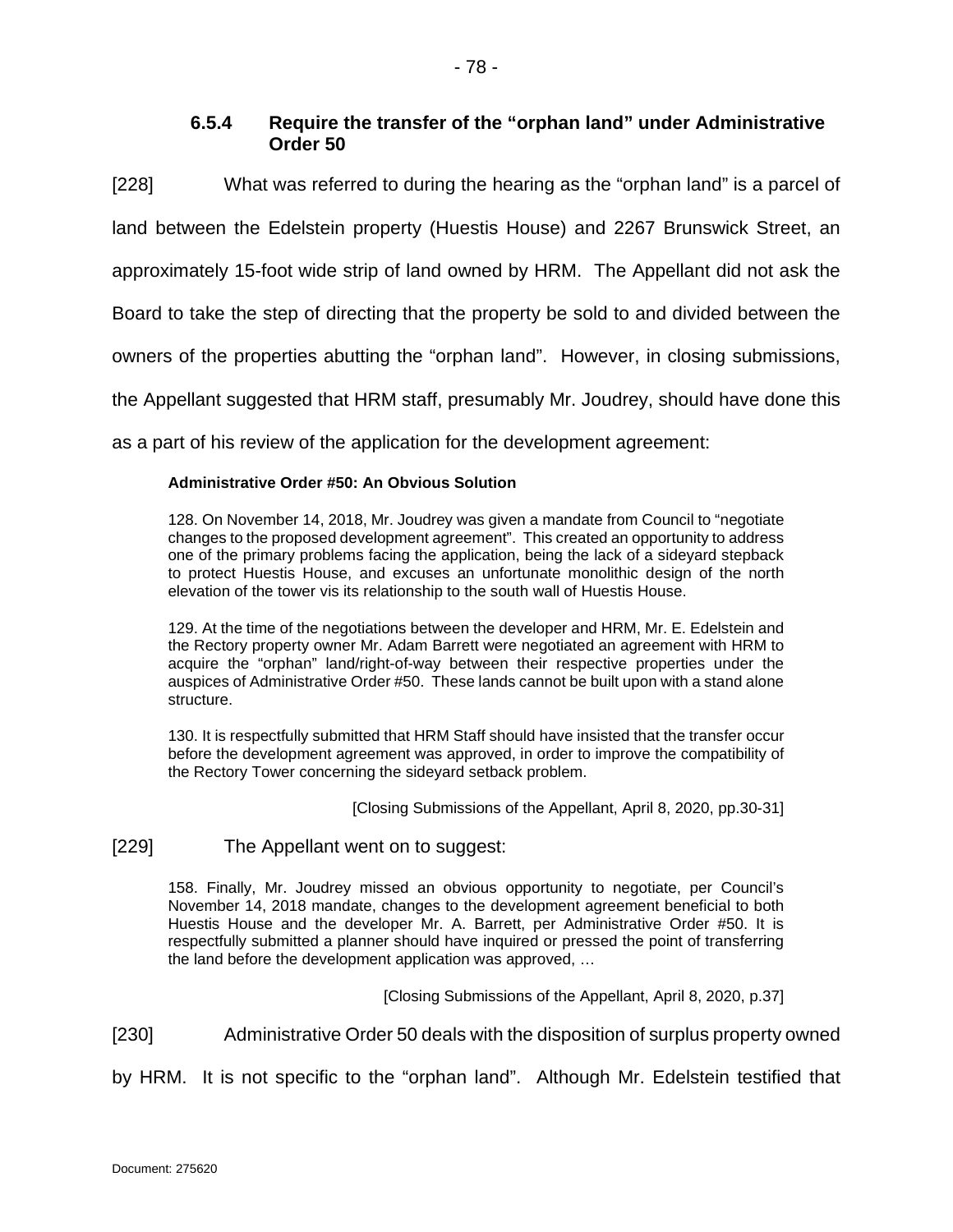transfer of the so-called "orphan land" had been the subject of discussion with HRM, and, apparently, the principal of the Applicant, there was no evidence before the Board that any agreement for the transfer of the parcel had been made or that a transfer had taken place. Any such agreement would be entirely outside the jurisdiction of the Board. Further, as stated by Counsel for the Applicant in his reply submissions, any negotiations regarding the property are not relevant to what the Board must decide in this appeal.

[231] As noted above, the Board's powers are restricted by s. 267(1) of the *HRMC*, so this is not a remedy the Board could order. The Board further agrees with Counsel for HRM that such an action does not fall within the role of a planner so Mr. Joudrey could not reasonably be expected to take any action regarding this lot.

#### $7.0$ **CONCLUSION**

[232] The question for the Board to answer in this appeal is "Does the decision to approve the development agreement reasonably carry out the intent of the HRM Municipal Planning Strategy?" The answer is "Yes".

[233] The Appellant has not met the burden to persuade the Board, on the balance of probabilities, that Council's decision fails to reasonably carry out the intent of the MPS as a whole, and in particular those policies which address heritage properties, areas, and resources. The policies indicate that Council must exercise discretion with respect to features for such developments which are subjective and can bear differing, yet reasonable, conclusions. In these cases, the Board must, on an appeal, defer to Council's choices.